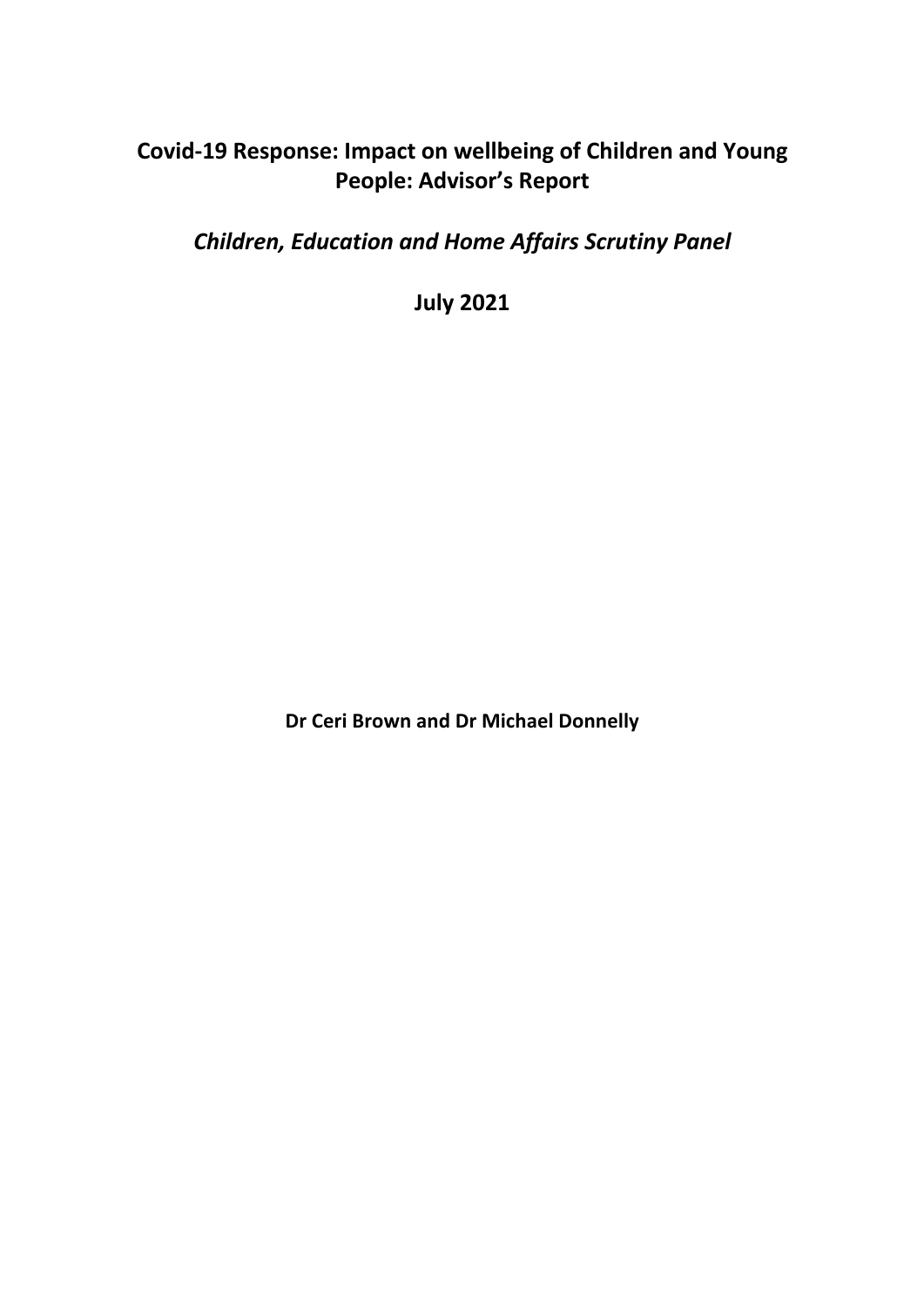## **Introduction**

In March 2021 we were commissioned by the Children, Education and Home Affairs Scrutiny Panel to provide specialist assistance to the Panel to support its undertaking of a review of the impact of the Covid-19 response in Jersey and its impact on children and young people. Our terms of reference were:

1. To identify and assess the Government of Jersey's response to the Covid-19 pandemic in respect of actions and decisions taken affecting children and young people from conception to aged 25.

2. To assess the decisions taken affecting children and young people arising from STAC advice and their appropriateness and proportionality and also the ethos, culture and processes in relation to children and families within key decision-making bodies such as Council of Ministers, Competent Authorities, Emergencies Council and Government **Departments** 

3. To gather and examine the views of children, young people and their families in relation to the actions and decisions taken to date affecting them in respect of the Covid-19 pandemic response.

4. To identify and assess the ongoing workstreams to assist children and young people in the recovery from the Covid-19 pandemic and how the Government of Jersey is learning from the experience (both positive and negative) of children and young people.

This report details our findings from undertaking this work, drawing on knowledge about child development from conception to age 25 that has emerged over decades of research on the topic spanning multiple disciplines. The appropriateness of the Government of Jersey's response is assessed against this evidence-base on the developmental needs of children and young people at crucial phases. We evaluate the actions taken in light of these developmental needs - and assess the extent to which the pandemic's impact was mitigated. Attention is also paid to the culture, ethos and processes that were apparent within key decision-making bodies. In doing so, an assessment is made of long-term planning to address the legacy the pandemic has left for children and young people of Jersey.

*Section 1* of this report begins by providing an overview of the developmental needs of children and young people (aged 0-25), drawing on the latest available evidence, and assessing the likely disruptive impact of the pandemic at each phase. This evidence informs our evaluation of the Government's response, which is outlined in *section 2*, paying particular attention to actions taken, their appropriateness, proportionality, as well as the culture, ethos and processes that surrounded them. *Section 3* turns to future planning to address the lasting legacy of the pandemic - providing an evaluation of these plans in relation to children's developmental needs and the impact of the pandemic on them. We conclude in section 4 with putting forward 6 key recommendations going forward.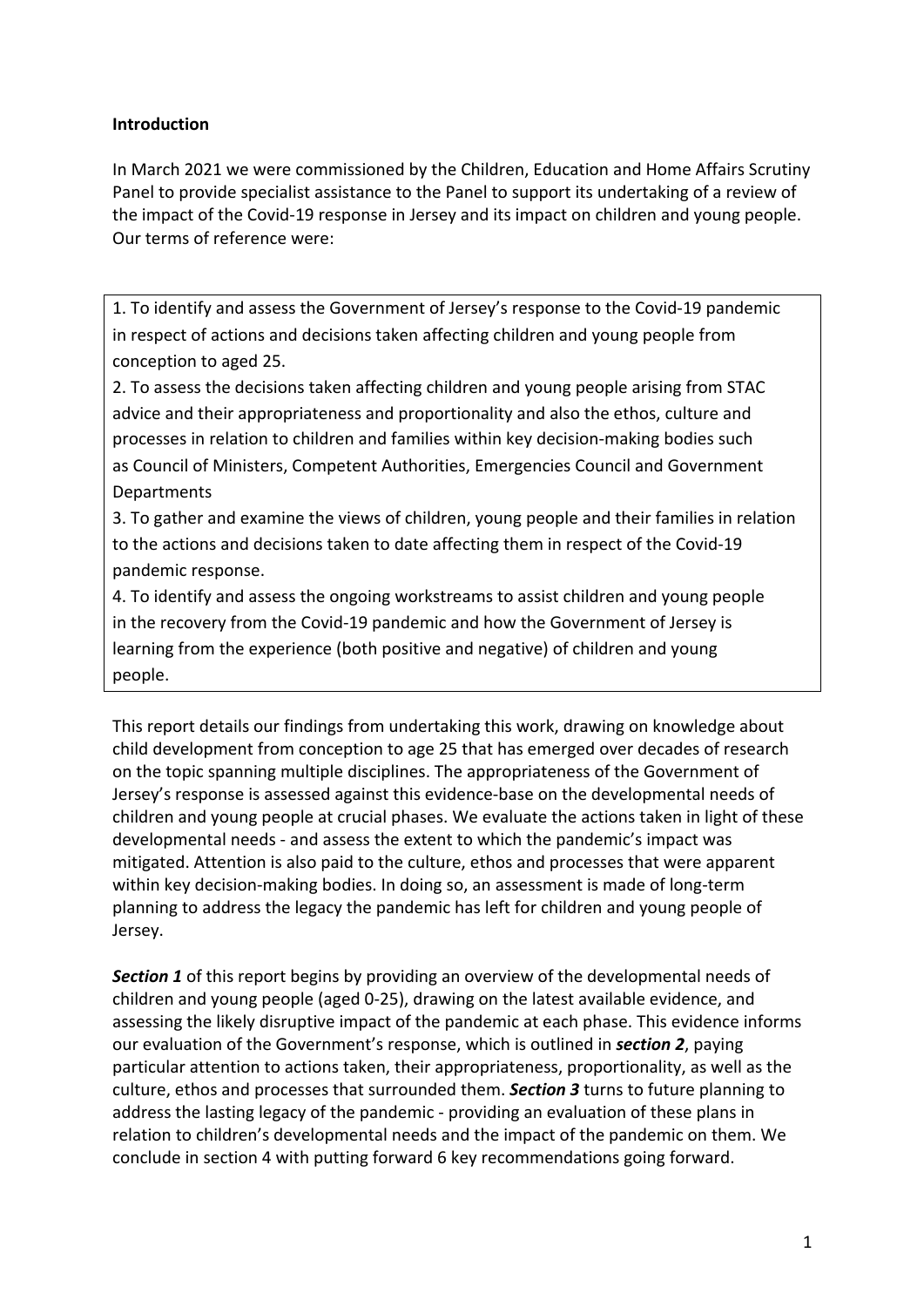#### **SECTION 1**

#### **The Pandemic's impact on developmental needs of children and young people**

This first section provides an overview of the developmental needs of children and young people, drawing on the large body of work in this area published across the domains of education, psychology and sociology. Drawing on this interdisciplinary evidence base is crucial to ensure the complexity of children and young people's development is considered taking into account individual behaviour, feelings, and emotions together with how these are shaped by society and interact with the social domain. There are considered to be distinct phases in the development of children and young people (conception to age 5, age 6-12, age 12-17, and age 18-25) - the crucial developmental issues at each of these phases is presented. Importantly, an assessment is provided of how the pandemic could potentially interrupt / disrupt / challenge each of these phases in a child's life - paying specific attention to the context of Jersey. This review also pays special attention to marginalised and vulnerable segments of society.

#### **Child development in the early years (conception to age 5)**

The early years reflect a critical period in terms of children's social, emotional, and psychological development. The peak of children's brain development occurs by the time the child is three years old, by which time it is 80% fully formed (Cao et al. 2017) and by aged four years this extends to 90% (Thompson and Nelson 2001). The significance of this period is instrumental for children's wellbeing in the here and now, through affecting children's ability to learn, problem solve and in shaping their relationships with others. But brain development in the early years also has long term effects through impacting later potential to work, contribute to society and even the individual's sense of fulfilment and life satisfaction (UNICEF, 2017, ii). It is crucial that any disruption at this age brought about through the pandemic is addressed through policy measures, to prevent any lasting scarring effects in the long term – and one of our key points for assessing the Jersey response rests here.

One of the ways in which children's development is affected in these ways, has been explained through attachment theory (Bowlby 1970), which concerns the child's early relationship quality with what is known as their 'primary caregiver' (normally the mother, father, or guardian) who becomes their 'attachment figure'. The most important aspect of the child's relationship with their attachment figure is in their ability to draw from it a sense of safety and security. These early relationships set up a patterned way of thinking that extends into adulthood, concerning how to cope with a threatening situation, the chances of feeling able to obtain care and support from others, and how we manage our negative emotions, as well as to what extent we can trust in current and future interpersonal relationships (Mikulincer 2009). If the child develops a secure attachment relationship with their primary caregiver they will foster a self-belief that the world is inherently trustworthy and that people are worthy of trust. When the child inevitably encounters stressful, threatening, or challenging situations down the line, they will feel able to cope with their own emotional responses and to seek support from others. Unfortunately, however, the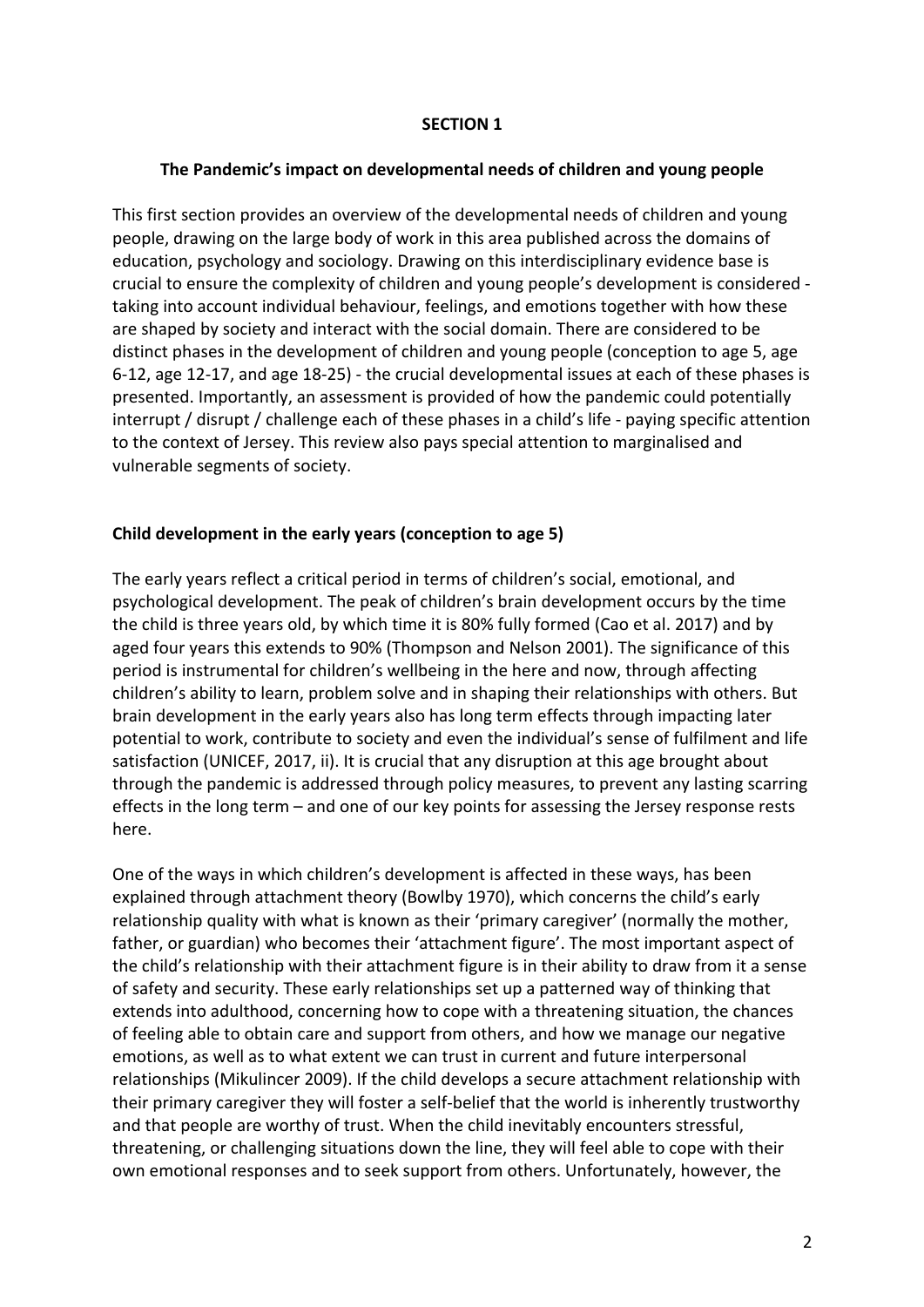opposite is also the case; when children develop an insecure attachment to their attachment figure, they are less likely to trust in the world and the future significant relationships that they go on to develop. This can lead children towards developing behaviour patterns characterised by being either avoidant towards close intimate relationships (Cassidy 2001) or being highly anxious and needy within them (Ainsworth 1967; 1978). Fundamentally, children who develop an insecure attachment relationship in early childhood are less likely to see themselves as worthy of love and care. Given that children's relationships have such an important role in their communication, learning, and wellbeing, attachment theory has become a dominant approach across many western countries including in the US and UK and is frequently included within educator and practitioner training programmes in schooling, early years provision and social work. In doing so it underpins a central argument for why maternal and familial wellbeing is such an important factor to consider when reflecting on children's current and future life chances and happiness. While Bowlby's influential theories have firmly scored the importance of studying parent-child relationships on children's later outcomes, more recent research (e.g. Lai and Carr 2018) has explored the mediating impact of contextual challenges and stressors in dampening parents' ability to provide, and children's facility to receive,- the fundamental sense of security and safety that form the essential building blocks for how they see and *do* relationships.

In reviewing the impact of what is arguably the most pressing challenge of the  $21<sup>st</sup>$  century; the COVID 19 pandemic, a key aspect of children's development to consider are the ways in which children's relationships within the home have been affected – including the critical building of strong attachments. It is therefore essential to consider the social and psychological stressors induced by Covid upon children's close family relationships, which invariably points towards the quality of children's home situations, relationships and environments as meditators for the pandemic's impact on children in early childhood. For example, the stress induced by economic hardship or ill health could have significantly impacted on parents' abilities to provide the same level of care, threatening children's attachments. On the other hand, social distancing measures and 'stay at home' orders may have increased the quality of time spent between children and their primary care giver, strengthening their attachment.

Children's social and emotional development is also dependent upon the quality of relationships and the physical presence of key caregivers. Green et al. (2020b) provide compelling evidence for how facial movement, expressions and the visual conveyance of emotions play an essential role in brain development right from the moment of birth. These skills play an important role in children's later social interaction, through initiating the ability to gauge other people's emotional states and the awareness to adapt behaviour accordingly. Indeed, research has indicated that babies learn how to read core positive and negative emotions from only a few days old (Palama et al. 2018) and link facial expressions of emotions with the appropriate verbal utterances by five months old (Rigato et al. 2011). The extent to which we learn to 'read' emotions from facial expressions is such a fundamental aspect of human's social and emotional development that by 5 years old children are as competent as adults (LoBlue 2016) suggesting that empathy, compassion and understanding for others are all qualities that we formulate through early childhood.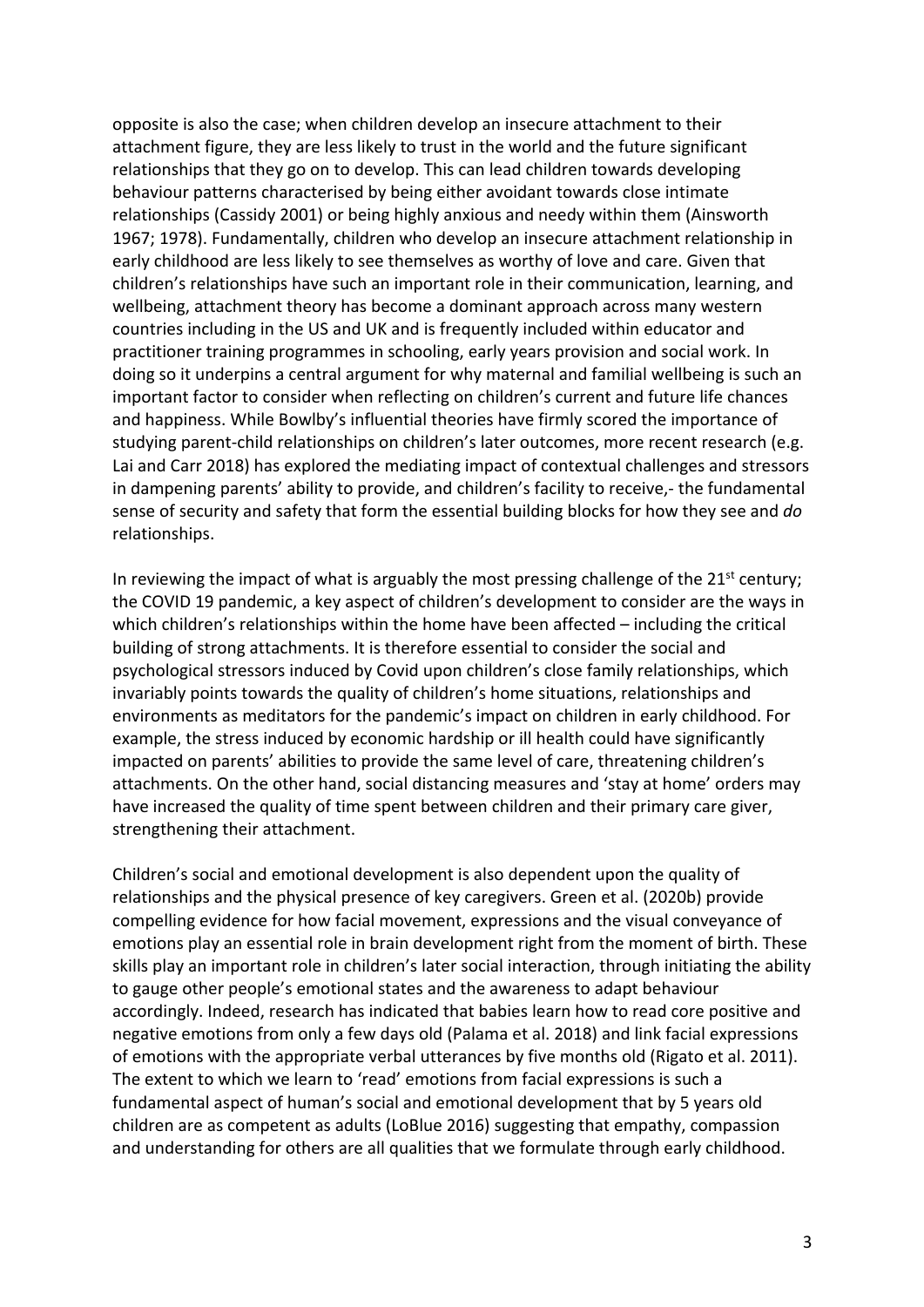One of the key impacts of Covid measures in the early years has been in relation to the use of personal protective clothing and particularly mask wearing. One key area of concern has been the impact that mask wearing can have upon bonding and attachment both for babies (Green et al. 2020a) and infants (Sullivan et al. 2020) and their primary caregivers. While studies have yet to uncover the long-term impacts of mask wearing upon children's social and emotional development, experts have speculated that the disruption to children's ability to process facial expressions could have long term effects. This is especially in the case of children who have hearing difficulties and are therefore particularly reliant on visual cues such as lip-reading, facial expressions (Schlögl and Jones 2020).

It is only in the last 50 years or so that policymakers and the general public have become aware of the fundamental importance of literacy development within the home and informal arenas of children's life worlds (McLachlan and Arrow 2017). Accordingly, researchers have developed a growing interest in what has been termed 'emergent literacy' (Clay 1966) to explain the literacy learning that takes place within the home and other informal learning arenas such as childcare settings and public spaces, where pre-school age children will start the early process of reading and writing through number and letter recognition. In calling attention towards the importance of family and significant adult relationships as the child's first educators, Janet Goodall (2013), has pointed to the multiple literacy opportunities that small children enjoy through accompanying their caregivers through the routines and domestic duties of daily life. The bus numbers of daily commutes, signs on the doctor's centre and playparks, the price of groceries, are examples of literacy opportunities that children may have missed out during the 'stay-at-home' order and especially in the cases where families are shielding or where the public spaces of daily life have been shut down to families. However, literacy is not the only channel by which children in the early years learn and communicate, rather all children's senses are important and indeed even before learning how to speak, children explore and try to make sense of the world around them by touching, tasting, smelling, seeing, moving and hearing. Touch in particular assumes a critical importance not only from an educational perspective, as the vehicle through which to learn the properties of materials, temperature, and as a safety mechanism to avoid pain, but also from a social and emotional perspective. Indeed, a body of work has emerged concerning the therapeutic value of touch in building children's sense of themselves as separate but distinctive from the world around them (Barnard, & Brazelton, 1990; Field, 1995; 2003) and essential for building relationships in the early years (including attachment relationships), developing a sense of the self and other and a sense of protection, security, trust (Courtney and Gray 2014). As a seminal theorist in the therapeutic study of touch Viola Brody has argued that repeated body contact, with a caring adult will develop a solid sense of their body seen as a "home" or "centering place" (Brody, 1997 p. 161).

While relationships and wellbeing are cornerstones to all aspects of children's development, it is also important to consider the impact of COVID-19 on language development and its role in the essential function of communication, as well as its applied function in learning and education. It is therefore of key importance to consider the impact of the pandemic upon children's sensory and educational development in the early years through both limiting children's access to public and outdoor spaces and social settings as well as in response to valid health concerns regarding the dangers of touching both people and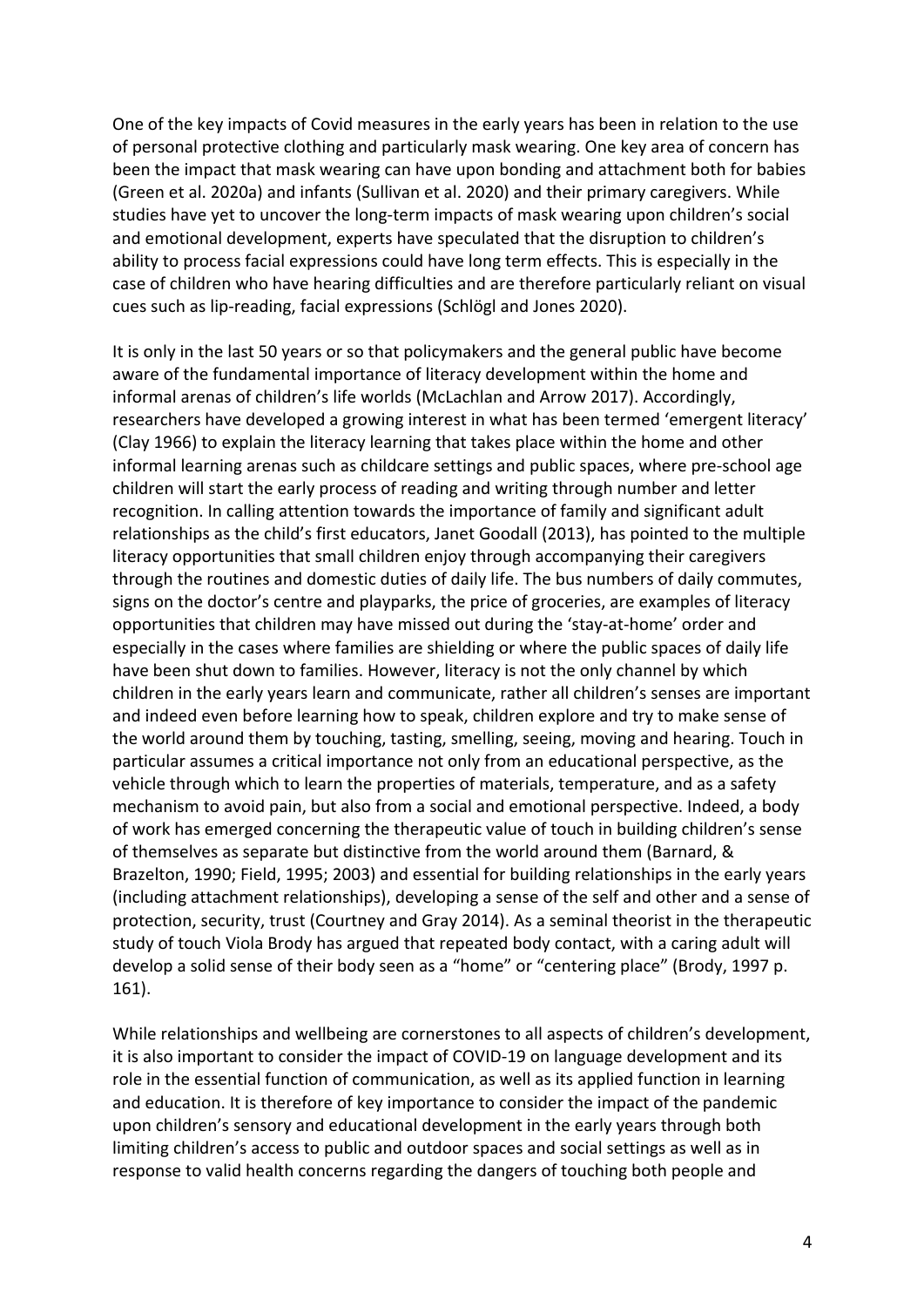objects outside of the home for fear of viral transmission. Any long term plans to address these impacts of the pandemic need to take account of how it has limited opportunities not only materially and educationally, but also in these more visceral and sensory ways.

#### **Middle childhood (age 6-12)**

While in infancy children's focus is disproportionally upon parental relationships, the period starting later in early childhood and extending into the period of middle childhood reflects a growing interest in children's friendships. As frequently the first significant relationships that children develop outside of the family (Bell and Coleman 1999) friendships are of fundamental importance to develop their own social identities and peer culture as separate from the family (Corsaro 2003). Friendships are essential for children's social and emotional development as the vehicle through which children start to feel a part of society and trust in the social world that exists outside of the family. Most children will start nursery and preschool (and later school) and research has demonstrated that the importance of continuity in nurturing new friendships and in orientating themselves to new educational settings outside of the home (Schwarz 1972, Ispa 1981). It is therefore particularly important to consider the impact of school closures on children who have recently experienced school transition, for example those in their first year of primary school and secondary school, for whom the stay-at-home order will have affected emergent and fragile relationships with friends, peers and teachers, that may well have both social and educational impacts.

Indeed, while for parents' educational achievements are frequently the primary objective of schooling, for children it is often their friendships and peer relationships which makes daily school life most meaningful (Brown 2014b). Friendships have been also found to play an important part in children's sense of wellbeing in school and ability to cultivate proschooling and pro-educational attitudes (Ladd and Kochenderfer 1996; Wentzel, Barry, and Caldwell 2004). It is unsurprisingly, therefore that friendships have also been found to link with children's academic achievement (Berndt and Keefe 1995; Wentzel and Caldwell 1997). One of the ways that this has been explained is through the role of friendship in shaping children's social and learner identities in school (Brown 2014b). A body of work exists that has explored how children start to develop a learner identity and its central importance in learning and achievement (Pollard 1985; Pollard with Filer 1996; Pollard and Filer 1999). At the heart of this work has been the importance for children of pro-educational relationships within the three social spheres of their lives; the family, friends and peers and lastly, teachers. Pollard and colleagues have argued for the importance of these three spheres aligning in order to for the child to be able to generate an identity as a valued and contributing member of the school community. Children need their families, friends, and teachers all to recognise learning as important, achievable and to receive praise and endorsement for learning achievements in order to develop a secure learner identity. At the heart of a secure learner identity is a self-confident learner, as well as a self-belief in being accepted as a valued member of a learning community. This security is so essential according to Pollard and colleagues because all learning requires the leap of faith necessary to cross a ravine representing a gap in knowledge to be filled. It is this sense of security that forms a requirement in order for children to be able to take the risk necessary in order to achieve a learning challenge. Children's learner identity will determine whether the learning 'risk' is seen as a threat to be feared for the risk of falling into the chasm in the ravine, or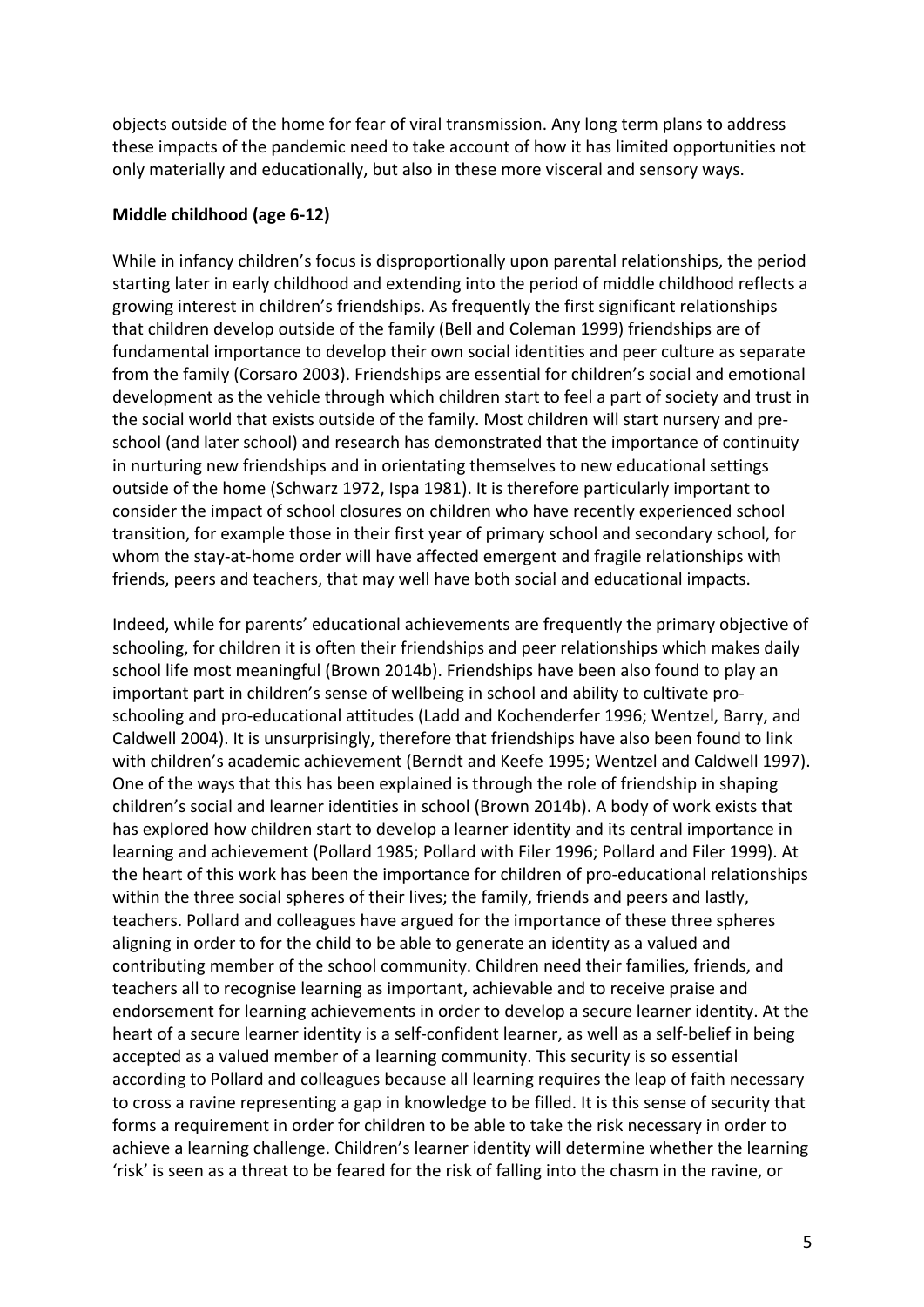whether it is an exciting challenge to be overcome and achieved. For example, the child that feels accepted by their peers and teacher will not feel their identity will be threatened by getting the answer wrong, so will be the first to volunteer for a learning challenge or to put up their hands to answer a question, while the insecure child will be afraid of the repercussions of failure so will keep their eyes down or will distract their friends from the teacher instruction. This work gives pause for thought concerning the shift to distance learning brought about through the stay-at-home order, especially during the critical phase of middle childhood, where children's learner identities are less concretely formed.

While romantic relationships are frequently described in terms of 'opposites attract' children's friendships are far more likely to be based on similarities between children. This has mainly been explored in relation to key factors such class, gender and ethnicity (Berndt 1996), but has also been applied to children's characteristics and attitudes such that high academic achievers are more likely to be friends with other high academic achievers, dominant children prefer other outgoing children, while shy children tend to befriend shy children (Rubin et al. 2008). This is especially the case during middle childhood where children's friendships are more likely to be based on shared interests and aptitudes, than the deeper forms of emotional connection and identity initiated during adolescence. It is also interesting to note that while, girls' friendships tend to be more intimate and emotionally based within one-to-one relationships (Parker & Asher, 1993); boys tend to have larger friendship groups whereby friendships are more equal and involve less rivalry for closeness between friends (Maccoby, 1995). These different friendship types have an influence on how children engage in, perform and *do* friendships. For example, boys friendships in primary schools tend to be more visible and defined by shared interests and pursuits, while girls tend to be bonded by sharing secrets and confiding in emotional aspects such as worries and concerns (Brown 2014a). In this sense boys' friendships are more activities based, while girls are more talk based. This has implications in a stay-at-home scenario because girls may be better equipped to maintain their friendships in the absence of face-to-face and physical contact, while boys may feel more isolated from the activities that bond them to their friends and who are also less likely to be able to share their concerns and anxieties.

It is also particularly important to consider the friendship implications of the COVID response upon vulnerable children. Children with Special Educational Needs and Disabilities (SEND) are less likely to develop friendships in comparison to their typically developing peers (Heslop, 2005; Avramidis and Wilde, 2010) and have been found to have less successful friendships and peer relations than those who were typically developing (Broomhead 2019). They are also more likely to be excluded both inside of and outside of school and spend far more leisure time with their parents or siblings than their peers (Higley, 2016). The literature encompassing social acceptance indicates that when children are accepted by their peers, they experience less loneliness and are more engaged in learning (Newcomb et al, 1993). Alternatively, children who are not socially accepted suffer academically, as well socially and emotionally, which continues into adulthood (Odom et al, 2006; Walker et al, 2001). In assessing the measures put in place within Jersey, and the long term actions taken to mitigate the pandemic's lasting impact, it is crucial that our analysis takes into account differentiated groups of children - including the most vulnerable SEND groups.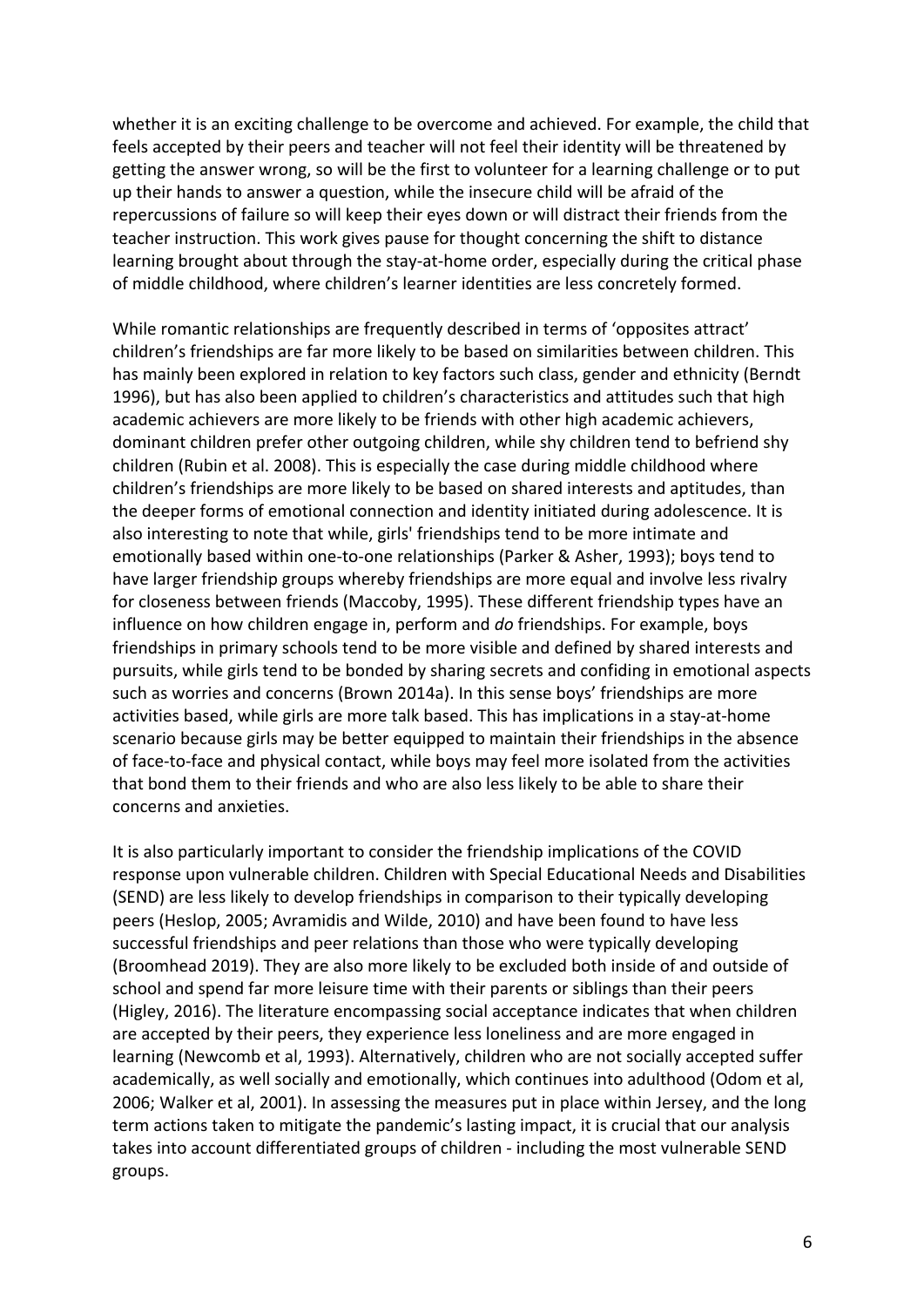#### **Adolescence (age 12-17)**

Adolescence also encompasses some major transition points in children's educational choices, which have consequences for their future post-school transitions. It is a time when there are key turning points, which set in motion the possible paths that will be open and closed for young people. For example, performance in GCSE examinations play a critical role in not only whether young people can progress to A-level study or training opportunities, but also universities increasingly look at prior GCSE performance to further differentiate students, especially the most selective universities. The Jersey system maps closely on to the English curricular and qualifications framework - which has been described as a 'high stakes' testing regime whereby performance in public examinations plays a crucial role in future life chances (West, 2010). A key consideration here is how the school closures impacted on achievement gaps according to social class, race and gender. We know that achievement gaps between the richest and poorest groups were already wide globally before the pandemic, having knock-on effects for university participation (Chmielewski, 2019). Research shows that the home and parenting practices of more privileged groups are often much more conducive to academic study than is the case for their disadvantaged peers (Spera, 2005) and that parental support at home has been demonstrated to lead to greater academic achievement and increased child motivation (Gonida and Cortina 2014). Furthermore, research into the impact of the stay-at-home order on children's home learning has demonstrated that those on low -incomes have had less time to support their children with home-learning due to additional pressures such as financial stressors and mental health difficulties (Alexander et al 2021). It is therefore, important to assess how the measures put in place have guarded against a further widening of the achievement gap, and the extent to which they mitigated against disadvantage. It is also crucial to assess the extent of any 'scarring' on the long-term attainment of different groups - especially those in the lower phases of secondary education, for whom measures can be put in place now to help them 'catch up' in the years to come.

Adolescence is also a time when children further develop their sporting, social and cultural interests – and parenting practices are crucial here, with Lareau (2002) using the concept of 'concerted cultivation' to describe the intensive efforts of middle-class parents to foster the artistic, sporting and musical talents of their children. The school clubs and activities are crucial here for poorer groups who might not have the same support and encouragement from home. Adolescence is also a time when career goals and children's enjoyment of particular subjects become more solidified, especially as they progress through the specialist subjects they study at secondary school – for example, learning to love physics (Cleaves, 2005). There is research to show that for the most disadvantaged students the school can play a pivotal role in shaping their career and subject choices (Bennett et al., 2013). From practical experiments in the science laboratory to geography fieldtrips, school experiences can play a crucial role in helping children find out what they enjoy. Whilst many middle-class parents are likely to have tried to maintain these experiences the best they could (e.g. actively researching learning opportunities or experiences) it is likely the most disadvantaged families will not have had the time or capacity to provide such experiences. It will be important to assess not only the way school closures affected achievement at school,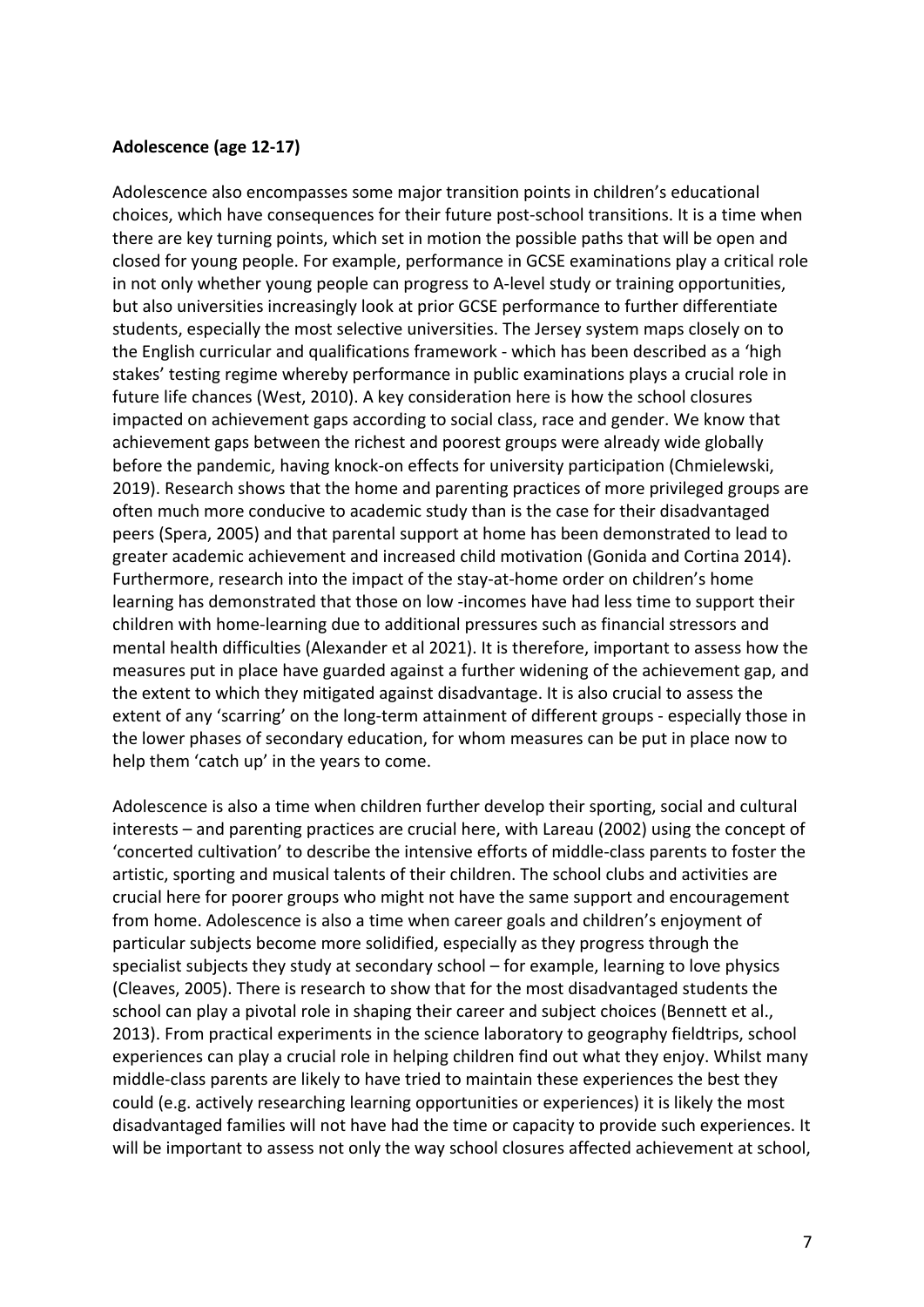but also these more subtle informal conversations that help guide and support student transitions.

Adolescence assumes a critical period in children's lives where their bodies are changing rapidly at the same time as young people are increasingly looking outside of the family to society in negotiating their social identities (Botta 1999). This has historically been shown to create challenges in societies where a thin and sculpted body ideal has been dominant across western nations (Becker 2004). The discordance between a prevailing societal body ideal that favours thinness and the physiological changes during adolescence has been highlighted as particularly problematic for teenager's sense of self-esteem and confidence given that it is a time when children's bodies are becoming bigger and wider, and for young women more fleshy, rounded and voluptuous (Piper 1994). This is pertinent to consider with respects to the stay-at home order and restrictions in access to public spaces such as leisure and sports centres given that young people will have had limited opportunities to recreational activities and are more likely to shift to sedentary lifestyle patterns, with associated psychological and health impacts. On the one hand is the risk to childhood obesity, the second most chronic of all teenage conditions (Park et al. 2013). On the other hand, is the risk of developing disordered eating and body image disturbances, which is particularly a concern for teenage girls. Underpinning both issues are the shared concerns of low self-esteem and associated risk for leading onto other mental health conditions such as anxiety and depression, as well as the limitations upon therapeutic services and young people's isolation which will inevitably make both help-seeking as well as the identification of young people that may require support.

It is not only children's bodies that are developing rapidly towards adulthood during adolescence, but also their minds and identities. This period is a critical one in which young people will start to develop and explore their sexualities. Research into adolescence has shown that school is an important social arena for young people to perform both masculine and feminine identities, which has been shown to be an importance function of young people's schooling lives, that they strive to balance against their academic achievements (Francis et al. 2010). Where young people's school lives are therefore shut down, and they are restricted from attending social events and opportunities such in a stay-at-home scenario, there are risks concerning where young people may turn to in exploring their sexual identities. It may be that children are turning increasingly to social media and the internet in compensation for real-world opportunities to socialise and perform their sexual identities with peers and school mates. Inherent in this is the risk incurred where young people may be communicated with those who they don't know, including criminals. A recent report by the Internet Watch Foundation (IWF 2021) showed the growing risk of online grooming, bullying and coercion to children, particularly girls, aged 11-13 in being targeted by criminal sex predators.

It is not just adolescents' sexual identities, but also their gendered identities. A body of research in social psychology has developed what is termed social identity theory (Tajfel and Turner 1979) to explain the process by which young people form social group cliques as a way of developing a sense of group membership and fitting in (Sherriff 2007). When applied to the study of adolescent boys' friendship groups, a wealth of research conducted over three decades has highlighted the prominence of three prevailing groups within schools; the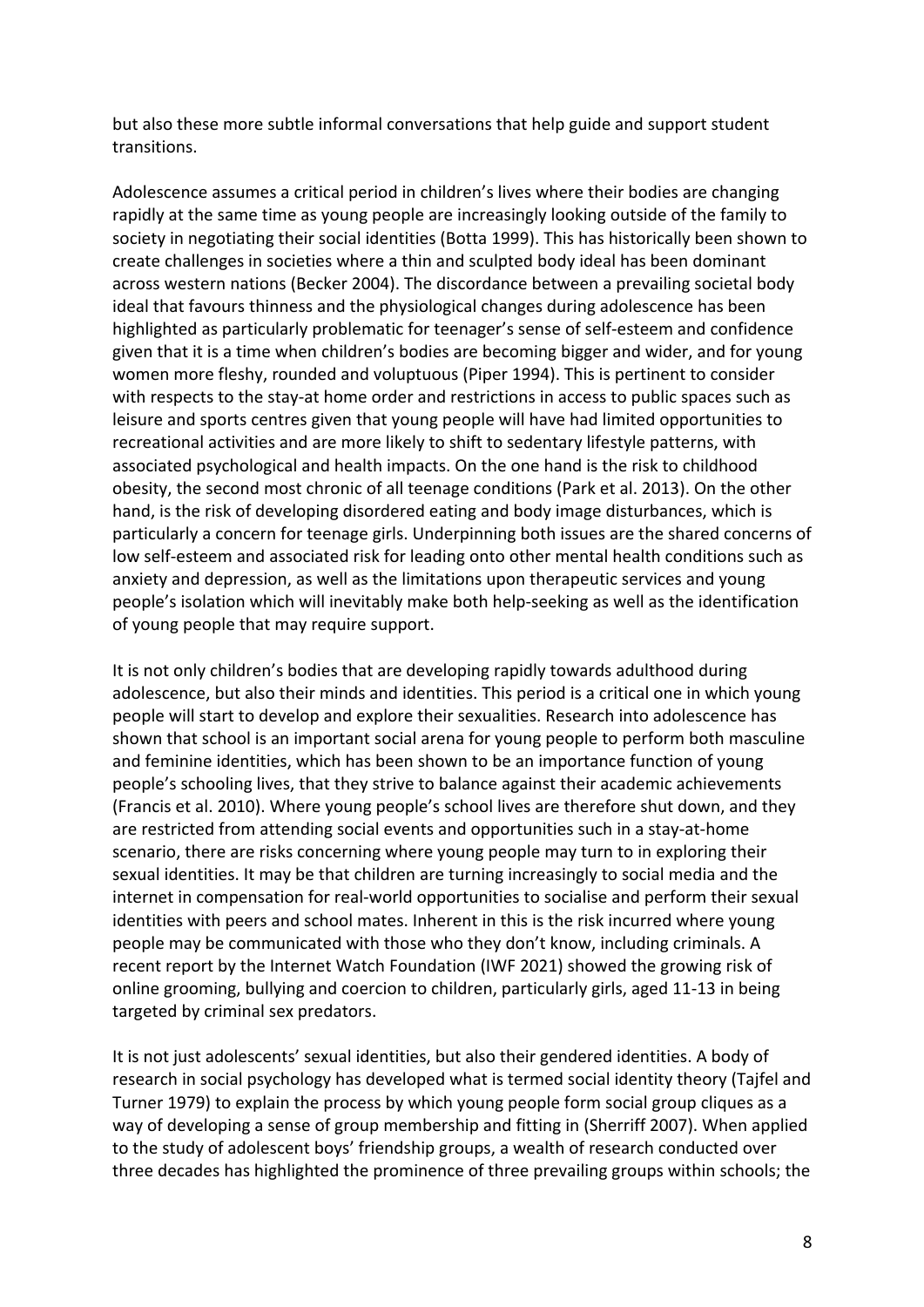'hard-workers' the 'sporty and popular' and the 'unconventional outsiders' (see Brown 2014a). For each of these groups the disruption from their friendship groups can be seen to have a major impact both on young peoples' opportunities to develop and perform gendered identities, but also can be seen to affect their schoolwork. This impact may be particularly profound for boys for whom practising sport and their sports team is a big part of their gendered identities. This is especially the case given that sport has been identified as a major deterrent from young people engaging in crime and anti-social behaviours such as drinking, smoking and crime (Sport and Recreational Alliance 2021) which is why it forms such a major part of adolescent intervention programmes for young people who are disengaged.

Given that adolescence is the period of childhood in which young people are most likely to engage in social comparison in forming their identities (Reimer Sacks 2014) it is important to consider the impact of the home-learning requirement as an opportunity by which school children gain a window into the homelives of their peers. Tess Ridge (2002) has discussed the particular pressures on children in poverty within affluent societies, such as the UK (and Jersey) whereby consumption practices, such as what clothes, music and experiences children participate assume a significant importance for young people (as they do later in adulthood). As a result, the material kinds of deprivation brought about by being in poverty are all the more amplified by the shame and exclusion it may lead to for young people. The requirement to participate in synchronous online learning opportunities with peers, as a common feature of schools' response to supporting learning during lockdown, may be particularly problematic to children in poverty, who may lack the space, and privacy to participate in online lessons. In addition to the internet and device limitations of their young peers, however, young people of this age group may also feel a sense of shame or reluctance to invite their peers and teachers into their home lives in the ways invoked through remote learning. Anecdotal evidence from teachers suggests children from disadvantaged backgrounds are prone either to turn off their cameras during synchronous lessons or not join in at all, which both interrupts their opportunities to engage in learning, as well as further socially excludes them from their more advantaged peers.

Finally, it is imperative to consider the mental health implications of the Covid pandemic on young people given that mental health disorders have been attributed as the leading cause of disability for young people, with figures indicating that they affect 10-20% of children and adolescents worldwide (Bor et al 2014). Adolescence has been found to be the period of childhood in which mental health problems are most likely to emerge, with half of all mental illnesses found to start by the age of 14 and three-quarters by mid-20s (WHO 2021). Covid has since amplified such concerns with young people's mental health more likely to be affected than adults (Henderson et al. 2020). A recent study in the UK found that three in five young people felt more worried, anxious and depressed than before the pandemic. About half felt less useful and less optimistic about the future and over 60% felt less connected to their friends and significant others (Green et al, 2021pii). Findings highlighted that COVID-19 had both direct consequences for mental distress and indirect consequences for mental distress via learning loss and loss of social connectedness (ibid). Mental health and more general social and emotional wellbeing is therefore likely to be one of the most significant impacts of both the Covid pandemic and the actions taken in response to it, and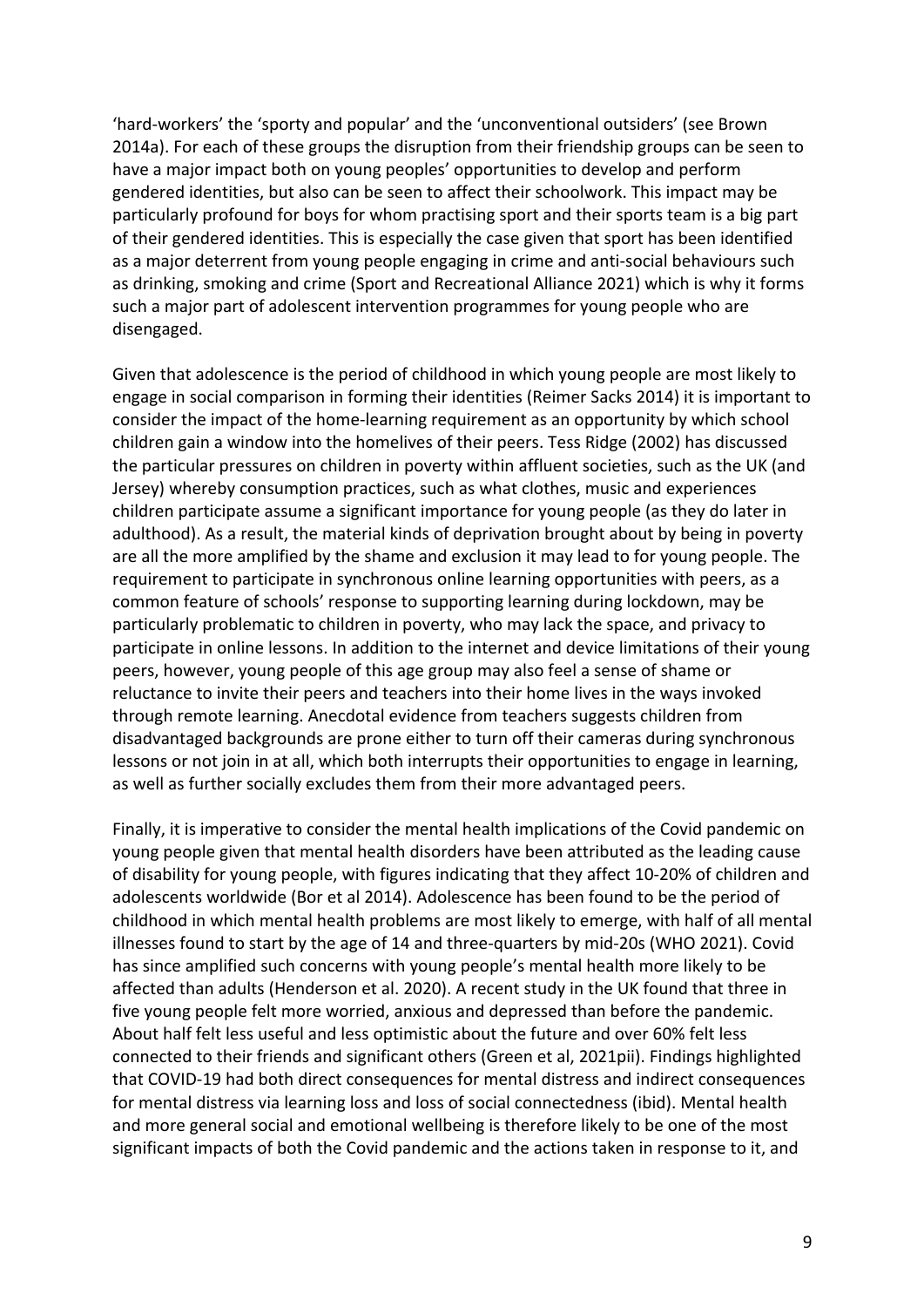has therefore been a major part of our focus in relation to the Jersey government's response.

# **Young people (age 18-25)**

The European Union defines a 'young person' as aged 18-24 (European Commission 2015) though scholars have argued that youth extends well beyond this point, as today's younger generation are increasingly dependent on their families in light of more protracted labour market transitions. Having left the compulsory phase of schooling, this is the point in time when young people are experiencing their next transition point in education / training / employment, or for some, are still navigating their options and in a period of not in education, employment or training (often referred to in the UK as 'NEET').

This point in time represents one of the first major shifts to greater independence a person will experience in their lives, and will be experienced as a hugely pressured and possibly anxiety-inducing time point. Compulsory schooling provides somewhat of a 'cushion' for young people, and this is the first time they have to adapt quickly to coping more independently. It is especially pressured in individualising and neoliberal contexts because the onus is on the individual to navigate their own way through the maze of options, to make the 'right' choices which is a source of huge pressure. This is likely to have been hugely disrupted by the pandemic especially for those who left compulsory schooling phase without a 'next destination' in place – and is likely to have resulted in a greatly protracted period of being 'NEET' at age 18-25 than would have been the case if the pandemic had not happened. For example, employers halted recruitment of new staff owing to economic worries, affecting young people in particular. The pandemic will have likely had a hugely disruptive impact on this group of young people – and the limited employment opportunities in Island states would have exacerbated this further. Periods of being NEET in a young person's life has been found to have multiple lasting effects; it can hamper long term employment, emotional and mental health problems and has been associated with social problems and challenges such as likelihood of crime, youth suicide etc. (Archambault et al. 2019; Cedefop 2016; D'Angelo and Kaye 2018; European Commission 2015; Gerhartz-Reiter 2017). It is crucial that any assessment of measures put in place within Jersey examine the extent to which they took account of this group of young people who will likely have been facing significant challenges.

For those young people in higher education, the pandemic would have been especially difficult in terms of their disruption to learning, financial challenges owing to a lack of temporary work, mental health effects and the huge logistical challenges in travel between the UK and Jersey (not to mention the extra costs here). The 'lockdown' periods brought the closure of borders which would have created significant challenge for students studying outside of Jersey. In assessing the measures put in place, it is important to consider the extent to which students studying overseas were considered and the way measures accounted for their needs. In recent years there has been growing concern about the wellbeing of students in higher education (Duffy et al., 2020), student suicide (Stanley et al., 2009), and there is evidence that overseas students fare much worse in terms of struggles with wellbeing and mental health (Forbes-Mewett and Sawyer, 2019). The majority of Jersey students' study in UK-based universities, and whilst they may not face the same kind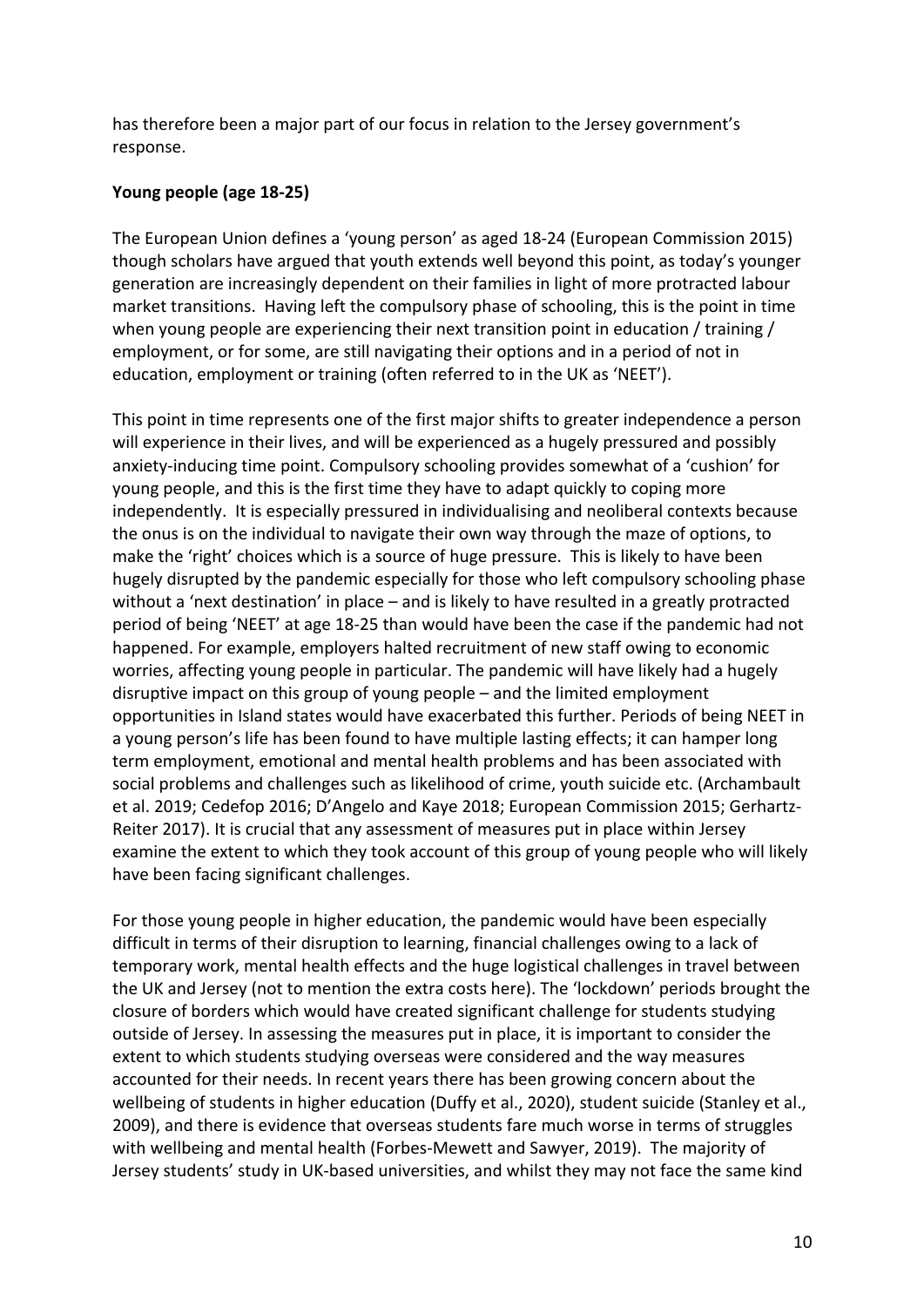of challenges to do with cultural, linguistic and social isolation, it may be the case that for those without family living in the UK the pandemic caused huge stress of being isolated and unable to return home when they needed to. It is likely to have been especially challenging for first year students who are unlikely to have established social networks of support in the same way as those further ahead in their studies. These pressures are likely to have greatly affected the poorest higher education students. Students studying in higher education are increasingly reliant upon part-time, casual employment to help fund their studies – jobs which they often secure on an ad-hoc basis when needed (Callender, 2008). As the cost of higher education has increasingly been met by students themselves, and as accommodation and other costs have been rising this income source is becoming a lifeline for many. The pandemic had the greatest impact on these kinds of jobs – bars, restaurants, and cafes where students often work were closed for significant periods. For those without family members to support them in their time at university, it could have created a perilous situation which demanded urgent measures to mitigate.

There is a large body of research on the relationship between social class, race and ethnicity on encounters and experiences within higher education – with the culture of universities and university students found to be isolating for 'non-traditional' students (those who do not have family experience of having attended university). For this group of students, university life can be characterised as a painful experience along identity lines, often associated with feelings of 'not fitting in' or feeling what has been referred to as an 'outsider within' (Clayton et al., 2009, Reay et al., 2010, Reay et al., 2009). These experiences, together with the increased financial challenges of those from working class backgrounds, are often associated with a higher drop-out rate for disadvantaged groups (Breier, 2010). In any long term planning, it is crucial to examine whether the pandemic affected this group of students and could make them more prone to dropping out.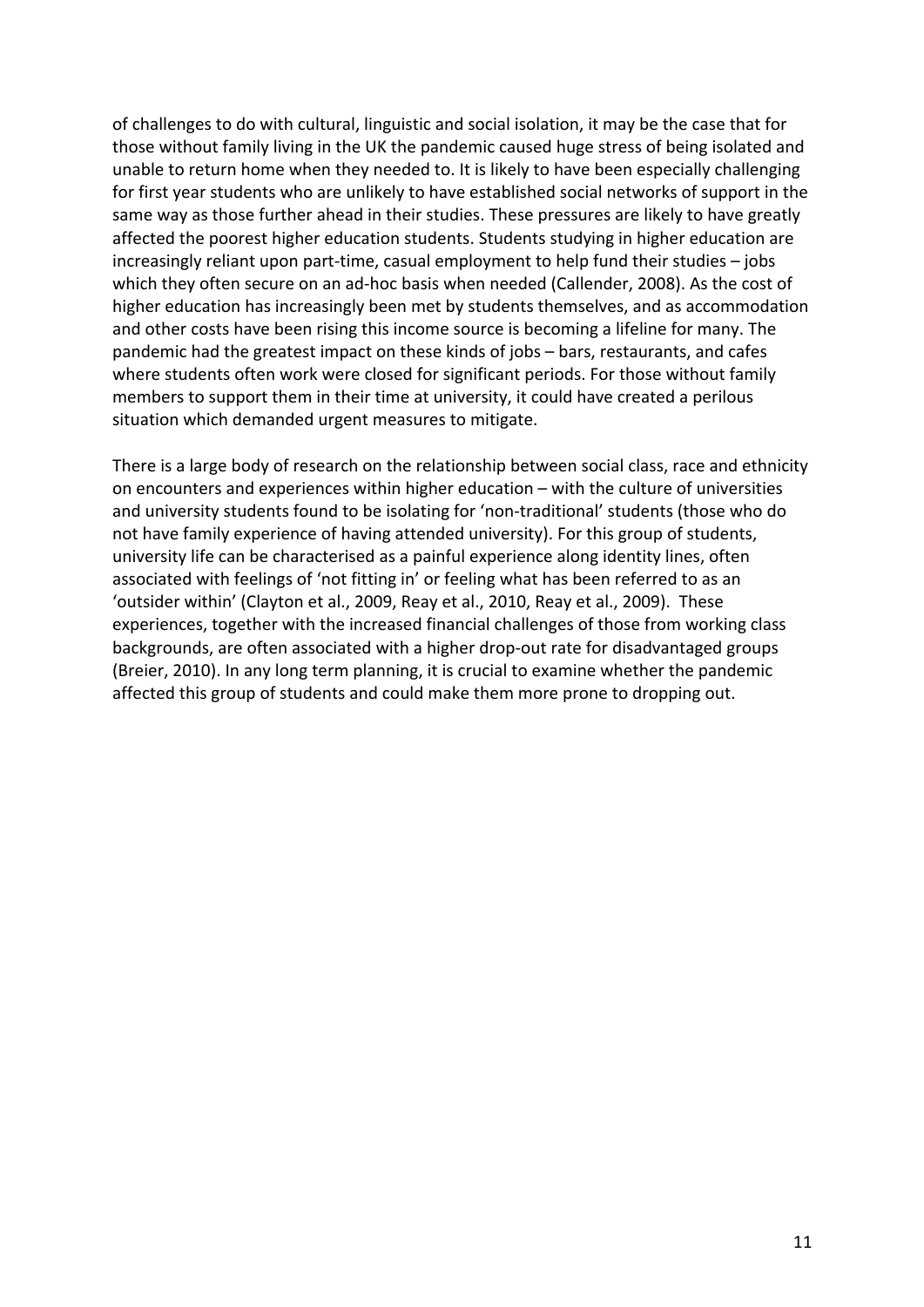#### **SECTION 2**

#### **Evaluating the Government of Jersey's response**

Research and evidence on children and young people's development outlined above is used here to evaluate the Government of Jersey's response to the impact of the pandemic. In particular, attention is paid to the appropriateness and adequacy of the Government of Jersey's response and the extent to which this mitigated the impact of the pandemic on children and young people in Jersey. A range of evidence is reviewed, including written submissions by groups and organisations, interviews with key stakeholders (former Ministers, Government officials, advocacy groups), and focus group research with young people (carried out by 4Insight). The evaluation of the Government of Jersey's response is assessed with specific reference given to vulnerable groups and across a wide age range from conception to age 25.

The evaluation of how Jersey responded is presented in chronological order according to the key phases of how the pandemic unfolded, beginning with the initial lockdown period in March 2020.

#### **March 2020 – June 2020**

On the 10<sup>th</sup> of March 2020 the first recorded case of COVID-19 was publicly disclosed. Following rising cases, the government responded quickly in announcing on 23<sup>rd</sup> March the closure of schools, colleges and nurseries with the exception of Mont al'Abbé school serving children with Special Educational Needs and Disabilities. Following guidance from the Medical Officer for Health, schools were asked to continue to provide care for the children of critical workers accessing school nursery to Year 8, and for those accessing school nursery to Year 13 for vulnerable children. From the 30th of March borders were closed for all but essential travel and Islanders were placed under 'lockdown' following a physical distancing strategy and a stay-at-home order. While essential travel was permitted within the island, travel on and off the island was restricted. As the key referral point for children and families facing challenges, the Children and Families Hub was launched at the same time as schools closed ahead of its planned launch in September. The role of the hub was in order to provide advice and signposting to families as well as to respond to safeguarding concerns about a child or young person. In response to reports from the Jersey Police of a sharp increase in domestic incidences (14% March-June) and welfare concerns (37% increase March-June) Jersey government launched a safeguarding campaign on the 14th April, encouraging islanders to 'to be our "eyes and ears" in the community and report any safeguarding concerns'. Schools, nurseries and colleges remained closed to the majority of children and young people until June 22<sup>nd</sup> 2020.

#### *The effects of school closure on 'vulnerable' children*

Given the responsiveness of the Jersey government to protect the physical health of Islanders in taking a 'suppress, contain, shield' (COVID-19 Strategy June 2020), the chief area of impact on children's development to consider in relation to the Jersey government's first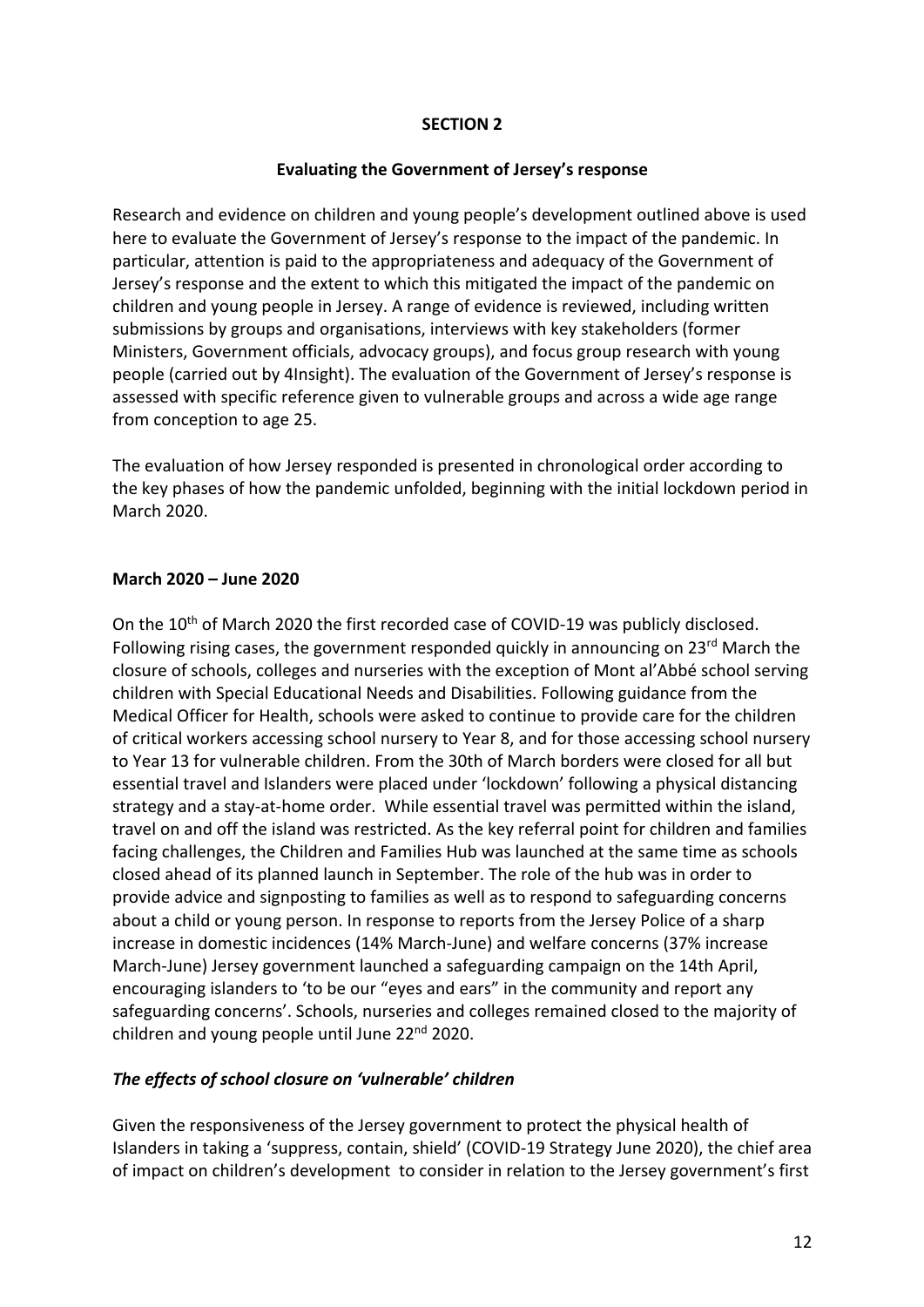response, is with respects to the effects of lock-down on children and their removal from the social, learning and developmental settings of childcare, nursery, school, college or higher education that play a part in children's daily lives. It is notable that the government were quick to recognise 'the need to help essential workers with the childcare and education of their children' (News release statement from the Education Minister 20th March) as well as 'the need to support vulnerable children and their families' (ibid). However, the looseness in definitional terms of what constitutes vulnerability was evident within official documentation, and according to Ministers and officials interviewed through the scrutiny review process, was understood primarily in terms of those for whom there are safeguarding concerns, such as those in Care, or on the child protection register who were automatically entitled to a school/nursery place. Further, within the classification of 'vulnerability' were those children with an identified special educational needs or disabilities attending the state maintained specialist school Mont al'Abbé . However, not all children identified with Special Needs were automatically entitled to school provision and submissions referred to the challenge for parents of meeting educational provision for children who were unable to access schools. One parent of a child with autism commented:

*"We didn't take education very seriously, not gonna put extra pressure on them, my son was assessed for autism, so taking him in and out of school frustrated him."* 

*(*4Insight Focus group research mother of a 10 year old child)

There was something of a blindsidedness, however, concerning the vulnerability of children and young people living in poverty in terms of the effects of school closure and lockdown. This point was underpinned by a number of submissions from the public and substantiated in view of the challenges raised by young people themselves affected. For example, one young person reported the difficulties of life during lockdown in living with 15 other household members, while other young people reported financial and technological barriers that prevented them from keeping in touch with friends and extended family members. Of notable concern was a gap in planning around the equitable access to education during lockdown in terms of adequate access to IT equipment and Wifi access. This is something which has been shown to disproportionately affect the poorest households, who may not have good Wifi access or have a limited number of appropriate electronic devices (Bonal and Gonzalez 2021).

As many have argued, there is a huge difference between siblings sharing a single Iphone over the kitchen table to access their learning compared to a child having their own desktop computer in their own quiet bedroom (see Purdy 2020). The educational impact of months under these conditions is likely to have been significant. One school reported in a submission identified that access to a device was the key reason attributed to children not engaging in home-learning. It was alarming to see that the Jersey Government did not seem conscious of the need to ensure equitable access to learning was in place for all Islanders. Early in the initial phase of school closure, it was a third-sector organisation that was lobbying Government to ensure children had equitable access to IT equipment. It was later the same charity which provided such equipment funded by themselves at a reported cost of £250,000. The concern here lies with whether officials are conscious, aware and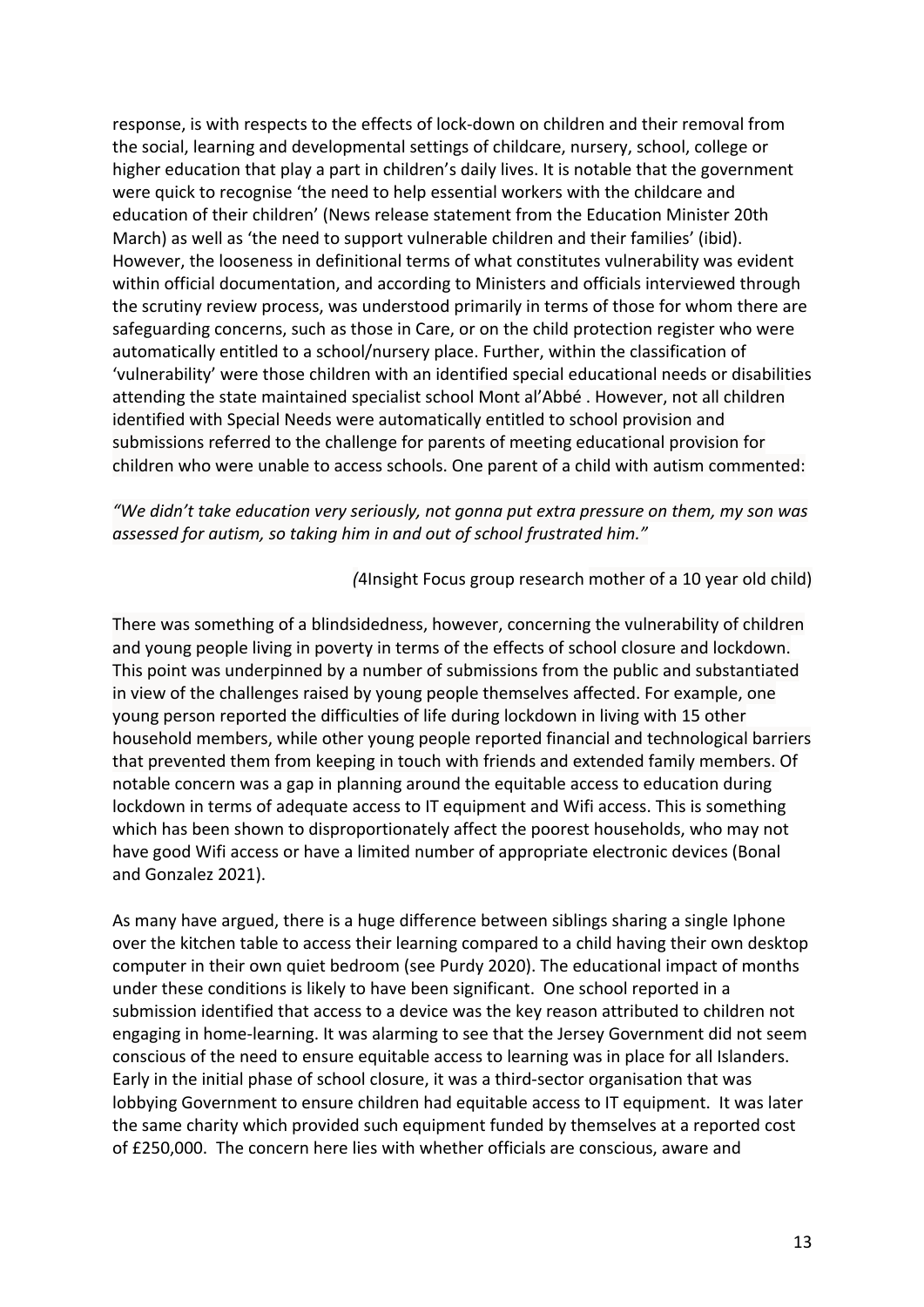appropriately 'tuned into' the needs of those from the poorest backgrounds – who, whilst a minority in the context of Jersey, are likely to have been most affected by school closures.

The Government's response, in our view, seems to speak to a cultural problem within the heart of Government, in terms of what might be key Ministerial decision-makers lacking knowledge about the lived experiences of poverty - and holding assumptions about the nature of parental responsibility. Officials told us that it was questioned why it should be the Government's role to ensure children access education - e.g. funding of laptops - with this deemed to be parental responsibility. There seems to be a culture wherein the Government believe it is not their job to take the place of parents - and responsibility for *all* children principally lies with parents. This stands in stark contrast to what decades of research tells us about differences in parenting between different socio-economic groups. Lareau's (2002) famous study showed that parents' responsibility towards their children, involvement in their child's school, investment in time on activities, and resources provided at home were all related to socio-economic background. Children of higher socio-economic backgrounds will have very different childhood experiences to those of lower socioeconomic backgrounds on account of these different parenting styles.

#### *Further barriers to effective learning during lockdown*

Whilst it is clear that not all children on the island will have had a suitable home-learning device or adequate Wifi connectivity, it is also alarming that at the outset of the pandemic schools did not have adequate online platforms to deliver online learning. We understand from education officials that pre-pandemic they were in the process of procuring Microsoft Teams, and it was not until 13<sup>th</sup> April that MS Teams was operational within schools (3 weeks after schools closed), making the initial move to online learning less smooth than it could have been. Schools in the UK, for example, were immediately able to adapt to virtual schooling via the Microsoft Teams platform.

The significance of schools not having this immediate access to Microsoft Teams when schools closed is twofold. First, Microsoft Teams is the preferred platform for schools around the world because of its interface design which allows for easily accessible scheduling classes (with an easy to view calendar), sharing of documents/resources via the group chats, a chat function which allows pupils to contribute to lessons if they do not want to speak online, as well as Teams groups for staff. The functionality allows for the school day to be virtually replicated as would have been the case face-to-face. It would have mitigated any of the immediate disruption to children's learning, especially crucial for those in transitional years and approaching examinations (especially years 10, 11 and 13).

Second, the functionality of Microsoft Teams allows for much greater connectivity between pupils (with the ability to create their own peer support group chats) and between pupils and school staff (with a 1:1 call function). Submitted evidence to the scrutiny review has reported that many children felt 'scared, confused, sad and lonely' during lockdown, in emphasising the importance for children of a regular connection with their peers and teachers using online learning and interactive platforms to support home-learning. It is unfortunate that Microsoft Teams was not immediately available to fill this social and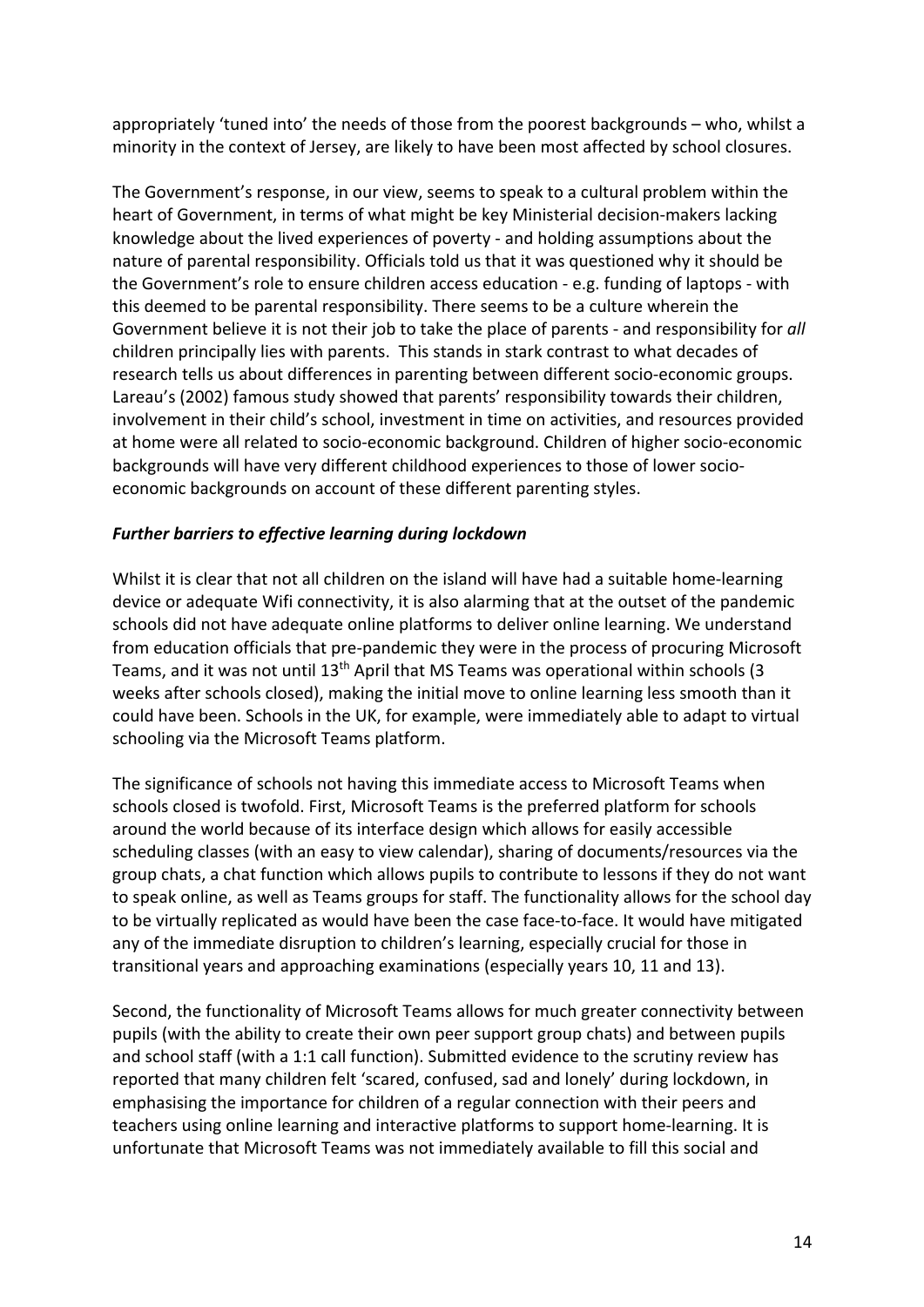learning void in children's lives - especially when it seems avoidable given it is such a basic resource that many other education systems had to hand immediately.

Concerns were also raised early in the pandemic by the Children's Commissioner about the material learning resources for primary aged children (pens, paper, colouring pencils etc.) and the Commissioner had asked Government to provide 'primary packs' to fulfil such needs. For younger primary aged children, practical and creative learning activities are essential cornerstones for their learning and development. We agree with the Children's Commissioner therefore, that schools should have been supported in delivering such resources to the children who needed them. However, the education officials we spoke to were not aware of any such request for the 'primary packs' (though this does not negate a seeming lack of awareness that some primary aged children may have such needs). The officials also seemed to indicate it would have been the schools' role to provide these, though this might not be entirely reasonable given the extra unexpected pressure on school budgets. Other Governments around the world were much more tuned-in to the need to provide these physical learning resources for young children. In Portugal, schools, public and private organisations partnered to provide laptops and internet access to children from disadvantaged backgrounds - when this was not possible, deliveries were arranged for children to receive hard copies of lessons and tasks from schools<sup>1</sup>. In Chile, the Ministry of Education delivered materials to over 380,000 pupils in rural areas and disadvantaged localities with poor internet (even partnering with the national Air Force to ensure materials reached those in most need)<sup>2</sup>. It does seem a missed opportunity that this level of action was not taken in Jersey to ensure continuity of learning, especially for the youngest children who are dependent on physical resources.

## *Mental and physical health impacts on children through the stay-at-home order*

The United Nations Convention on the Rights of the Child (UNCRC) states that signatories to the convention (of which Jersey is) 'shall strive to ensure that no child is deprived of his or her right of access to such health care services' (page 8)<sup>3</sup>. There was clearly some action taken by the Jersey Government to try and reduce financial barriers to healthcare on the island (with some bold immediate responses such as employing doctors directly by the state). But we were alarmed to hear reports of a parent with a sick child being turned away from their GPs surgery because their parent was £3 short of the £10 charge (the GP consultation charge for those aged 5-17). This is just one report we have been made aware

<sup>1</sup> https://www.oecd.org/coronavirus/policy-responses/the-impact-of-covid-19-on-student-equity-andinclusion-supporting-vulnerable-students-during-school-closures-and-school-re-openingsd593b5c8/#endnotea0z26

<sup>2</sup> https://www.oecd.org/coronavirus/policy-responses/the-impact-of-covid-19-on-student-equity-andinclusion-supporting-vulnerable-students-during-school-closures-and-school-re-openingsd593b5c8/#endnotea0z26

<sup>3</sup> https://downloads.unicef.org.uk/wp-

content/uploads/2010/05/UNCRC\_united\_nations\_convention\_on\_the\_rights\_of\_the\_child.pdf?\_adal\_sd=ww w.unicef.org.uk.1626370912038&\_adal\_ca=so%3DGoogle%26me%3Dorganic%26ca%3D(not%2520set)%26co %3D(not%2520set)%26ke%3D(not%2520set).1626370912038&\_adal\_cw=1626370906755.1626370912038&\_ adal\_id=2354f77a-709d-4506-84b8-9d3dd91a1382.1626370907.2.1626370907.1626370907.1d462ecd-c8fe-40e3-a3dd-64c35e6010f9.1626370912038&\_ga=2.118386569.1828112861.1626370905- 668530324.1626370905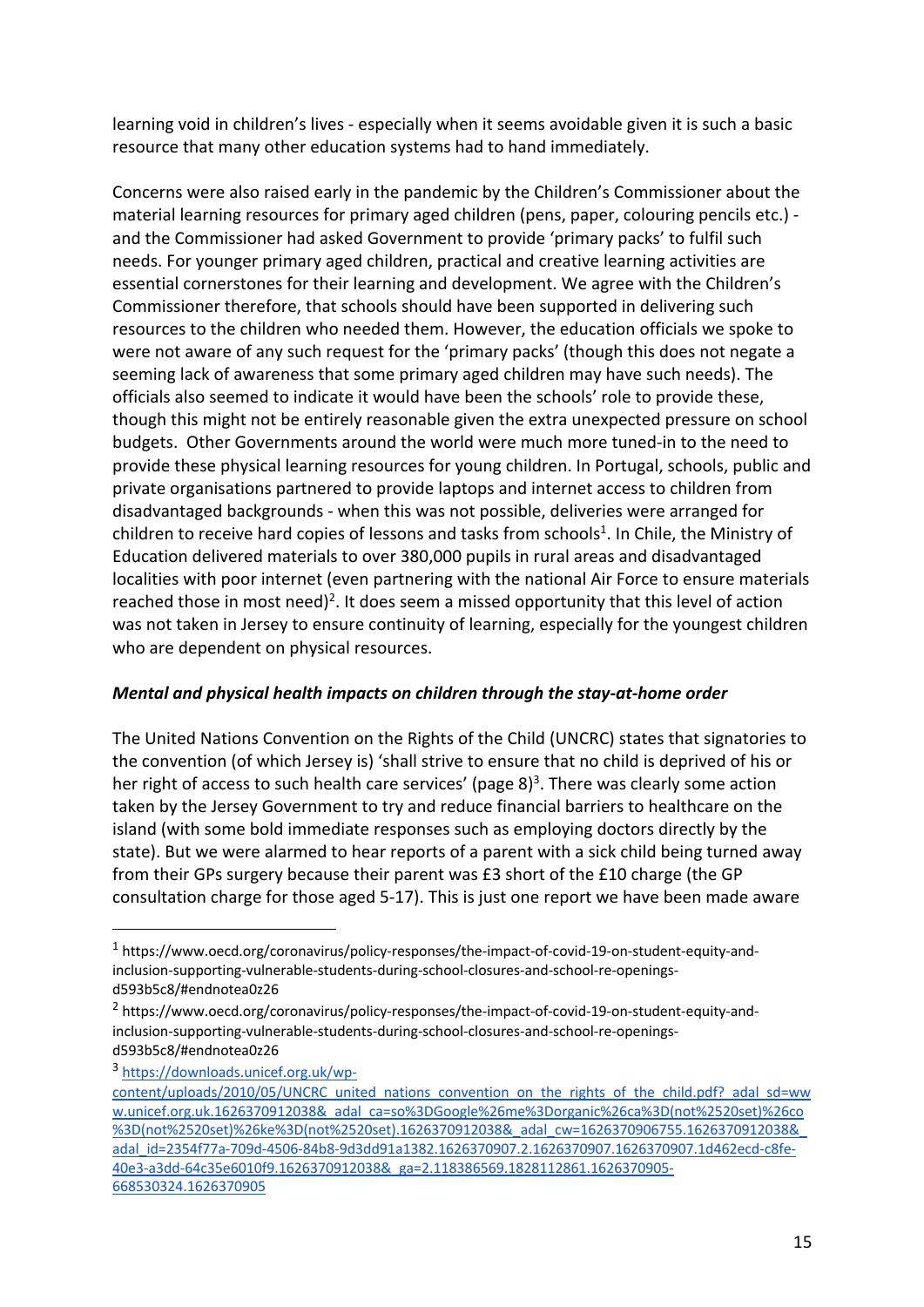of, but it could suggest there were many others. The health officials we spoke with commented that they would hope no GP would do such a thing - but the point is, when the rules are established to allow this to happen, there is no way of stopping every instance. The health of children cannot depend upon the 'good will' of doctors to sidestep rules - the rules themselves need to change so that proper access to healthcare for all children is institutionalised and set out in law (as expected by the UNCRC). Furthermore, reducing the GP charge to £10 (for those children aged 5-17) may seem on the face of it to be significant but for those in extreme poverty, £10 is not a minor amount and it could determine whether a family eats or not. Also, having any charge at all is enough to detract some parents in poverty from seeking health care - and the shame, humiliation and guilt of relying on GPs 'good will' would mean many parents do not even attempt to access health when they know they cannot afford to do so. Indeed, there is long standing research on the shame felt of seeking what are perceived of as 'hand outs' - for example, this is a welldocumented reason children in poverty do not claim Free School Meals in the UK. We recognise the positive step the Government has taken towards addressing barriers to healthcare for children - especially the introduction of a Health Access Scheme in late 2020<sup>4</sup> – but this scheme is only open to those on Income Support or Pension Plus. Children whose families have not lived on the island for 5 years, and so cannot claim Income Support, will not be assisted with accessing healthcare by this scheme. There is a need to go much further in ensuring equal access to healthcare for all children on the island – just as equal access to education is provided to all, no matter when a child's family arrived.

There is also the question of why it was deemed appropriate to locate a mental health unit within a former prison (Meadowfields). The engagement with young people carried out by charity *Youthful Minds* raised this as a major concern, with young people commenting that this was not an appropriate space to care for mentally vulnerable groups, not least because it had no outdoor space. Indeed, this does seem a highly problematic decision to have taken (no matter how temporary the space was intended to be used for) and even though this unit was later closed, there is a question why it was ever deemed to be appropriate for the site to be chosen in the first place.

As discussed above, adolescence is a time in a young person's life when their bodies are changing rapidly at the same time as they are increasingly looking outside of the family to society in negotiating their social identities. It is an especially challenging time in societies where a thin, sculpted and muscular/toned body is idealised through media and society more broadly. It was therefore concerning to hear reports of children concerned about putting on weight and feeling as though they have nobody to talk to (as mentioned both in focus groups with children and young people and by the Children's Commissioner). Weight gain could have been an inevitable consequence of public outdoor spaces being closed - the poorest groups who are least likely to have a private outdoor space and who will struggle the most in any case to pay for healthy food will have been at greatest risk here.

The loneliness, isolation and pressures at home are likely to have worsened those with preexisting mental health conditions, as well as causing the development of new mental health concerns (especially anxiety and depression). It was therefore concerning to see reports of

<sup>4</sup> https://www.gov.je/health/doctordentist/doctors/pages/healthaccessscheme.aspx#anchor-1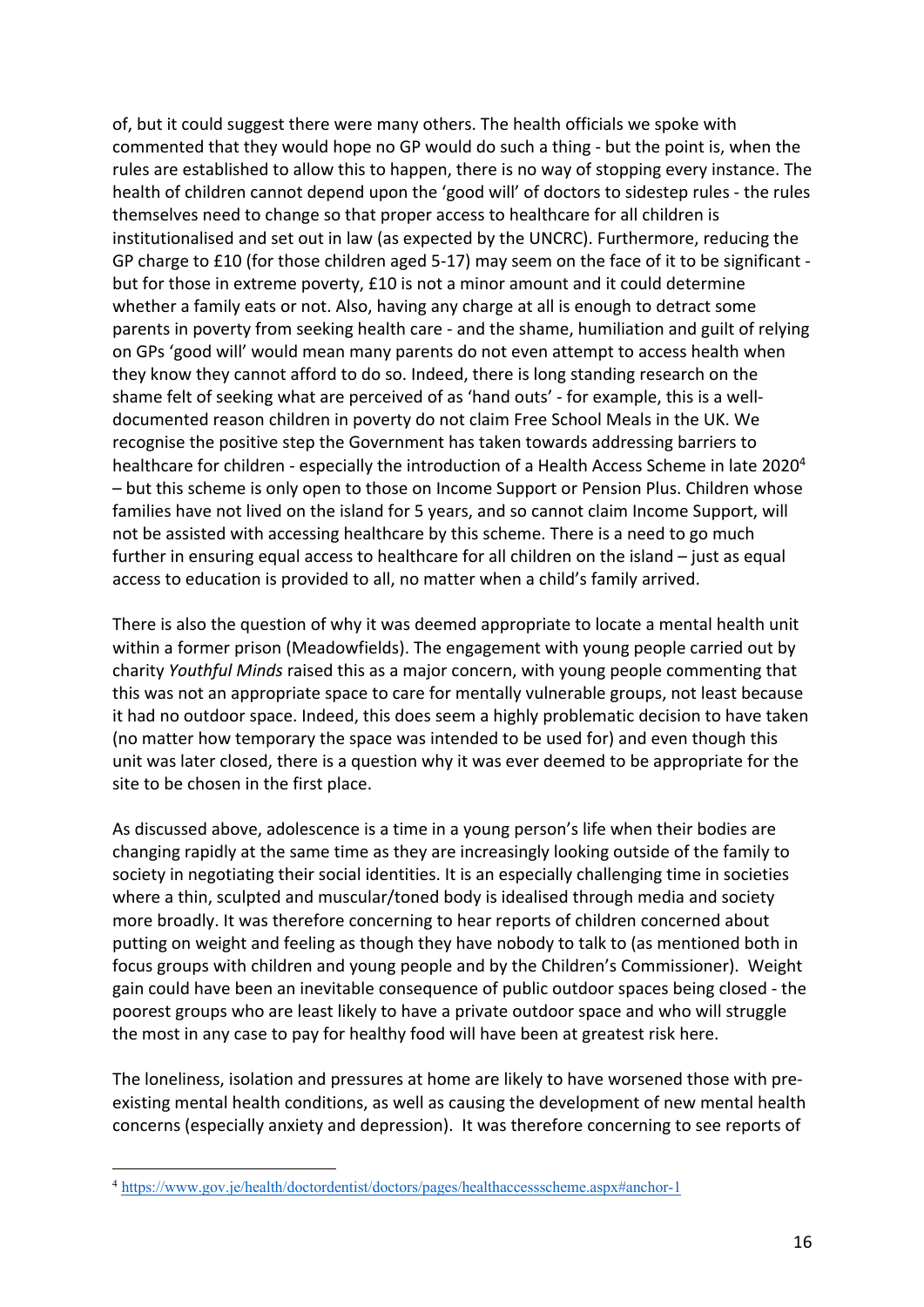mental health provision not being adequate in responding to an increased need. The young people who *Youthful Minds* spoke with raised issues about patients not having a consistent Community Psychiatric Nurse (CPN) which meant constantly having to repeat their condition and experiences each time, being directed to A&E when raising mental health concerns and CAMHS not being contactable after 5pm. The recent Children's Commissioner report (May 2021) voiced concerns about rising caseloads, 7-week waits for children to be assessed and long waits to access care after assessment. But this is just for those who present with problems, the Children's Commissioner report also draws attention to the fact that there is no clear Government data on Jersey youth with mental health issues. Research by the Commissioner asked children if they were worried about anything - 48% said they were, which was more prevalent for 5-7 year olds and those 16+, furthermore concerns were raised about:

- Reduced access to mental health services (child and adult) and rapid redesign of provision
- Withdrawal of key workers who were moved to 'crisis' response or liaison team
- Home visits replaced with telephone contact
- Home visits not with a consistent professional

At a time of substantial increased need, there is a question here why there is evidence that members of the public felt that this was not being adequately met by Government.

# *The effects of lockdown on unborn babies and children in the early years*

In total, Islanders experienced 42 days of 'lockdown' following the stay-at-home order issued on May 30th, which remained until June 12<sup>th</sup>, at which point it was replaced with a 'soft- opening' with physical distancing measures still in place. During this period a total of 94 babies were born in Jersey, each of whom were affected by COVID-19 measures, which required that babies and their families were unable to meet family, friends or physically access and initiate support networks during this time.

Services on the island designed to support preparation for and following birth include;

- a universal free of charge programme including a home visit and six group sessions prior to birth with three sessions after birth,
- anti-natal visits by health visitors,
- mandated home visits to carry out developmental checks with babies aged from birth to aged 2 and a half years old,
- the Maternal and Early Childhood Sustained Home Visiting (MECSH) programme: A structured, evidence based programme delivered by Health Visitors offered to mothers at risk of less optimal maternal and child health outcomes.

During the stay-at-home order each of these services was provided virtually through videoconferencing or via phone contact, except in the exceptional case where an identified urgent need or concern was seen to warrant a home-visit. Data collected by these vital services indicated that the switch from in-person to remote support affected access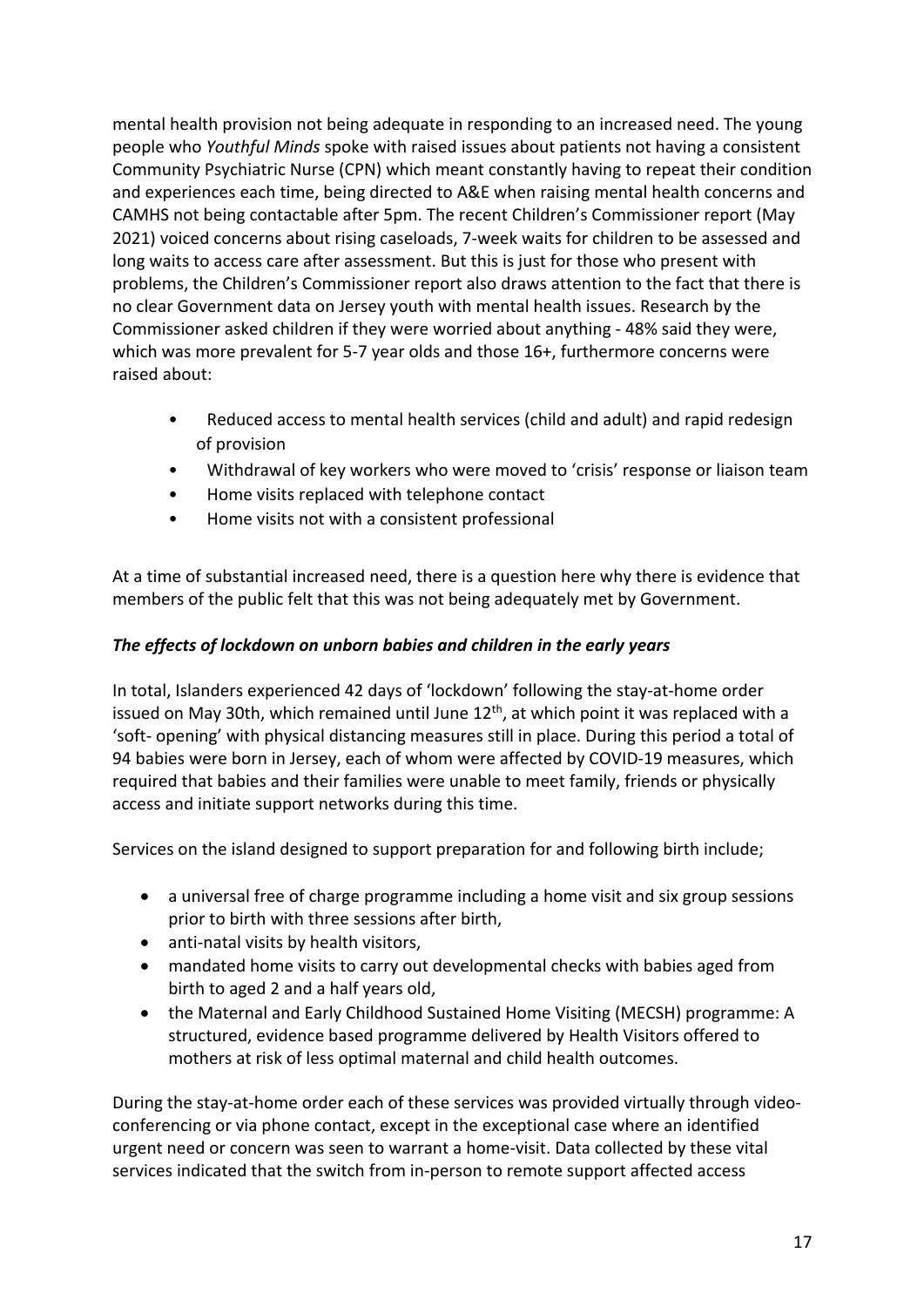somewhat, reflecting a drop from 75% pre-pandemic to 70% of new parents on the island during the period of lock-down. However, it was also reported that the video conferencing of group sessions resulted in a slight increase in fathers being able to access the anti-natal programme. This data suggests that while it is reassuring that the remote access was not a significant barrier to participation for the majority of islanders, it is nevertheless concerning that 30% of new parents in Jersey did not, -or were not able to,- access the antenatal support. Given what we know about the digital barrier to those in poverty- it is likely that some of the most vulnerable new-borns and their families on the island, will not have been reached.

In considering the impact of the stay-at home measures on the experiences of families of expectant new-born and young children, an insightful report commissioned by Best Start Partnership *42 days and Counting* reported the 'higher levels of anxiety in new parents due to social isolation and the inability to introduce their new babies to families' (p3). Further reported concerns stemmed from the suspension of face-to-face clinics with midwives and baby groups, which are a renowned source of support for new parents in covering common issues such as feeding, and sleeping challenges, developmental concerns and emotional and practical support and guidance in the life changing experience of becoming a new parent. These comments were supported by findings from focus groups conducted with islanders. For example one parent of a 3 year old with new-born twins born over lockdown commented:

"*I wanted Mum to come and help but can't because she's off island, we had loads of challenges,... everything was closed, weather was nice but couldn't go to the playground".*

(Best Start Partnership 2020)

The physical distancing restrictions at this time also had a significant impact on pregnant mothers. With expectant parents reporting feeling they had 'missed out' both on social support as well as on guidance and preparation for birth and caring for a new-born;

*"Once lockdown happened [my partner] wasn't allowed at any appointments which was awful for both of us. He couldn't hear the heartbeat or any of the information firsthand from midwives. The appointments were shorter and covered less aspects of pregnancy and birth… I ended up seeing a mixture of midwives, so the continuity of care was lower. I didn't really end up building up a relationship with any of them, which I'm sure would have happened had those appointments been at my Drs surgery with the same one or two midwives"* 

(Best Start Partnership 2020)

Health officials explained the rationale for preventing partners from attending routine hospital appointments as an attempt to reduce the possibility of transmission of the virus within in the hospital due to concerns both for vulnerable patients but also to protect a 'brittle' workforce. However, it is important not to underestimate the impact on parents' wellbeing and sense of preparedness to become parents during a time of global pandemic with all the uncertainties it brings about. For some parents these measures caused exceptional distress, for example in the case of one expectant mother reported during the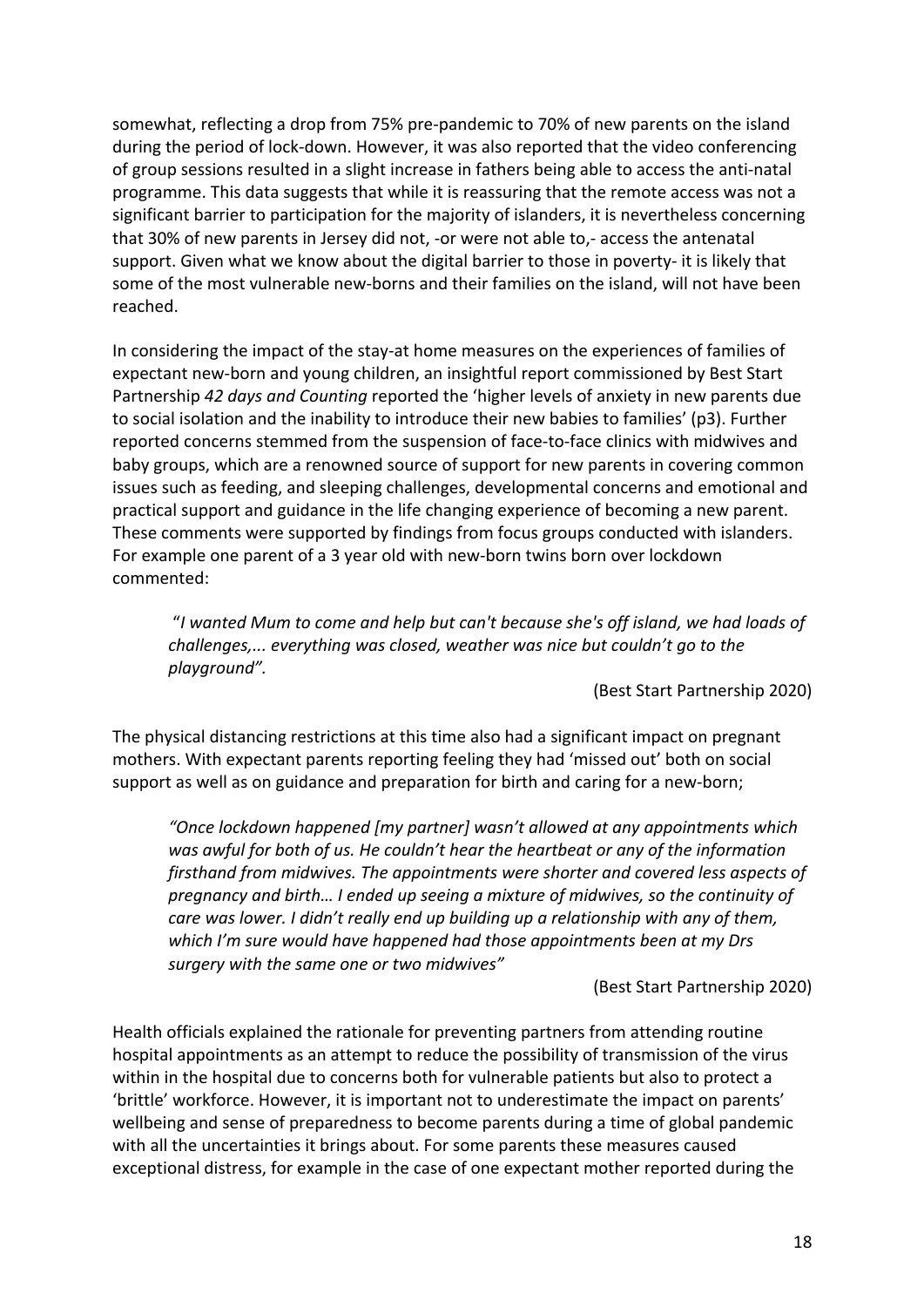course of the review process for whom a concerning abnormality displayed on a routine scan led to the woman being left alone for over an hour while a consultant was sought to provide a second opinion.

The key concerns raised by the reported higher levels of parental (especially mother) anxiety and isolation during a time of lockdown, is the possible impact in interrupting the development of attachment relationships and bonding between babies and new parents. If the emotional and psychological wellbeing of the infant's primary caregiver is compromised this could interrupt the forming of healthy attachments necessary for long term social and emotional development. While the evidence is not available as to the extent by which early attachments have been affected, given that stress, anxiety and depression are known influencers on parental good mental health, there is cause for concern regarding the longer term impacts. This is especially in the case with respects to the children of families that arrive on the island with very little financial resources and limited social networks. Reports from the Children's Commissioner suggest there is a potential gap in the recording of children that arrive on or who are born on the island for whom there is no record until children are school aged or seeking a school place. In reflecting a hidden section of society, we were unable to solicit the experiences of parents of infants and young children from these groups.

For toddlers and young children known to Jersey, the concerns brought about during lockdown conferred to children's emerging social and personal development. Parents canvassed both through the scrutiny review and the Government's own reporting channels indicated a common a belief that young children's emotional wellbeing has been much worse affected than adults. One parent confided in their health visitor that their toddler aged child had developed a 'stranger danger' aversion to grandparents following the period of lockdown, while another mother reported that her small son wanted to hold onto her hand 'every time another person is walking towards them' even when he was in the pushchair. Such reports are highly indicative of the emotional penalties of the stay-at-home order on young children and babies, for whom the period represents a far greater proportion of their overall life experience and sets a precedence for their expectations and interactions with others in future relationship building.

The lack of resources and support structures put in place for new parents and parents of young children at the outset of the pandemic do suggest perhaps an initial oversight of the impact of COVID-19 measures upon the social and emotional development of young children, while the closure of parks, recreations and leisure spaces also highlights the physical and learning opportunities lost during this time. Early Childhood experts on the island have called for the, 'the importance of making high quality support for families and children integral to Jersey's recovery plans, and ensuring that those families who are most at risk can sustain safe, stable and nurturing relationships' (Best Start Partnership 2020 p14)

## *Polarisation in children's experiences during lockdown between advantaged and disadvantaged families*

The submissions we received and focus groups conducted as part of the scrutiny review highlighted something of a key distinction in the experiences of lockdown between families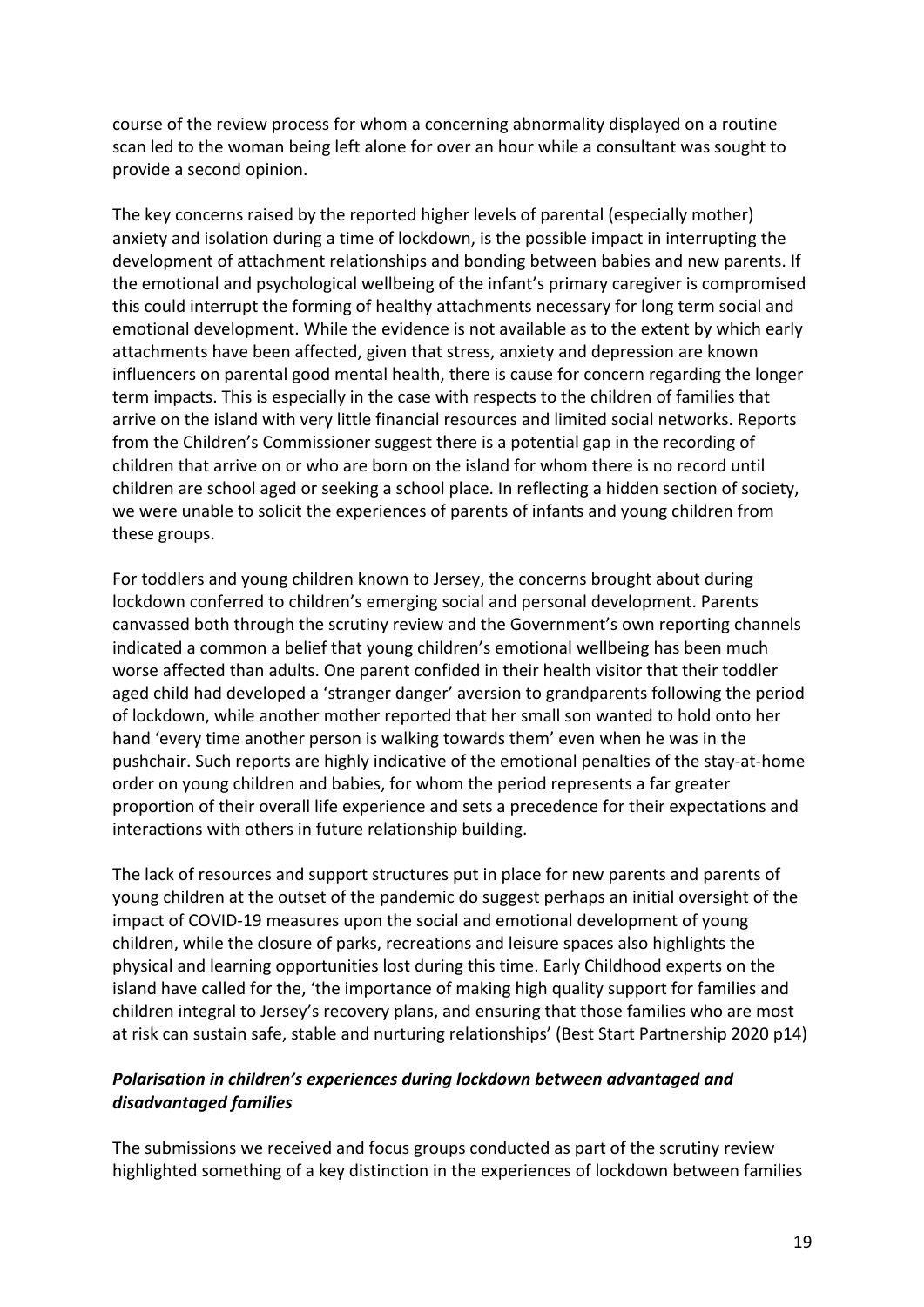in different circumstances. On the one hand some families identified unique advantages, most notably due to the opportunity to spend more good quality time together with both parents and with children;

*"I've LOVED having my husband working from home as it's been so lovely to have lunch together and we get some time back by having no time out commuting."* 

(Mother of three children, Best Start Partnership 2020)

Of course, the advantages experienced by children within two parent families must be set aside the additional challenges and loss experienced by children within single parent families, as well as those in care settings, for whom valued members may not reside within the same household, and from whom some children will have had experienced a separation. Furthermore, a prominent issue raised through submissions was that mothers were invariably more impacted than fathers in having to take on increased work and caring demands. This indicates that benefits that may accrue in some families from having two parents to share the load of domestic and child care/ home-learning duties, must be considered against those families for whom mothers may have felt under increased pressure and strain, in having a knock on impact upon children's experience of the environment of the home (e.g. as a tranquil or stressful setting).

Another factor that came through the submissions repeatedly was the impact of either having or lacking access to personal outside space during the stay-at-home order, especially in view of the excellent weather reported by parents and children. One mother spoke of the learning and wellbeing affordances enabled through having a garden through the lockdown period:

*"The other lovely thing is that the children have had the chance to spend lots of time in the garden and have seen their many seeds and plants develop, and pick and eat their own tomatoes, courgettes, sugar snaps, strawberries, broad beans, potatoes, spinach and mint…"* 

(mother of three, Best Start Partnership, 2020)

Such comments were also echoed by children. On the one hand those that had access to outside space spoke positively about the ability to spend time in the garden. For example, when asked to select an emoji to reflect their experiences of lockdown one young child selected a happy smiley face with while another selected a smiley face with sunglasses. In justifying their choice, they explained:

*"Sunglasses, it was sunny, could play outside"*

(4insight focus group research, 3 year old child)

*"Smiley, it was very hot outside, lots of fun"* 

(4insight focus group research, 4 year old child)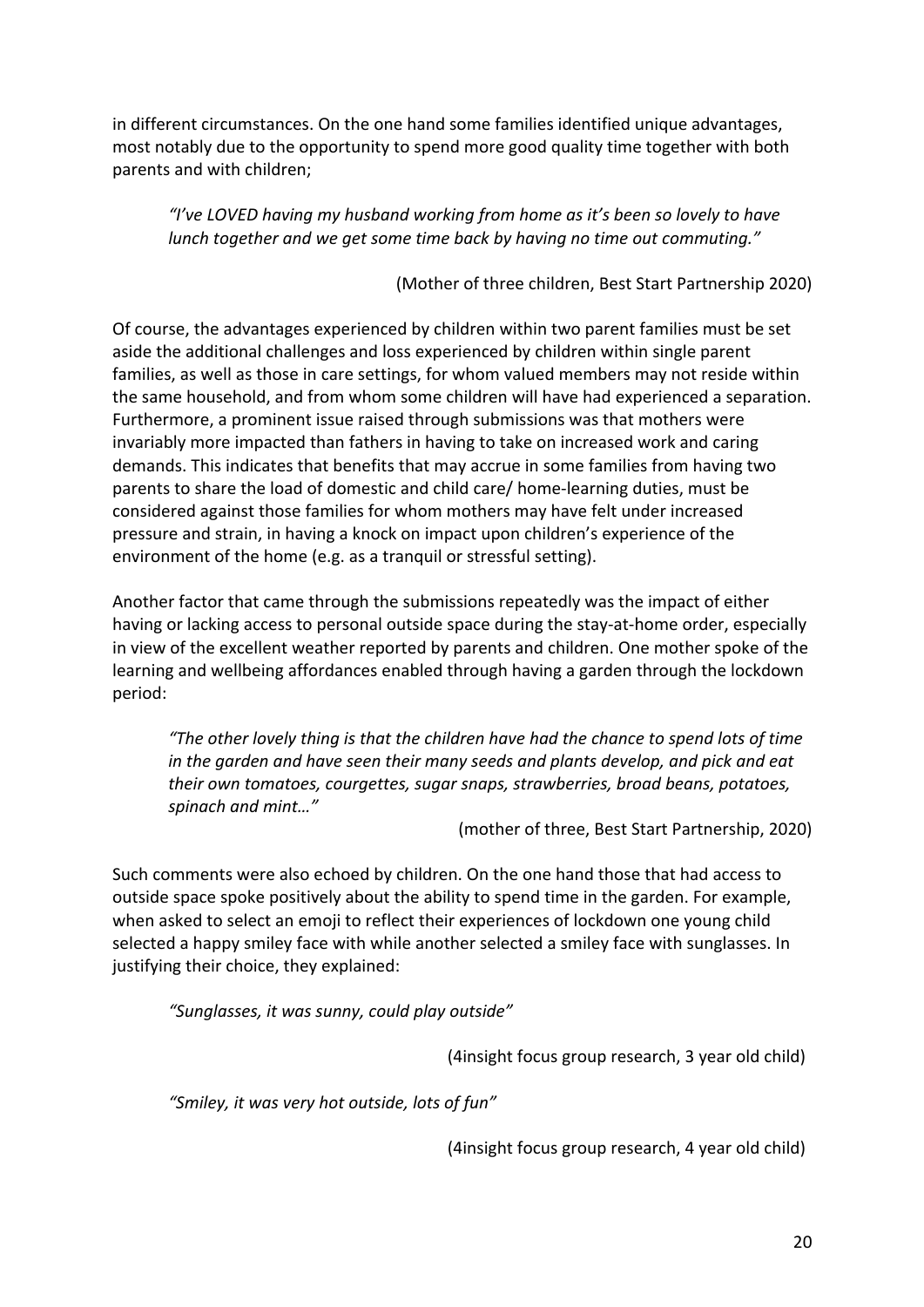On the other hand, we know that children from lower income households have less adequate housing, often in overcrowded homes with a lack of quiet spaces to study, which was supported by comments from children and families in focus groups, who lamented their lack of access to inside and outside spaces;

*"It was bad. I really wanted to go outside to play"* 

*(*4insight focus group research, *6 year old child)*

These accounts may shed some light on the children's wellbeing data gathered by Jersey Child Care Trust, who noted a distinct polarisation in their findings in comparison with the previous year's data. Fiona Vacher, the Executive Director for the charity commented on these findings;

*"The distinct difference in the data between the two cohorts clearly shows a divide between them with those who had experienced lockdown displaying either very good or very concerning scores."*

In reflecting on the evidence collected as part of the scrutiny review, we believe that there is good reason to concur with JCCT's reflections;

*"We believe that this mirrors the national and international emerging evidence showing the divide in society between those that have thrived during lockdown and those who clearly have not."* 

*(ibid)*

The marked differences between how children and families may have experienced the stayat-home order is important to recognise because of the risk of the Jersey Government and Islanders more generally, conflating children's experiences as being generalised or universal. We believe it is important to draw attention to the polarisation between children's experiences of and facility to recovery from the COVID-19 pandemic, in urging Jersey Government not to overlook the impacts upon the least advantaged children.

## *Overlooking young islanders studying at university overseas*

There is evidence to suggest that Jersey young people living overseas (largely in the UK) were overlooked in the planning and action during the pandemic. In March 2020 the Children's Commissioner wrote to the Government seeking clarity about how Jersey young people studying at university in the UK would return home, and what thought had been given to them in planning. The island-based higher education advocacy group, *Student Funding Group*, were also seeking support for students overseas but there appeared a chronic lack of communication, which left their calls unanswered. It is unclear why they did not receive responses to their questions about delays to student funding, how students were being incorporated into plans around testing/vaccine deployment, as well as mental health support. At the outset of the pandemic, there was no mental health support for university students returning to Jersey from the UK, which the *Student Funding Group*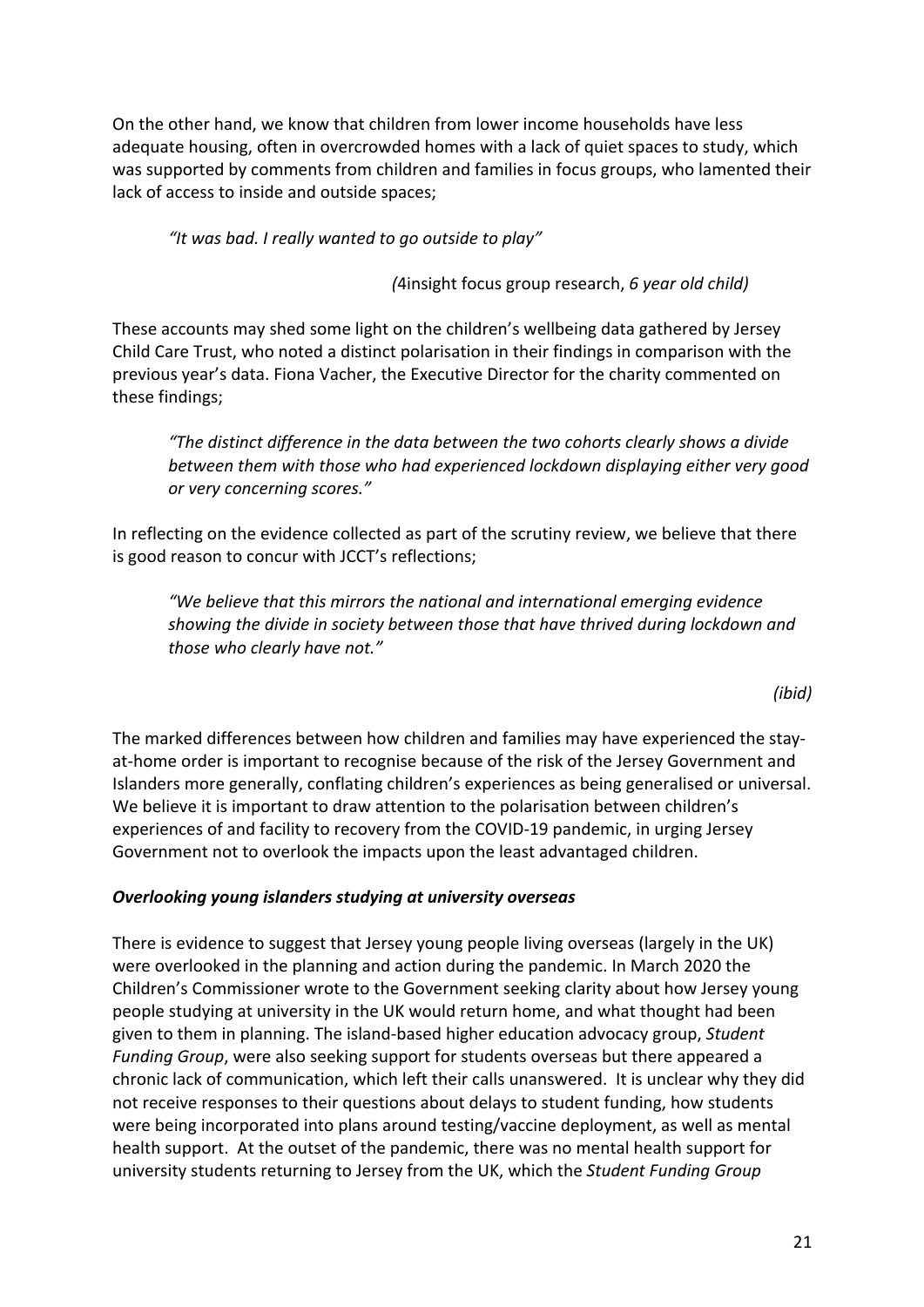campaigned for. Given that research shows that university students increasingly suffer mental health problems, especially amongst international students (due to lack of family/social supports in host country), this is a significant possible oversight. Jersey students studying in universities within the UK may not necessarily have had the social ties and family connections within the UK to provide much needed emotional/psychological support.

*'Main challenge was meeting new people in Leeds, I was lucky some of my Jersey friends are also here so I wasn't alone, if you didn't know anyone it would be tough.'*

(4Insight Focus group research, university student aged 19)

It would have been especially testing for those in their first year of university who may not have established strong peer group networks at university yet - as UK students travelled to their family/guardian homes, many Jersey students who could not afford or were travel restricted would have been left on their own. The *Student Funding Group* also raised concerns about the unexpected expense of COVID-19 testing for students travelling home, the cost of unexpected travel, as well as the cost of accommodation they are committed to in the UK. This is likely to have especially hit the poorest students, and particularly at a time when the income from part-time work would have been restricted given closure of retail/hospitality - sectors students are more likely to work. Indeed, students are increasingly dependent on part-time paid employment to fund their studies as the cost of student accommodation and tuition fees have risen year-on-year. It is not clear the extent to which the Jersey Government recognised the plight of this group of young people, nor is it clear why there was a reported lack of communication about planning.

#### **June 2020 – September 2020**

On the 12th June 2020 the stay-at-home order was lifted and replaced with a soft opening, whereby normal activities were expected to resume, while maintaining physical distancing measures to reduce the possibility of COVID-19 transmission. Schools and school nurseries reopened on 22nd June at which point a staggered return to school was introduced, prioritising children in transitional years 6 and 10 and 12, with other year groups returning soon after. A 'recovery curriculum' was developed and introduced to schools, primarily to support children's transition back to school. Stringent measures were introduced to ensure the safety of schools and nurseries, to limit physical interaction between staff and children, including the formation of children within schools and nurseries into 'bubbles' of up to 8 children and identified staff members, who would not mix or interact with other 'bubbles' during school and nursery time. The physical layout of learning spaces was instructed to be adjusted to accommodate 2 meters distance between children, and using tape to demarcate uni-directional pathways across the educational setting. Given the time of the year the ventilation of all public spaces was advised, this was accompanied by guidance underlying the importance of rigorous hygiene measures. Personal Protective Equipment (PPE) was made available to all staff. Borders were opened on July 2nd 2020. The summer term lasted just over three weeks, closing on July 16th, at the official time point in which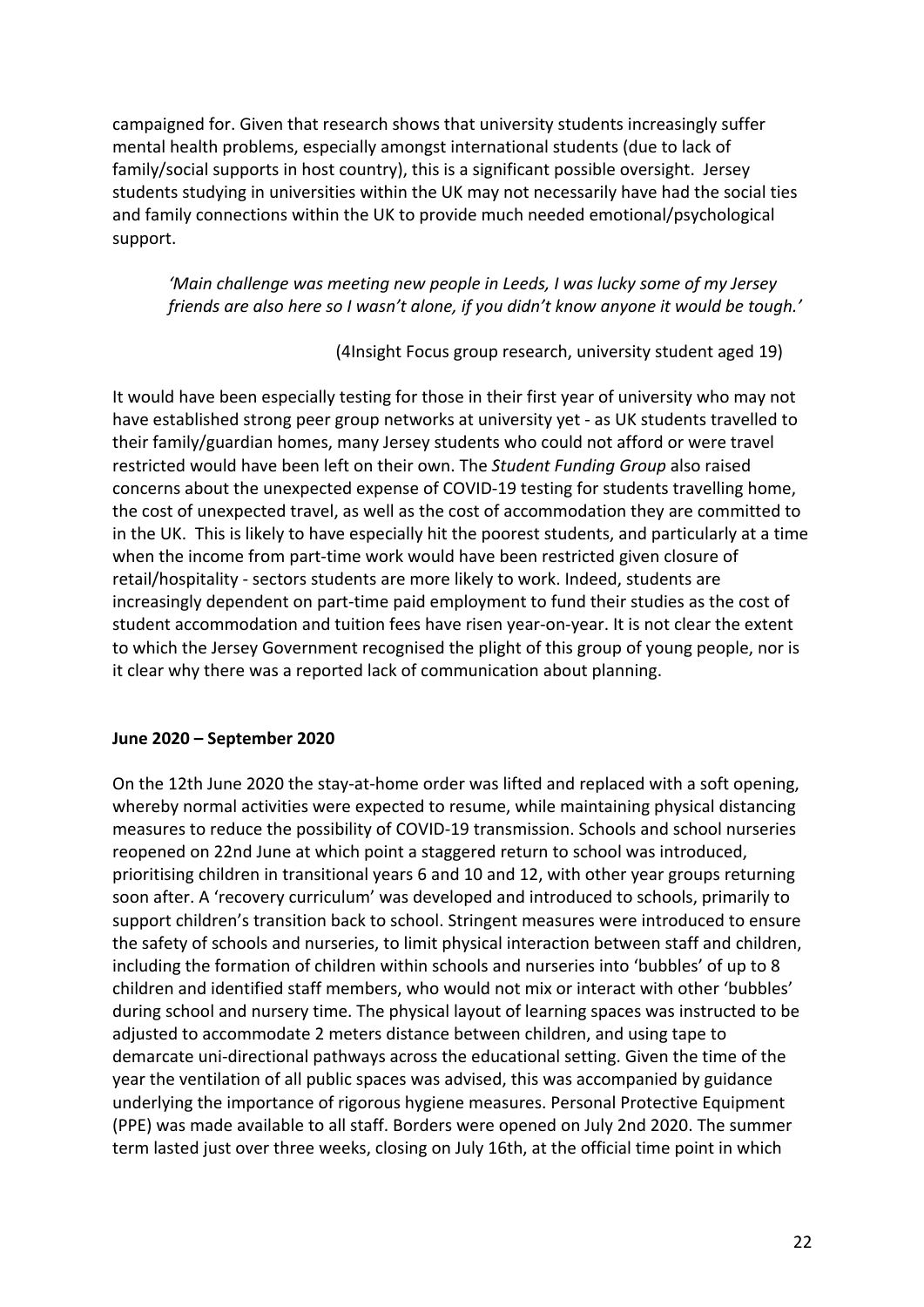schools 'break up' for summer holidays, which lasted until the 2nd September, at which point all schools resumed as planned for the start of the Autumn term 2020.

In response the emerging data on COVID-19 and guidance from the Scientific and Technical Advisory Cell (STAC), the decision made by the Jersey Government to re-open all schools and nurseries reflected the judgement that the risks to children's development, welfare and wellbeing were greater in being away from school than the health risks of transmission the virus through attending. This was also a conclusion reached by many Governments around the world at the time. Accordingly, the Jersey Government took the steps to reopen schools in June and to the credit of both government and all those working and leading schools and nurseries in Jersey, have remained open for all children to date. In showing a keen awareness for the importance of supporting children in the transition years those at a crucial point in between key stages were prioritised in the return to school. Given what we now know concerning the risks of the virus itself to children's health (which is very low) set against the evidence demonstrating the social, emotional risks of lockdown, on top of the loss of learning, and increased strain on households, including submitted evidence reporting the increase of domestic abuse, this response is to be commended. Notwithstanding the significant challenges and political pressure that emerged later in the year, the submitted evidence by children and families reflects an overwhelming collective relief at the end of lock-down and the return to school and nursery of children and young people.

## *Responding to the transitional challenges of a return to nursery*

The return to school and nursery was not without challenges. Childcare and education support agencies reported an initial reluctance in some parents to return their children to nursery and pre-school, concerns that eased in later weeks. At this time support agencies acknowledged gratitude for the 'close communication with the Government Department, Childcare and Early Years Service (CEYS)' as well as the collaborative effort made amongst professionals (JCCT, CEYS, Childcare Providers, Early Years Inclusion Team and others) to ensure that those children who needed to access their settings could do so. Regular communication at weekly intervals between government departments (including CEYS and Children, Young People, Education and Skills (CYPES)) and early years providers appeared to enable an agile responsiveness with regards to adjusting measures introduced to reduce transmission. For example, a meeting with the Director of the Jersey Child Care Trust reported nursery school leaders' distress at witnessing children struggling with guidance that had been provided for their protection and learning:

*"Staff seeing young children trying to negotiate seeing their friends and teachers on zoom was very emotional. They also spoke of how upsetting it was to watch children trying to get through gaps in barriers placed to separate bubbles of children to get to their friends."* 

#### *(Fiona Vacher Executive Director Jersey Child Care Trust)*

It was therefore commendable that nursery leaders were granted the freedom to revise guidance in order to better meet children's developmental needs. For example, in dropping the requirement for nursery aged children to form 'bubbles' following reports from the leaders of Early years providers that such measures were not feasible and interrupted the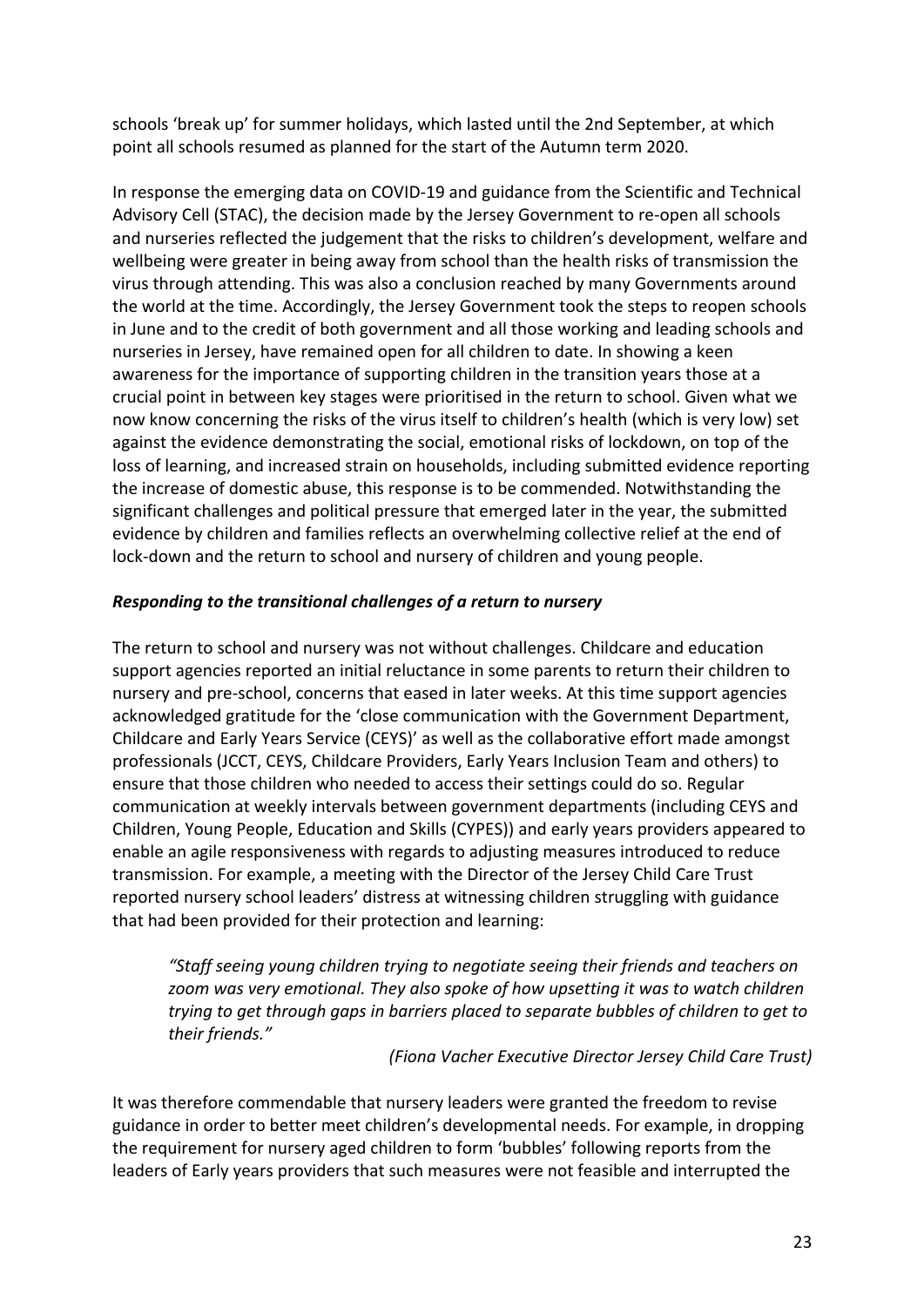interactions that children require for their social development and wellbeing (see developmental section *Children in the early years*). Furthermore, while advice to stop sharing toys and other physical objects seemed proportionate at the time, given what was thought to be a high-risk of transmission through surfaces (though it later transpired that this was much less risky than first thought) granting nurseries with the freedom to waiver such rules in the case where children's object served as a 'transitional object' as a form of security that enables children to more easily transition from home to the nursery, showed a keen awareness for the importance of children's development of early attachments. Age appropriate guidance was given to early years settings as to how to uphold strict personal hygiene measures,- such as a 'snuffle station',- in a way that was accessible to children, and showed good recognition for the role of play in learning for children in the early years.

Officials working in government departments focussed on early childhood demonstrated a keen awareness of the importance of educator facial visibility for communication and language development, and collaborated with Health officials and school and nursery leaders to ensure that clear transparent visors were available for teachers and nursery nurses in place of the standard masks that cover the mouth. Quite rightly it was also acknowledged that teachers must have personal choice to determine which PPE they used, given that their personal circumstances may reflect a widely different level of anticipated risk.

Notwithstanding such responsiveness to adapt guidance on managing transmission risk, it was on return to nursery settings following lockdown that the social and emotional challenges of lock-down became evident. Reporting evidence disclosed parental reports of increased separation anxiety based on leaving their child at the nursery on return from lockdown, where children felt distressed upon being dropped-off by their parents. One parent reported concerns for children's social development in response to their child who had previously named their dolls and teddies after the names of children in the nursery, subsequently reverting to calling them 'doll' and 'teddy'. More generally, parents reported challenges to children's personal development in that the isolation from peers had interrupted the development of key social skills such as learning to share and turn-take. Other parents noted their concern for their children having become overly preoccupied with handwashing. Such reports indicate the importance of a keen sensitivity for how the effects of the pandemic and response measures may have long-term impacts and underline the need for vigilance by families, educators and health professionals, in order to ensure that childhood anxieties that may have been initiated through the pandemic do not lead on to more entrenched mental health difficulties or wellbeing concerns.

#### *Children's response to measures to prevent transmission of the virus, on return to school*

The advice given to schools about how to organise the school setting upon children's return seems proportionate and balances well the risks versus children's needs. For example, the decision to keep children in bubbles is a pragmatic approach to keeping school functioning as normal but also providing a level of protection against transmission. However, it was evident from children's responses to the focus groups and through submissions, that the communication could have been clearer to explain the rationale behind the protective measures. Children and young people consulted expressed dismay at the impact of 'bubble'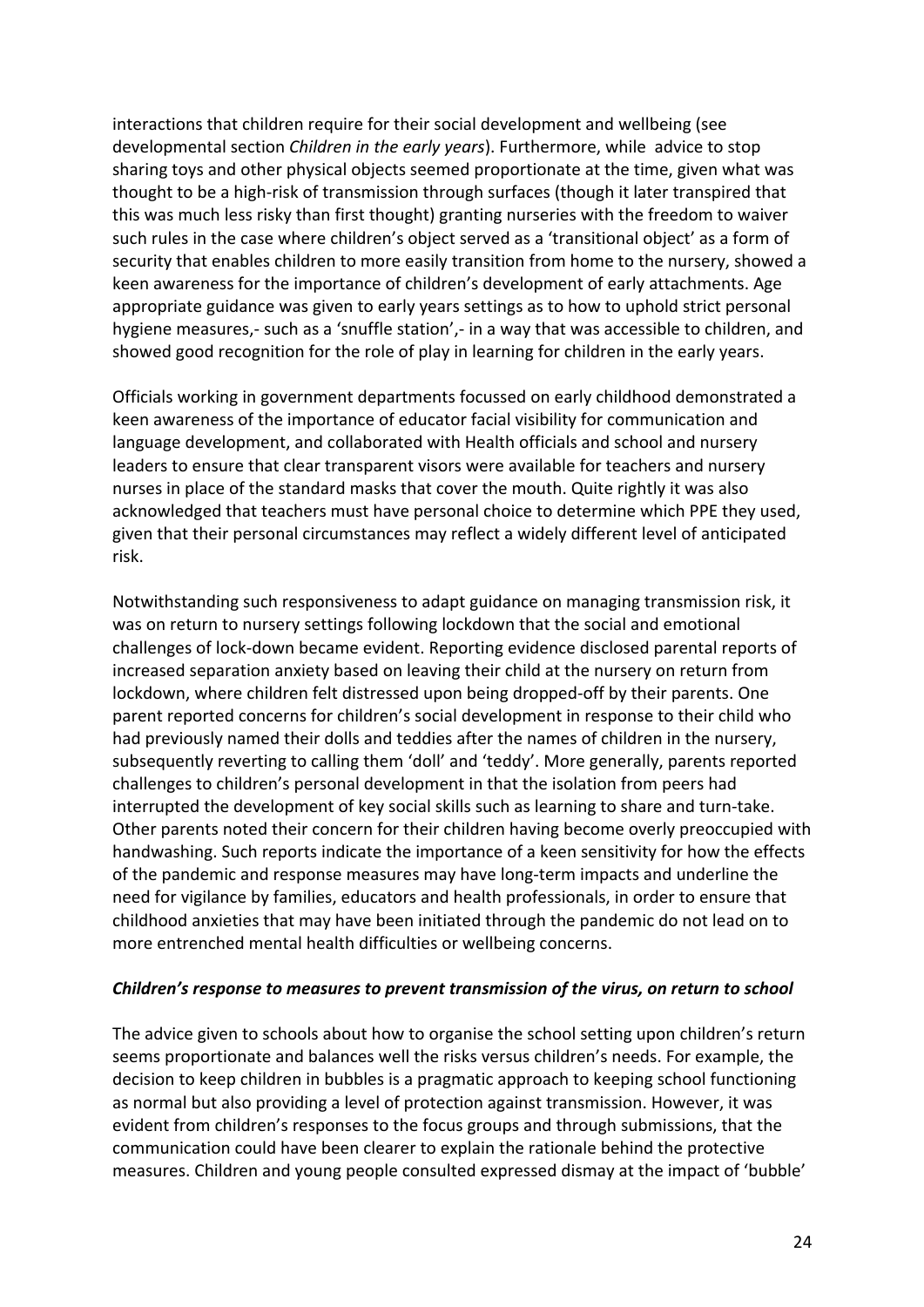grouping in the case where assignment to different bubbles preventing them from mixing with their friends during school:

*"I can't play with kids in other classes, can't pop their bubble."* 

(4insight focus group research 10 year old child)

Furthermore, the effectiveness of the measure was questioned by older children who expressed confusion toward the bubble rule as they would, "all be in the school corridors at the same time anyway" (ibid), while children of all ages reported being perplexed at being given permission to mix with children within their bubble during the school day, but not able to mix with those same children out of school hours. This feedback indicates that while well intentioned, COVID-19 transmission prevention methods may have been better received by school children should they have had the clear channels of communication available to understand the reasoning behind the measures introduced and ample opportunity to ask questions about them. Jersey appears to have an active youth council strategy employed in most schools, there was possibly an opportunity missed not to utilise such resources as a communication channel to perform this function.

The initial advice given in June 2020 that Personal Protective Equipment (PPE) was not needed in schools (including the wearing of face masks) carried both risks and benefits. It is acknowledged that masks are important in halting the spread of the disease (though this was less widely acknowledged at the time) but equally masks can be disruptive to children's educational and social development so also carry risks in this regard. There were also significant PPE shortages at the time and a need to prioritise PPE for health care settings. Given this, it would seem that the advice was appropriate at the time, and in view of the fact that there was an emphasis on social dimensions of schooling. However, notwithstanding the freedom for children not to wear masks on their return to school following the first lock-down, there was evidence to suggest that children felt some discomfort at their teachers wearing masks;

*"They hate school, hate the masks, they say 'mummy, I don't like the teachers wearing them like being in hospital, you can't see their smiles'."* 

(4insight focus group research, Parent of a primary school aged child)

*"They hated the measures, hated the masks. They don't have to wear them but don't want teachers wearing them. It's like a hospital. I now go out my way to smile with my eyes."* 

(4insight focus group research, school teacher)

While teachers had evidently made efforts to counter the communication barrier created from mask-wearing, again better communication between Jersey Government and children and young people on the island, may have provided a vital context to mask-wearing in providing some reassurance to children.

## *Efforts to support children's wellbeing 'recovery' in the return to school*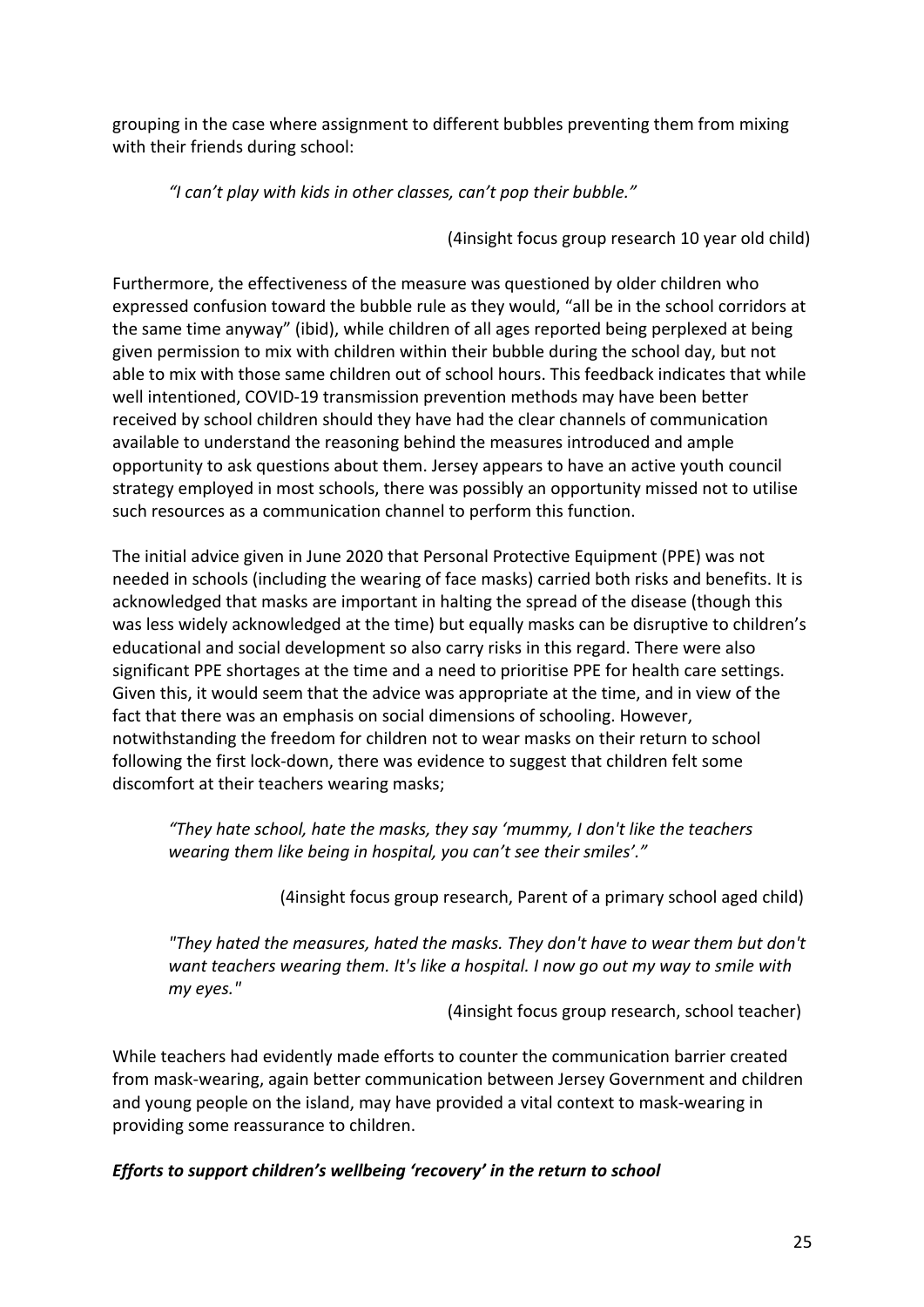Findings reported of children's experiences of COVID-19 in the UK during lock-down point to the social and emotional impacts of separation from friends, peers, family and community (Green et al, 2020). Furthermore, in a recent study carried out by psychologists at Oxford University, they found that it was primary aged children who suffered the most in terms of their social and emotional wellbeing as a result of school closures (Pearcey et al 2020). Whilst the research was limited to the UK context, it underlines the importance of schools especially for the youngest children in society, who are at critical life stages in their development as learners and social beings. Jersey's acknowledgement of this through their provision of a 'recovery curriculum' is to be applauded (figure 1).

Figure 1: Jersey's 'recovery curriculum'

| therapeutic support with professionals and with art therapy |
|-------------------------------------------------------------|
| walking social bonding                                      |
| before catch up and transitional work                       |
| working with parents                                        |
| wellbeing walks                                             |
| expert panel                                                |
| children's day (3rd July)                                   |
| nurture groups                                              |

There was a very good balance and range of activities which were mostly focussed on social and emotional aspects (rather than learning) which is recognising the major impact of school closure. Whilst learning was to some extent mitigated through online teaching, it was the pastoral dimension, which was difficult to replicate in a virtual school. The recovery curriculum was the right approach to be taking at the time, to recognise how being out of school affected children's relationships, emotional/mental wellbeing, sense of self, and learner identity. The 'wellbeing walks' and 'walking social bonding' struck the right balance between keeping people safe (COVID transmission outside is far less likely) but also helping children to assimilate into their friendship groups again, re-renew friendships and in some cases re-learn to be around others. It would have been especially vital for children at the key transitional phases of education (for example, those in their first year of primary or secondary) whose friendships might be the most fragile and at early embryonic stages.

It was therefore interesting that meetings with Education officials reflected that schools reported to them that 'children didn't really seem to need' the recovery curriculum, which sheds light on the points raised previously about the polarisation in children's experiences of lockdown. It is notable that children did not refer to the recovery curriculum within focus groups, therefore we cannot assume that the curriculum was comprehensively followed in all schools. Comments from submissions, however, did paint a different picture of the need for the need for a wellbeing focused curriculum in school;

*"[My child was] frightened by the negative language used to refer to return to school measures- reading recovery, recovery curriculum, catch up, a generation lost ect"*

(4insight focus group research, Mother of a 7 year old)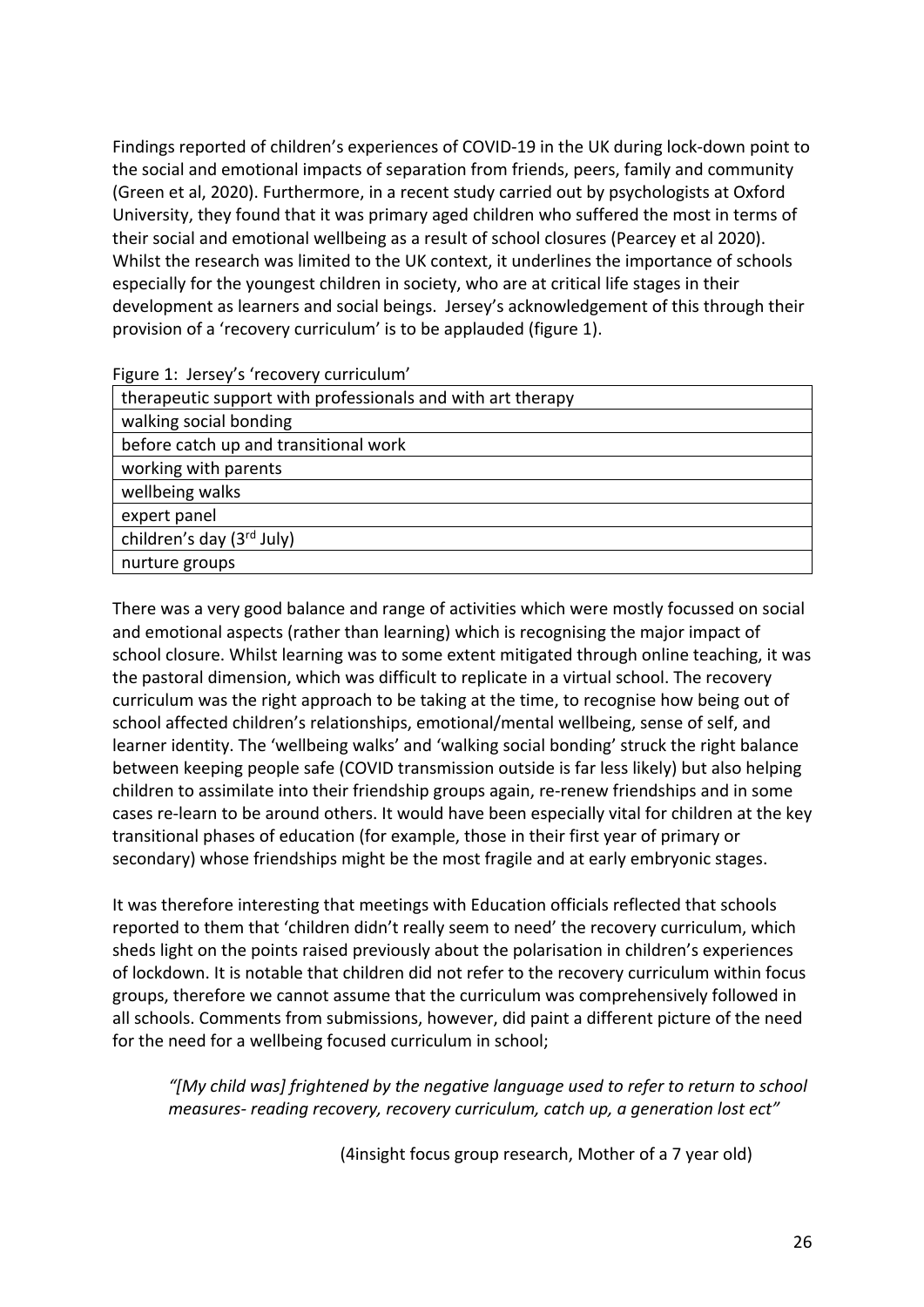This indicates that some children at least felt very anxious about the return to school and the assumed detrimental impact of the pandemic of children's imagined futures. As well as highlighting the need to couch and explain support measures introduced in order to ensure that children understand their intention positively, this comment also alludes to a section of Jersey children who may well have been very much in need of such measures, but perhaps more easy to overlook by schools and the Government.

Another group identified through the submission as overlooked in the Jersey Government's response to the 'soft opening' phase was that of home-schooled children. On the one hand, submissions indicated that this group of children fared in general very well through the stayat-home order, given that families were already set up to support home-learning. Children's dismay was noted, however, concerning the opportunity for school children to meet with their friends again on the return to school, while a similar opportunity to form 'bubbles' for learning was not made available for children in this group. It is our recommendation that Jersey Government could benefit from closer connections with Jersey Home Education Group, not only in consulting on the impact of COVID-19 response measures on the learning and wellbeing of children who are home-schooled, but also in learning from the network's more considerable experiences of supporting home learning, in the case of future school closures.

#### *Efforts to support children's educational recovery following lockdown*

While the curriculum developed to support the social and emotional impacts of lockdown was good, submissions indicated that less thought had been given by the Government to the educational impacts of the stay-at-home order. A leading educational charity on the island queried why no educational attainment data had been released to the public to enable identification and targeting of any gaps identified for groups of children whose learning had been particularly effected. In lieu of Jersey data it can be helpful to consider evidence from the UK which has indicated a "large and concerning attainment gap between disadvantaged pupils and non-disadvantaged pupils" (Education Endowment Foundation 2021) of around seven months. The same study highlighted that primary school children have been identified as those most affected by lockdown in the areas of reading and maths. Given that in Jersey, the pre-Covid gap between Jersey Premium children was reported to be around 20% it is concerning that there appears to be something of a lacklustre approach to addressing this gap, in terms of learning recovery plans. This is especially surprising given that such an ambition fits squarely with the Government's stated commitments to children in the 2018-22 Common Strategic Polic*y: "achieving the aspiration of equity and fairness for the most vulnerable children"*. The same educational charity that funded and distributed digital devices to children, queried whether the concerted efforts required to manage the operational challenges of returning to school may have detracted attention from the development of centrally funded school-based interventions and support mechanisms to ensure children do not fall behind. They observed that while an agile response from the Health Department was evident in the deploying resources to address the issues COVID-19 presented *"there was little indication that officials in education were either similarly empowered or sought that empowerment"*. There are therefore questions on the readiness and speed of response and on the championing of education within the government structures. Indeed, both young people and parents acknowledged concern that the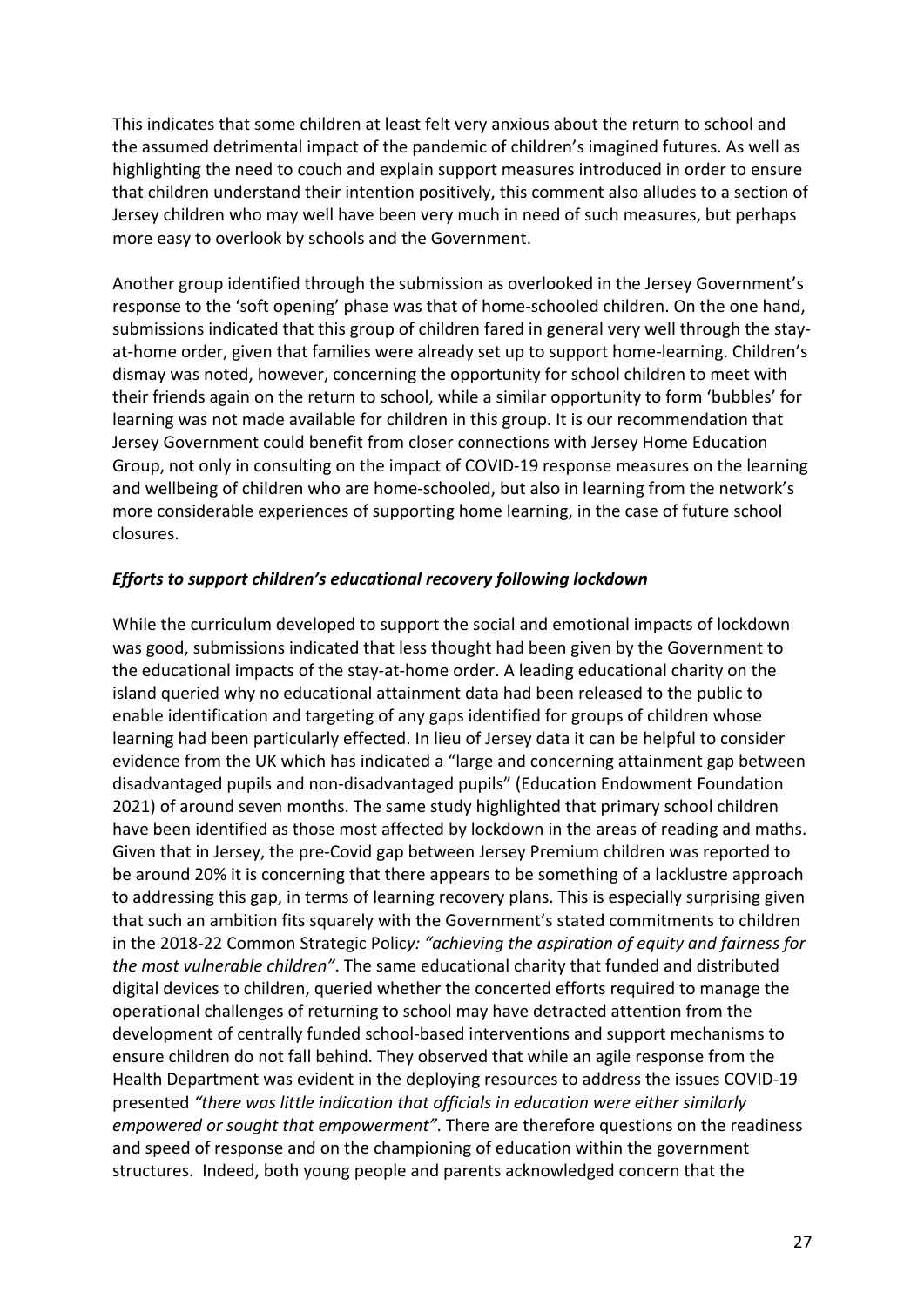educational deficits children experience during lockdown had not been addressed following a return to school, with concern for the impact on future plans;

*"I can't catch up, nothing makes sense, I'm getting an apprenticeship, it's for 4 years, you need 5 grades 4 and above, including maths english, I'm failing maths so I might have to do night school and do it again."*

(4insight focus group research,*16 year old)*

*"My daughter has tonnes of work, year 13 now, one teacher she can't get along with, just couldn't get help, screaming and shouting, slamming doors, first lockdown horrendous, school point horrendous geared up for exams. Don't know if she's going to pass or not, they changed teachers around."* 

(4insight focus group research, Mum, of 18 & 24 year old, self-employed)

Given that children had only three weeks at school following return from lockdown, we were surprised at the lack of educational resources apparent to support children's core skills in literacy and numeracy through the summer holidays. The easing of physical distancing restrictions underpinning the 'soft opening' strategy offered an ideal opportunity for educational intervention, especially considering the seasonal conditions which would have lent to outdoor grouping arrangements that could have offset any viral transmission concerns. We learned through the submissions provided, that again it was the proactive educational charity Every Child Our Future (ECOF) who were leading the way in terms of targeted summer learning plans. From May 2020, ECOF started publicising its proposed summer literacy and numeracy intervention programme in funding a specialist Reading Recovery teacher and in providing volunteers to support reading. These plans were shared with the Government department CYPES, as well as through direct approach to nine schools who had been targeted as serving those catchment areas where there is a high proportion of Jersey premium, EAL learners, and children from disadvantaged backgrounds and for whom may most be able to benefit. Despite the charity's best efforts to engage schools only two primary schools and later one secondary school came onboard to support the programme. Schools' reluctance to take up this offer was surprising and in view of this we were concerned as to why the CYPES team had not taken a more proactive stance in encouraging more of the target schools to get involved.

Notwithstanding the challenge of recruitment, it is commendable that as a result of these programmes, 273 children in target catchment areas were able to benefit from catch-up support from teachers and teaching assistants in small groups and were involved in a number of enrichment activities. Alongside progress on academic competencies, including the fundamentals of literacy and numeracy, the 2 to 4 week engagement was reported to contribute to improvements in physical and mental wellbeing and to social and emotional development.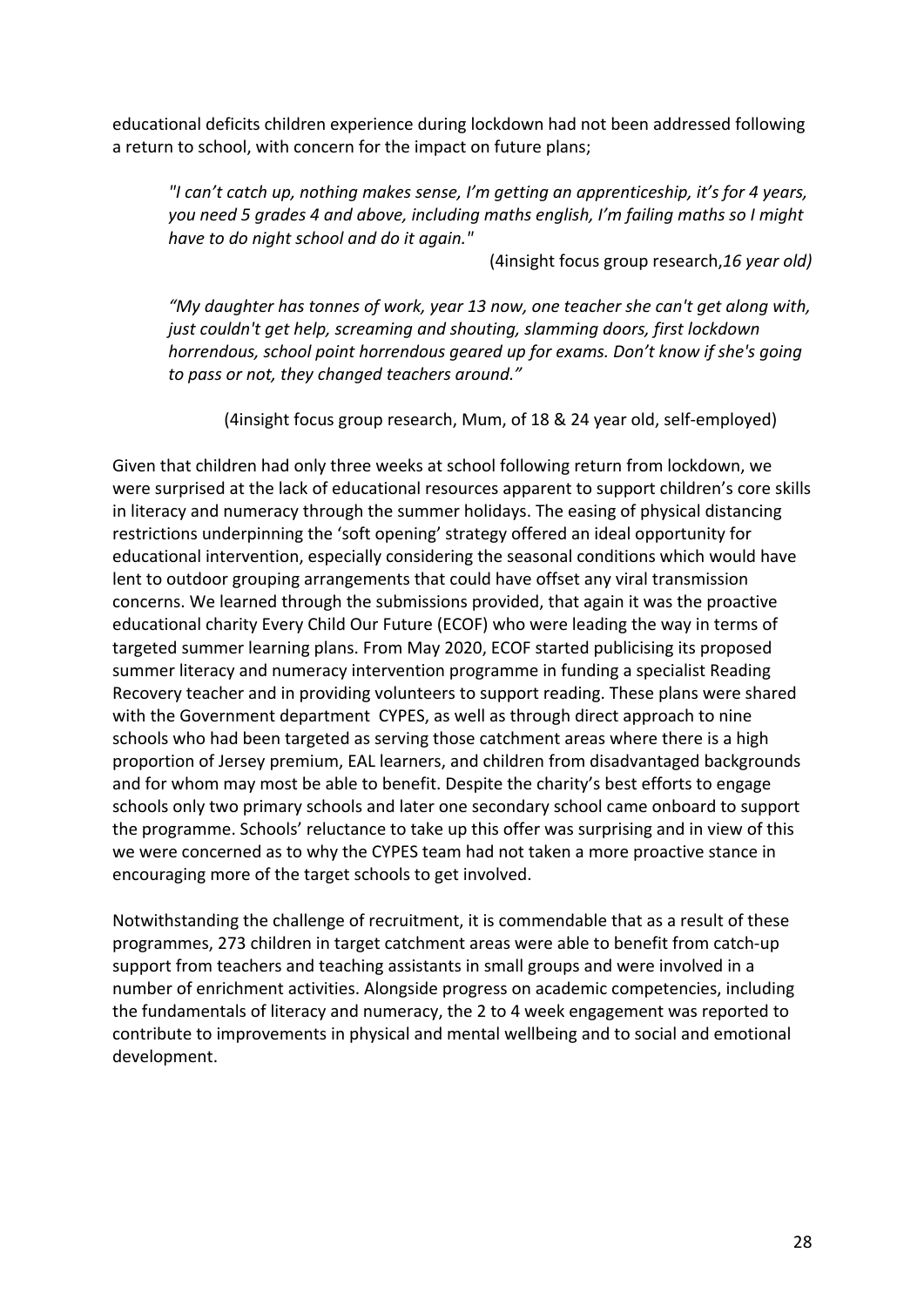### **September 2020 – December 2020**

On 2nd September 2020 schools re-opened for the Autumn term, in line with previous school years. Half term commenced on 26th October for a week, coinciding with a sharp rise in cases in November. On the 9th November the Minister for Children and Housing, Senator Mezec, resigned, citing a vote of no confidence in the leadership of the Chief Minister and the Jersey Government having 'fallen short on the commitments we made in the Common Strategic Policy to 'Reduce Income Inequality'.5 He further cited civil servant obstruction to Social Housing reforms. Senator Mezec's successor, Deputy Macon was appointed Minister for Children and Housing (as it was at that time) on 17th November. A second lockdown was issued on the 2nd December, alongside a hospitality circuit breaker, which instigated the closure of hospitality venues such as restaurants and pubs for all dining with the exception of providing a takeaway service. Education officials reported declining numbers of attendance in the final weeks of December reflecting parental (and child) anxiety about the safety of children attending school at a time of high cases of COVID-19 on the island. Schools remained open throughout the whole of the Autumn term, with the term ending as planned on the 21st December 2020.

## *Delayed action on the educational tutoring programme*

The tutoring programme - which involved children receiving one-to-one/small group support from a teacher - received significant praise from third-sector organisations, schools and parents. There is strong evidence internationally that individual and small group tutoring can have a significant effect on improving the learning outcomes of disadvantaged groups and narrowing attainment gaps. The introduction of this programme was highly appropriate, and we think is a key cornerstone in the Government's response so far.

But there is a question here about why it took so long to be implemented - the programme began in late Autumn, which is 8-9 months after the disruption and harm to children's education began. Research shows that gaps in attainment that occur early in a young person's life are likely to remain and become entrenched as they progress through their educational careers. The 8-9 month wait for children to receive tutoring is likely to have meant gaps in achievement were created that will now be long-standing - which would have been preventable had the Government reacted more quickly, as other Governments did around the world. The former education minister told us that the business case for a tutoring programme, along with other necessary education expenditure was submitted in May 2020, but it was only approved 6 months later in November. The question remains why it took so long to be approved with all of the consequential impacts on children's education.

There are also broader questions about access and monitoring of effectiveness around the tutoring programme, given that it represents a significant investment and is a cornerstone in the Government's educational response so far. We asked education officials for further data on take-up of the tutoring programme and a breakdown of the social background of those children receiving this crucial post-COVID educational support. The department is

<sup>5</sup> Senator Sam Mezec's resignation letter:

https://www.reformjersey.je/Pages/BlogPost/fcedbc5a-30db-4095-8f6b-774efe6e9d7a25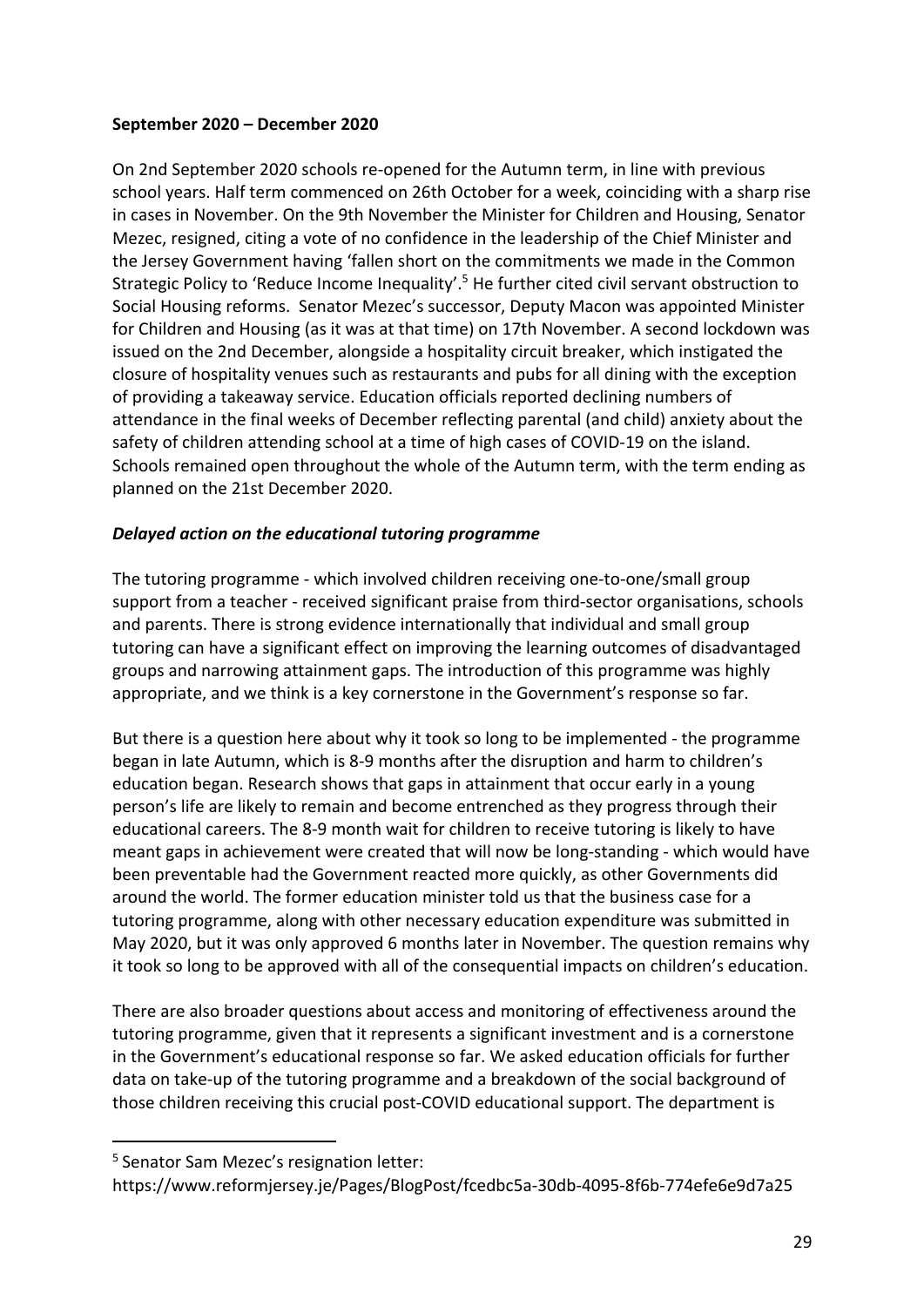working to collect this detailed breakdown of what proportion of children from disadvantaged backgrounds have benefited from tutoring so far, but they were able to provide a breakdown of recipients by school. These data show that overall, across all schools, 23% of children have so far benefited from the scheme. But this is not evenly spread across all schools - and whilst there has been high-take up so far in some schools with the most disadvantaged catchments (e.g. 39% at Rouge Bouillon; 70% at First Tower), there are other schools with disadvantaged catchments that are below the island's average take-up (e.g. 11% at Samarès; 20% at St Luke). The 11% take-up at Samarès is surprising given that 39% of pupils at this school receive the Jersey Premium, 30% of pupils have English as an Additional Language (EAL) and 25% have Special Educational Needs (SEN). St. Lukes has a similarly disadvantaged intake, which doesn't quite match on to its relatively low take-up. At the same time, there are two schools which rank the lowest in terms of their disadvantaged pupils on roll, but yet have relatively high take-up of the tutoring programme (30% at Les Landes and 18% at Mont Nicolle).

We understand that teachers are able to use their discretion to identify those children needing the tutoring programme which could explain some of these disparities. But it is important to monitor who received the tutoring programme, and what proportion of EAL speakers (who will not always speak, hear or see English at home) and the poorest children (who are most likely to have lost out from online learning) take up this support – given these groups, relative to all children on the island, have been put at the greatest risk of falling behind by the pandemic.

### *Lack of understanding about the plight of marginalised groups*

An issue that came up time and again throughout submissions and our conversations with third-sector, Government and (former) Ministers, was an apparent lack of awareness and understanding about the lives of the most marginalised on the island. It seemed that the Government was not tuned-in to what life was like for these groups, their day-to-day lived realities, and how a shock like COVID and lockdown would likely affect them. One of the Government officers we spoke with said that 'Jersey is the worst place in the world to be poor' and that there is a culture of believing responsibility for children only lies with the parent who should be responsible for providing the multiple computing devices needed for learning in a large family household; this assumption and culture would be a reasonable one to make if the island had full employment (paying a living wage), an affordable standard of living for all and if all parents placed equally high value on the importance of education. But as this is not the case for Jersey, where there is a sharp polarisation of wealth, it is a highly problematic assumption and culture to maintain. We were alarmed to also hear the apparent acceptance of this culture as the long-standing status quo, or as many people we spoke to described, the 'Jersey way'. This culture within Government does help to explain some of the delays, inaction, and lack of adequate response we have found evidence of.

This culture would also help to explain why there does not seem to have been adequate attention given to the most marginalised pockets of Jersey society for example, children, for whom English is an Additional Language (EAL), and for whom school is often the only place they hear, speak and write through the medium of English. Another key marginalised group are families in poverty (many of whom will also not have English as their first language).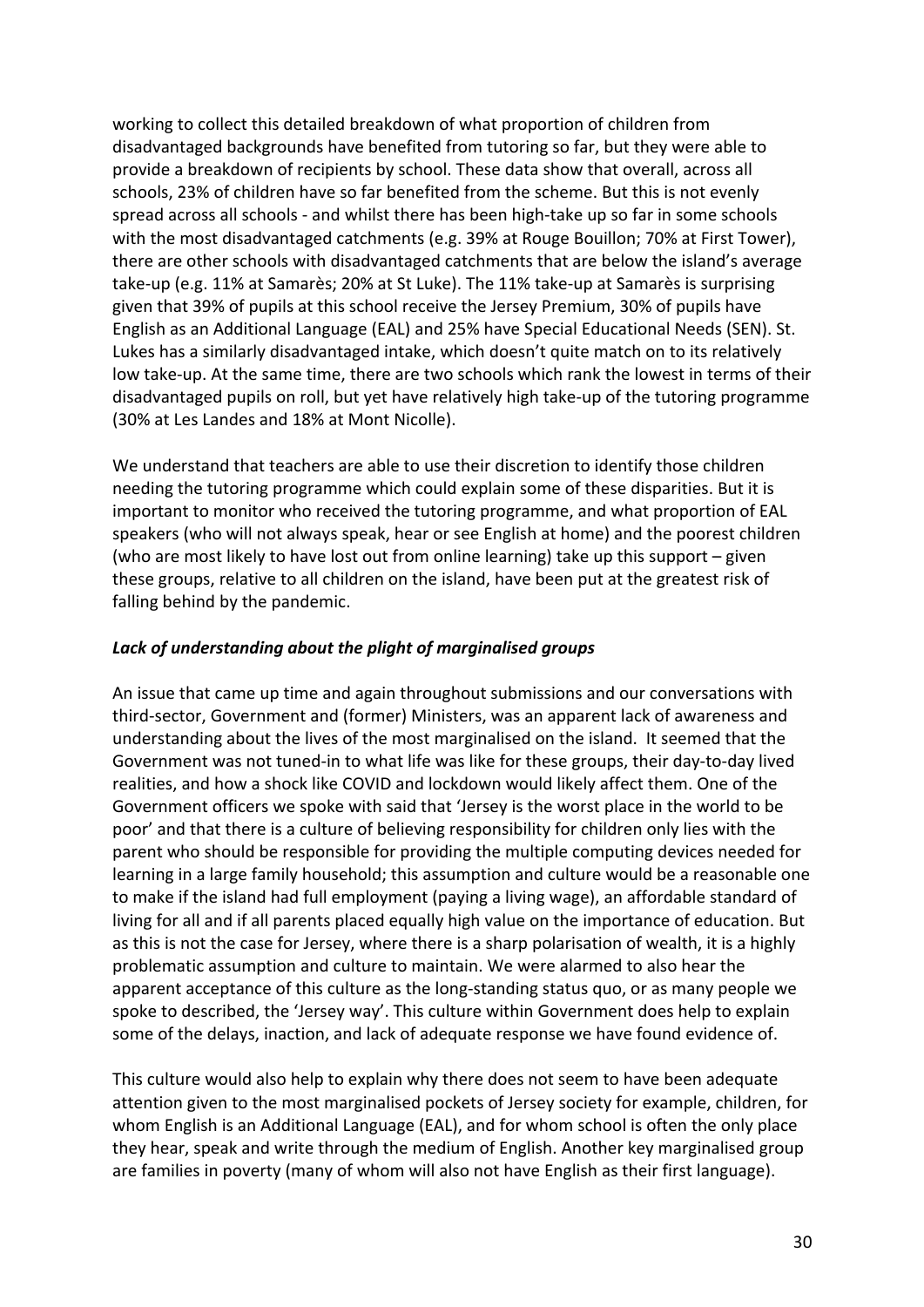Data from 2015 showed that more than a quarter (29%) of children were living in relative low-income households. The Jersey Opinions and Lifestyle Survey Report revealed that 1 in 7 households were materially deprived, with 1 in 10 households in severe material deprivation. While around 25% of households had difficulty coping financially, this rose to 44% of single parent families and 23% of households with children that had gone without new clothing for their child over the last year<sup>6</sup>. Whilst the tutoring programme would have mitigated some of the educational challenges faced by those in poverty (assuming they fully accessed the initiative), it was predicated on the assumption that participants were sufficiently motivated, prepared, and healthy to make the most of the opportunity. For those facing severe material deprivation, a lack of quality housing, poor nutrition, and stress/anxiety at home (all worsened by the pandemic) make them ill-prepared to fully engage with education initiatives like tutoring. Indeed, a host of research shows how factors associated with poverty (like not having a good quality breakfast to start the day) all make children ill-equipped to focus and concentrate on their learning. Whilst initiatives like the recovery curriculum and tutoring programme will provide benefits universally to all children, we could not see much evidence of any targeted initiatives specifically addressing the needs of the marginalised pockets of Jersey society, like EAL children and those facing severe material deprivation.

Initiatives like the tutoring programme would be more impactful if they were implemented alongside a programme of social and economic measures outside of schooling. Indeed, we concurred with the point made by the Children's Child Care Trust that interventions in response to the pandemic were largely school-based - but if children are not prepared well outside of school, there is a question about the likely success of such education interventions. The education interventions (such as the Recovery Curriculum) stand a far better chance of success for those children who have the best quality housing, nutrition, with parents who value education and provide the kind of home life that is conducive to success at school. This comes back to the point about awareness of the lives of marginalised groups. In developing initiatives like Recovery Curriculum and tutoring, there did not seem to be much thought given to children's different starting points and lived realities which are critical to their participation and success.

## *Housing for children from low-income families*

A secure and stable home is crucial if children are to thrive in terms of their wellbeing, mental health and education. Over-crowded and poor-quality housing can contribute to poor wellbeing, stress and mental health problems as well as making it impossible for children to have an appropriate space to concentrate on their schoolwork. Whilst children from affluent homes may have their own dedicated, quiet workspace with enough space to comfortably do their schoolwork, children from poorer families in over-crowded homes will often be working with their siblings around a cramped kitchen table. This makes for a very unequal learning experience and is one of the reasons why it was so important that children returned to the school classroom, as happened rapidly in the case of Jersey.

 $6$  Jersey Household Income Distribution (2014/15), Statistics Jersey Jersey Opinions and Lifestyle Survey Report (2017), Statistics Jersey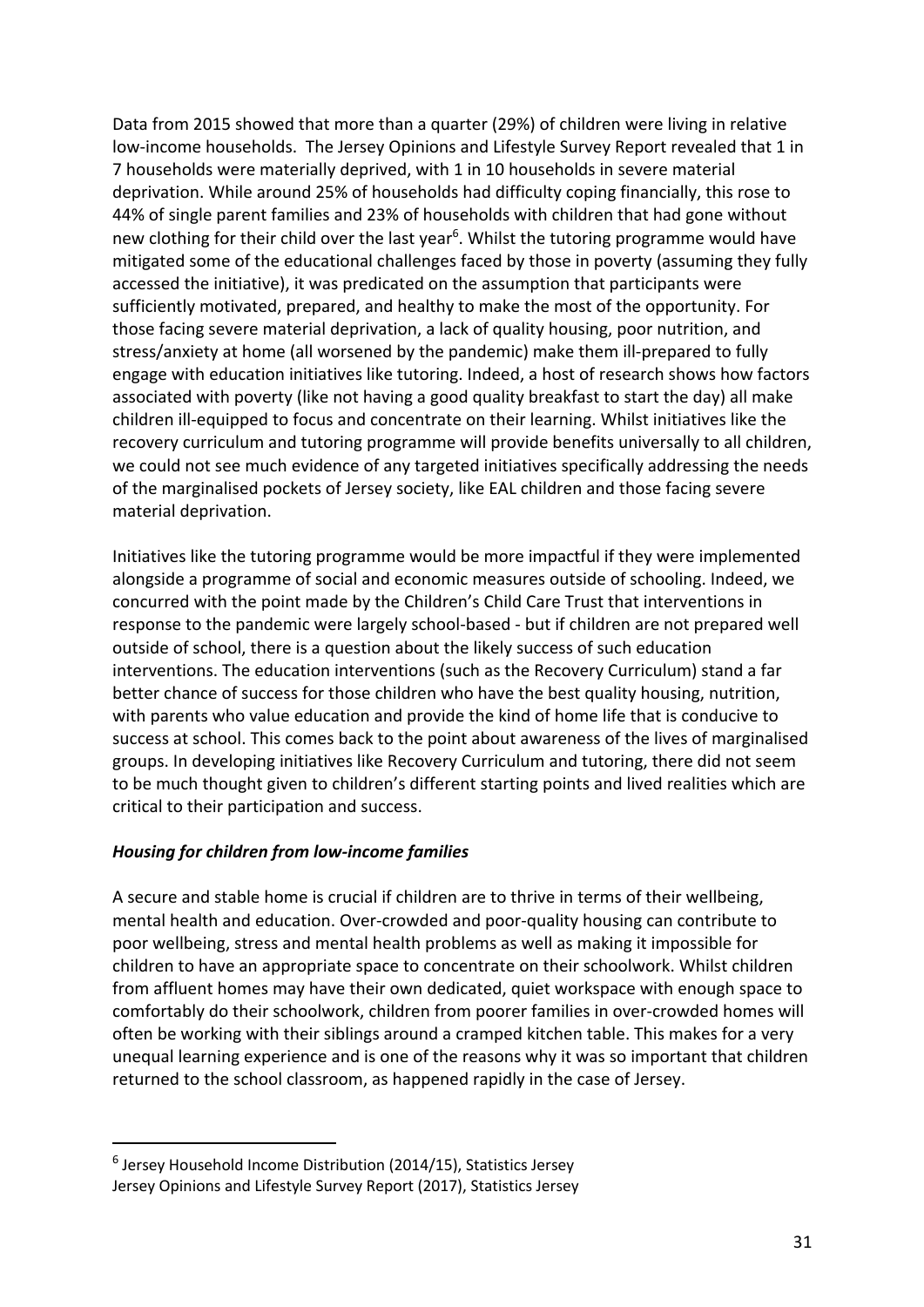But we were concerned to hear that the ban on evictions was lifted in the Autumn, potentially allowing evictions to take place from this point onwards. This left open the possibility that children and young people from low-income households, whose parents may have lost their jobs (especially given they are more likely to be working in hospitality/tourism), could have faced the situation of having to be evicted from their homes at the worst possible time. Given the context of Jersey, where housing is expensive and limited in supply, especially for unqualified housing, this represented a major risk to children and young people - posing considerable potential for harm to their wellbeing and development. It is hard to understand why this was deemed an appropriate decision. On one level, it could have been that the needs of landlords were prioritised over tenants - but it must be recognised that children will inevitably be caught up in this - and the question is whether their needs were properly respected here by the Government in taking this course of action.

# *Public perception that young people were unfairly scapegoated as the cause for the autumn spike in cases*

On the 6th November 2020, the Chief Minister issued a statement to Jersey reporting on a spike in new cases of the virus and imploring to islanders to "*change our behaviour*"7 and that *"following the summer,...many Islanders have become far too relaxed in their compliance with public health guidance*." (ibid) In accounting for this rise in cases the Chief Minister was careful to avoid placing blame upon the tourism industry which had resumed following the opening of borders; '*which due to our travel restrictions are getting smaller and smaller*'(ibid) and firmly placing the responsibility upon islanders themselves; *"mainly now Islanders returning home"* (ibid). The Chief Minister went on to point more squarely at young people as being the cause of the autumn spike in cases:

*"Young people are having significant impact on the growing spread of COVID-19 within our community. We know through our interviews during the contact tracing process that physical contact between friends, between boyfriends and girlfriends, and the sharing of drinks and vapes, is leading to the spread of the virus among younger and asymptomatic carriers. We are now seeing cases that we can trace back to Halloween parties and this is particularly troubling, given the number of warnings we issued about keeping safe during that holiday."*

(Chief Minister of Jersey, Senator John Le Fondré)

This statement and the Governmental assumptions that underpinned them were reported through submissions and focus group discussions as being deeply troubling and unfair by young people and parents in Jersey. The resounding belief echoed through feedback regarding the more general communications between Government and children and young people, was that too much of the blame was apportioned to children and young people, and the Ministerial address regarding the autumn spike was especially singled out as a key communication that young people pointed to. They felt that it was unreasonable that young people were apportioned so much blame - given their perspective that some licensed

<sup>7</sup> Statement from the Chief Minister, 6th November 2020: https://www.gov.je/News/2020/Pages/ChiefMinisterStatement6Nov.aspx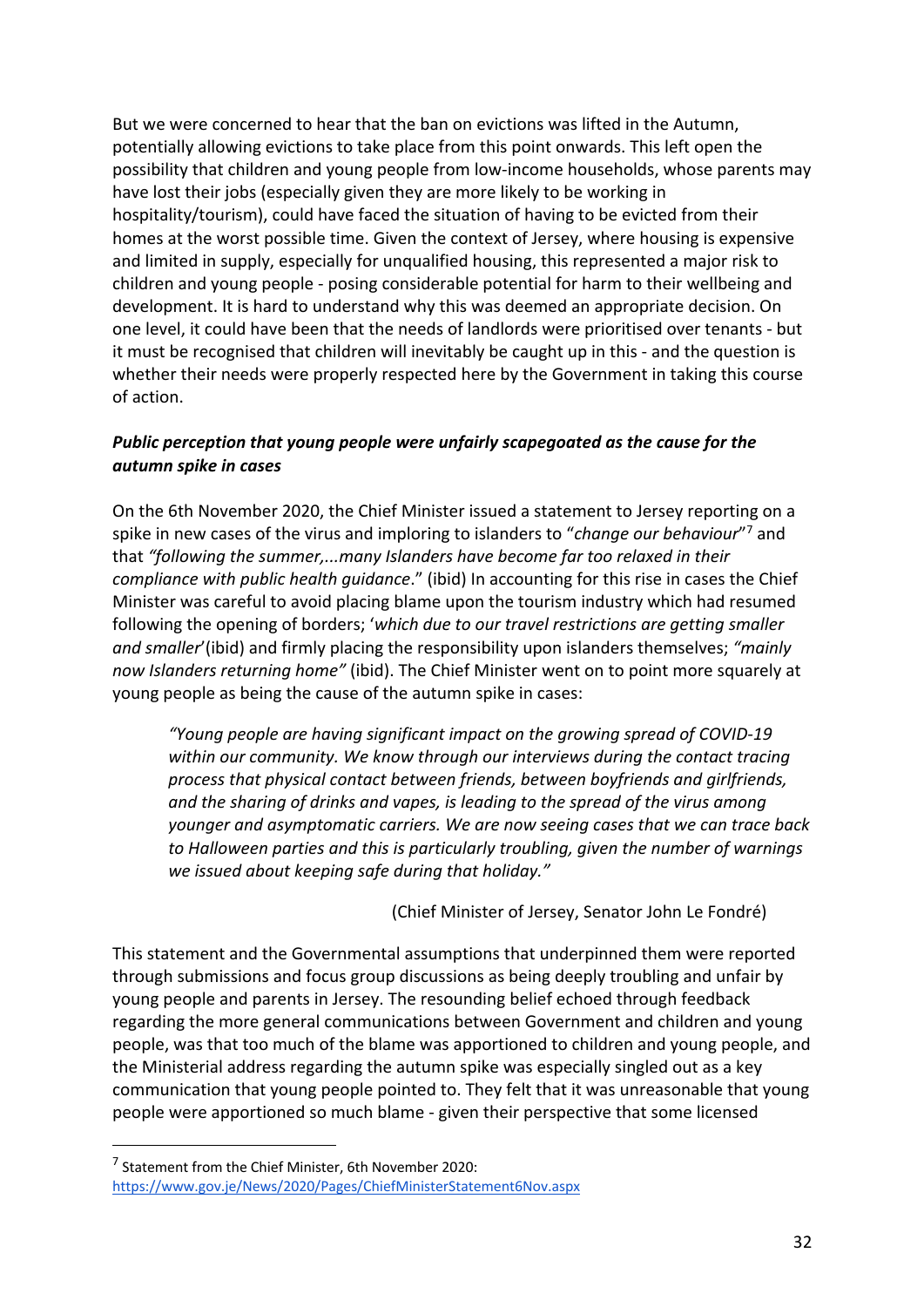premises were failing to comply with regulations. Many felt that there were numerous causal factors underpinning the rising cases at the time,- including through tourism- and that it was "easy to blame and use teenagers as scapegoats" (4Insight Focus group research)

*"It was frustrating when you'd go for walks on the beach and you'd see big groups of parents with toddlers. There's nothing to tell them off for gathering but had that been a group of teenagers there'd be an uproar. There were double standards. Young people were scapegoated."* 

*(4Insight Focus group research, 21 year old)*

*"In my opinion, they didn't do amazing [in Government communications with young people]. We got the blame for a lot of stuff. No support for gyms or pubs whereas stuff for older people would have support."* 

*(*4Insight Focus group research*17 year old*)

At a time of a global pandemic, we believe that it is essential that children and young people do not feel alienated by Government and that a more sensitive approach could have been taken to relay public health guidance in a way that includes and embraces the whole community. Furthermore, later comments made within the same statement seem to reflect an assumption of complacency among young people and an assumed lack of concern for their potential role in transmission of the virus;

*"Please think how devastating it would be for you, and your family, if you were to infect your grandmother or grandfather and, worse still, lead to their deaths"*

(Chief Minister,8)

These comments must be considered alongside evidence from the UK that one of the key primary concerns of children and young people over the course of the pandemic, has been the fear of spreading the virus to friends and family (DfE 2020, p118). The same concerns were reported by parents within multiple submissions, as well as by children and young people themselves through the focus groups. Indeed, the fear over inadvertent transmission of the virus between family members emerged as a key factor that has interrupted the rebonding and reunion of children with grandparents and extended family members, despite restrictions on physical distancing having been lifted. Furthermore, it was apparent that concerns over asymptomatic transmission were not restricted to children but also extended to older people, whose perspectives arguably may have been disproportionately inflamed following this address;

*""Went to see mum and dad, they love them [their grand chilldren] but just stood there they didn't want to cuddle them."* 

(4insight focus group research, Parent of children aged 4, 6 & 8 years old).

<sup>8</sup> Statement from the Chief Minister, 6th November 2020: https://www.gov.je/News/2020/Pages/ChiefMinisterStatement6Nov.aspx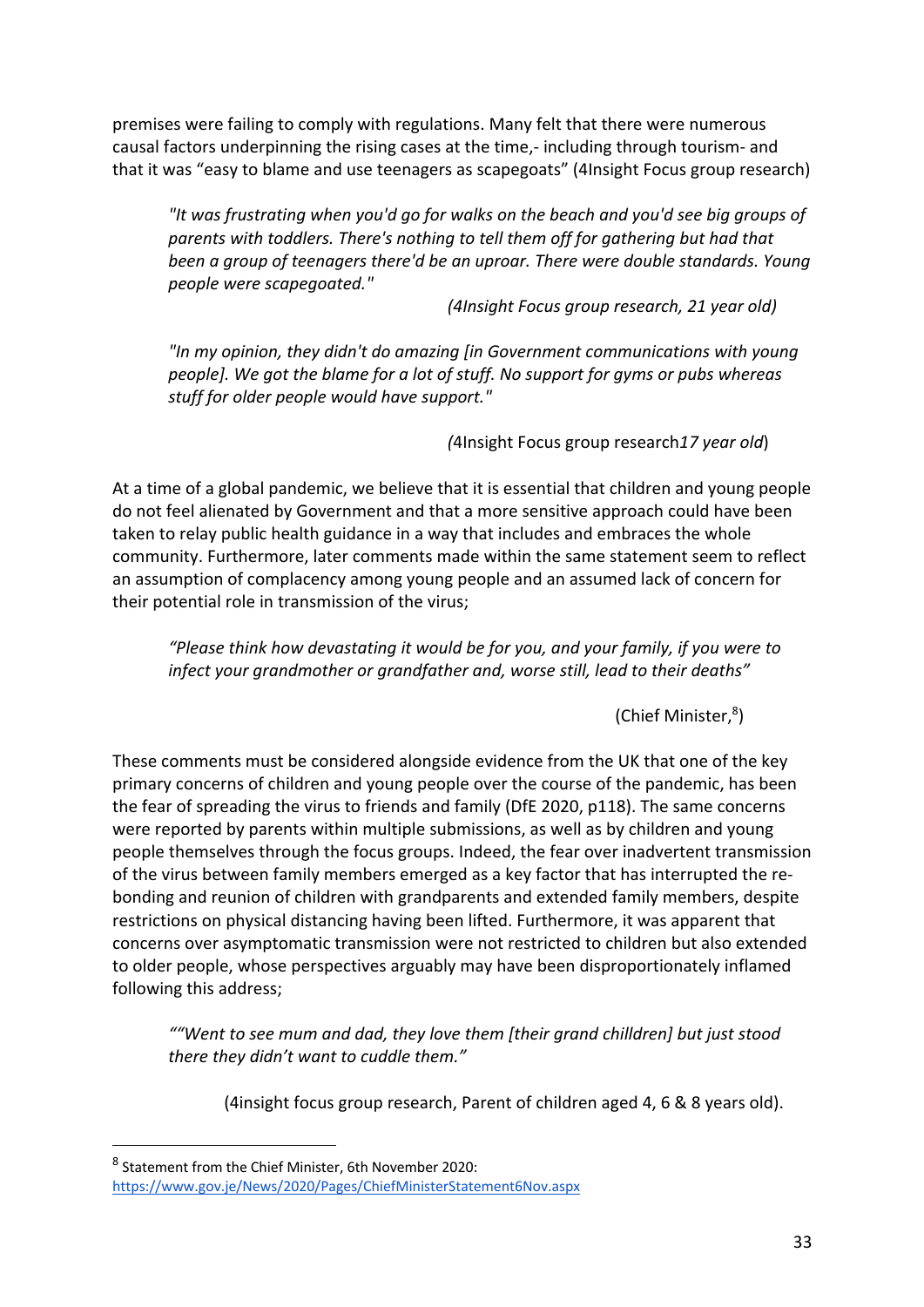Findings such as these point to the need for the reparation work needed between the different generations on the island and between Government and children and young people. Efforts to pursue relationship building and social cohesion on the island did not feature within discussions with officials in conversations regarding Jersey's recovery plans. We would recommend that this issue be placed high on the agenda in future planning.

#### *An authoritarian approach to policing young people*

As further evidence to the suggestion that young people were unfairly victimised, we received a number of submissions from parents and young people voicing concern that they were disproportionally targeted by police when socialising with friends outside. One parent reported that their 15 year old daughter had felt 'intimidated' after being approached by police when socialising with friends at a time permitted, while other young people and parents made similar claims;

*"He'd go out for the 2 hours exercise but friends would hover around so get told off by police, it was brutal, caged in for 22 hours."* 

(4insight focus group research, parent of a 15 year old child)

The Children's Commissioner has supported such concerns in raising questions regarding the arrest and detention of young people, in particular *'the sharp rise in arrests made last year for what are termed 'process offences', which would include those related to breaking Covid restrictions'.* She reported that 282 young people (aged 10 to 17 years old) were arrested by the Jersey police last year, in constituting a rise of more than 100% from the equivalent 2019 figure. She also voiced concern for the increasing number of cases of children being deprived of their liberty in circumstances where she believed *"detention has not been (as it should be) used as a measure of last resort"*. This included reports of a number of children being arrested as a result of breaches of COVID-19 emergency legislation. These statistics point to the need for a more thorough review of arrest and detention criteria and the circumstances under which they are levied at young people, so as to avoid any possible heavy-handed approach towards young people's social behaviours and interactions in the community. Furthermore, it is essential to ensure that the treatment of young people in response to any 'process' or other offences is fully compliant with children's rights as laid out in the United Nations Convention on the Rights of the Child (UNCRC).

## *Compulsory mask-wearing for secondary school aged children*

While children were not required to wear masks on return to school in June, the rising number of cases of COVID-19 in November led to the introduction of mask wearing for some secondary school aged children in order to try to curtail the transmission of the virus in schools. Evidence indicating the potential physical discomforts involved with mask wearing including; headaches, neck, head or ear pain, exercise facial temperature rises,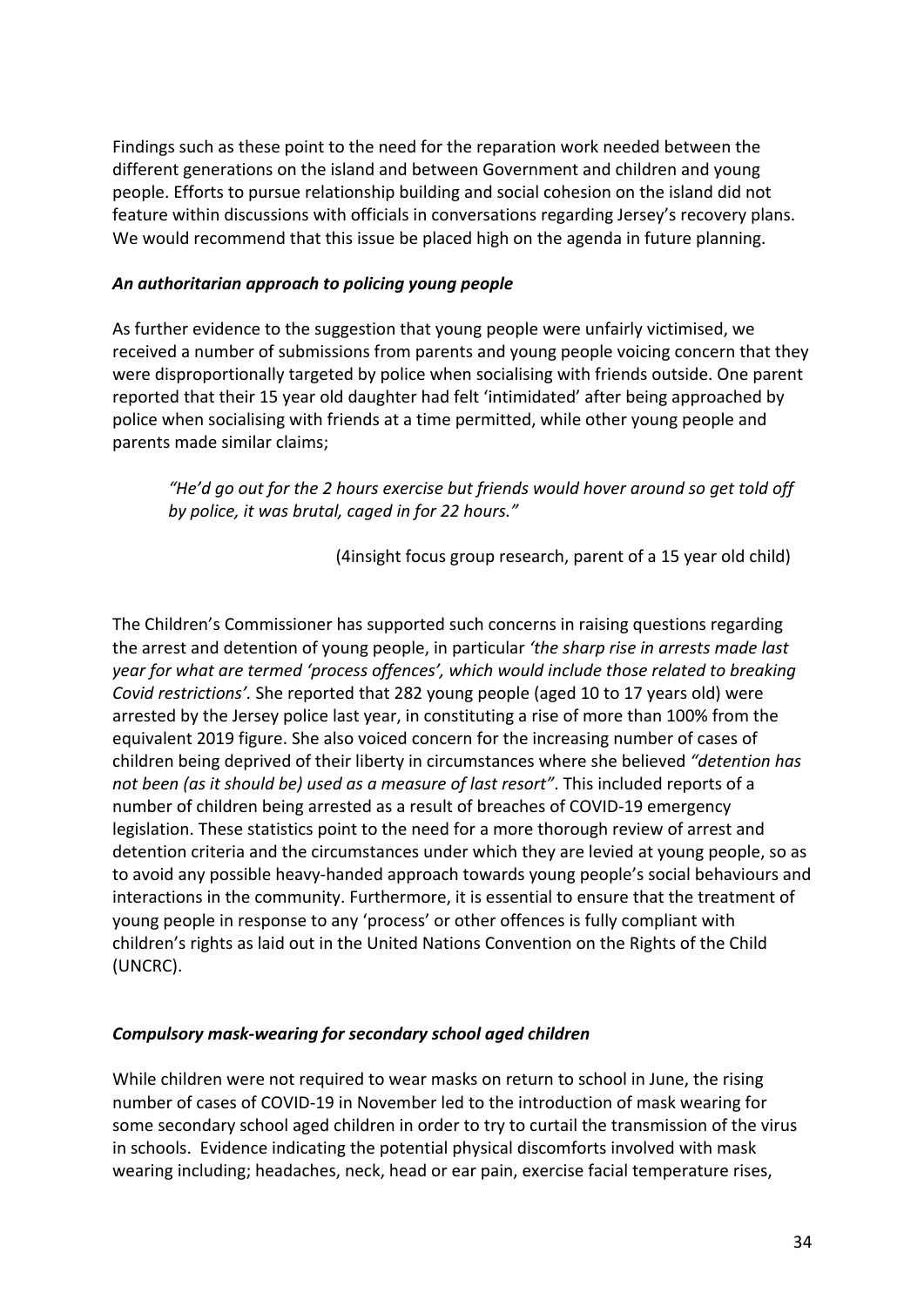(Ong et al 2020) as well as facial rash, irritation and itching (Hu et al. 2020) mean that caution should be exerted in the recommendation of mask wearing for children. However, the evidence is divided over the longer-term health concerns raised through prolonged mask-wearing. While one reputable review into the effects of mask-wearing in adults has concluded that; *'overall, the virus reduction and therefore potentially life-saving benefits of wearing face masks seem to outweigh the discomforts'* (Scheid et al. 2020 p12) a more recent review of the evidence has raised a number of more concerning impacts such as; respiratory impairment, a drop in oxygen and a rise in carbon dioxide levels (Kisielinski, et al 2021). Moreover, a recent randomised control trial (considered to be the gold standard scientific evaluation measure) exploring the impacts of mask wearing on children, found that the carbon dioxide level in mask wearing children- were three times the recommended limit, with younger children displaying the highest levels, concluding that *"ample evidence for adverse effects of [mask wearing]...suggest that children should not be forced to wear face masks"* (Walach et al 2021, pE2).

A further common argument for abstaining from mask-wearing concerns the potential psychological impacts, with a recent paper exploring the issue through the lens of the wellestablished psychological Self Determination Theory (Scheid et al. 2020). This paper explains that mask wearing could interfere with the three universal fundamental needs that we require for optimal wellbeing; autonomy, relatedness and competence. The authors observe that mandatory mask wearing can obstruct these needs through; firstly, diminishing the individual's choice (to wear or not wear the mask); secondly, it could impede one's sense of social relatedness, which connects to issues raised in obstructing communication and a sense of connection that the barrier of a mask introduces between people; and thirdly, in reducing a sense of competence, given the changing information available about whether to wear masks or not. Supporting Scheid et al.'s (2020) claims, a number of submissions and comments made by parents, children and teachers across the scrutiny review revealed mask-wearing to be a divisive issue, in reporting a psychological impact of mask wearing for some children. A number of submissions from parents highlighted their children's aversion to mask-wearing, whereas the focus group data revealed a mix of opinion on mask wearing in school- some children and young people accepted it as they had become accustomed to it, however others expressed a strong dislike for mask-wearing:

*"Our child was also highly anxious in seeing anyone in a face-mask and seeing anyone in a mask triggered a very strong fear response"* 

(Parent of a 7 year old child, submission)

*"Masks. It ruins the lesson. They come in, I ask them to put their mask on and they're immediately upset and don't want to be there."*

(4insight focus group research, Teacher)

Given the concerns raised by parents and the evidence on the impact of mask-wearing affecting language and communication in younger children (see *children in the early years* section) we agree with the Jersey Government's decision not to impose mandatory maskwearing for children in primary schools. However, submissions indicated that the changing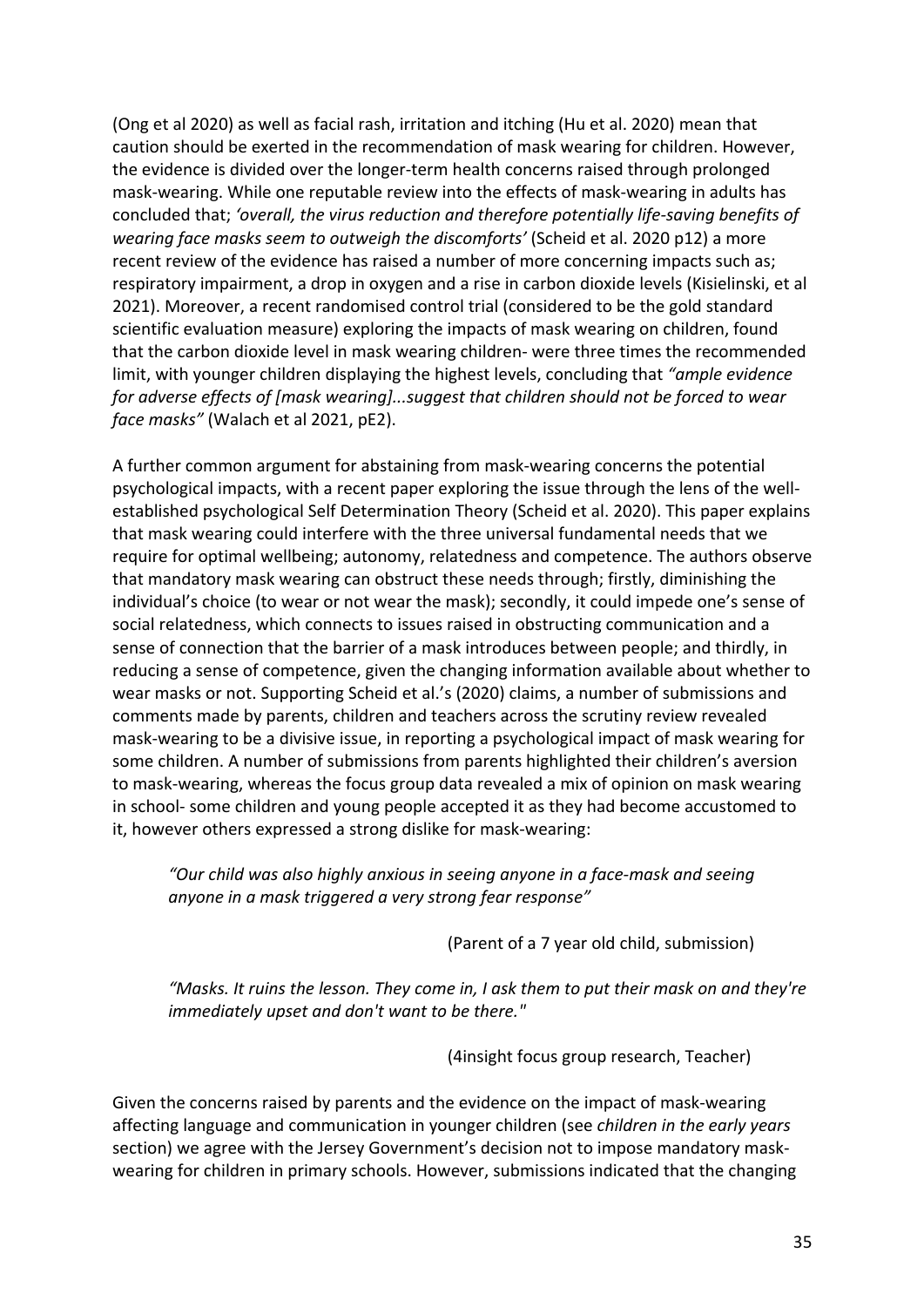guidance on mask-wearing for secondary school aged children during the autumn term, while arguably justifiable on health grounds, could have been better communicated to staff and parents, with the opportunity for both parents and young people to further explore the emerging research evidence on the impacts of mask-wearing and in having the opportunity to make their own choices. A more open debate between Jersey experts and the schooling community may have offset concern regarding the 'competency' element of wellbeing that Scheid et al. (2020) refer to, through increasing public confidence in the changing guidance on this issue. One parent reported:

*"Regarding getting any information about the pandemic, the communication was shocking. I have contacted my headteacher asking who had done any risk assessment on children wearing masks all day, lack of oxygen to the developing brain, breathing back in your stale carbon dioxide? Apparently, he has to wait to get his instructions from STAC. I contacted education and the children's commissioner but nobody could help, I also contacted Ivan Muscat, and the chief minister, who didn't deem to reply, even though I chased them up to ask them to point me in the right direction if they weren't in charge! My daughter has a mask exemption but she is too anxious to use it, she therefore wears a mask to and from school on the bus and all day at school, they even had to sit their mock exams wearing a mask. I really don't think that is acceptable "* 

(Parent of a 15 year old girl, submission).

#### **January – present**

On the 10th of January 2021 Senator Vallois resigned as Minister for Education, citing a lack of confidence in the Chief Minister's decision for schools to reopen<sup>9</sup>. Schools subsequently did resume on the 11th January, only four days later than the original return date of 6th Jan. At this time the Island was still under its second lock-down, until 17th of February when a staggered opening was instigated. Close contact services resumed from 10th February and from 17th February 2021 Faith groups were issued the permission to meet for worship in groups of up to 40 people, and controlled outdoor sports gatherings had permission to restart for up to 35 young people. From 22nd February the hospitality circuit-breaker was eased with premises that serve food and drink enabled to open where they could maintain 2 metre distancing between people and a stipulated maximum number of people per table. On the 9th February the former recently appointed Minister for Children and Housing, Deputy Macon, was subsequently appointed Minister for Children and Education. Four months later Deputy Macron officially resigned from the post on 7th June, his duties having been removed from 24th March 2021. On the 2nd April, Easter holidays began for schools and ran until the 16th April. On the 12th April the second lockdown was fully lifted with the physical distance requirement being replaced with guidance. Deputy Scott Wickenden was appointed Minister for Children and Education on 29th June 2021, in assuming a new ministerial role. In the period between Deputy Macron's resignation and until Deputy Wickenden's appointment, the portfolio was held by the Chief Minister with delegated

<sup>9</sup> See Senator Vallois' resignation letter here: https://www.bailiwickexpress.com/jsy/news/education-ministerresigns/#.YPfwJe0o\_OR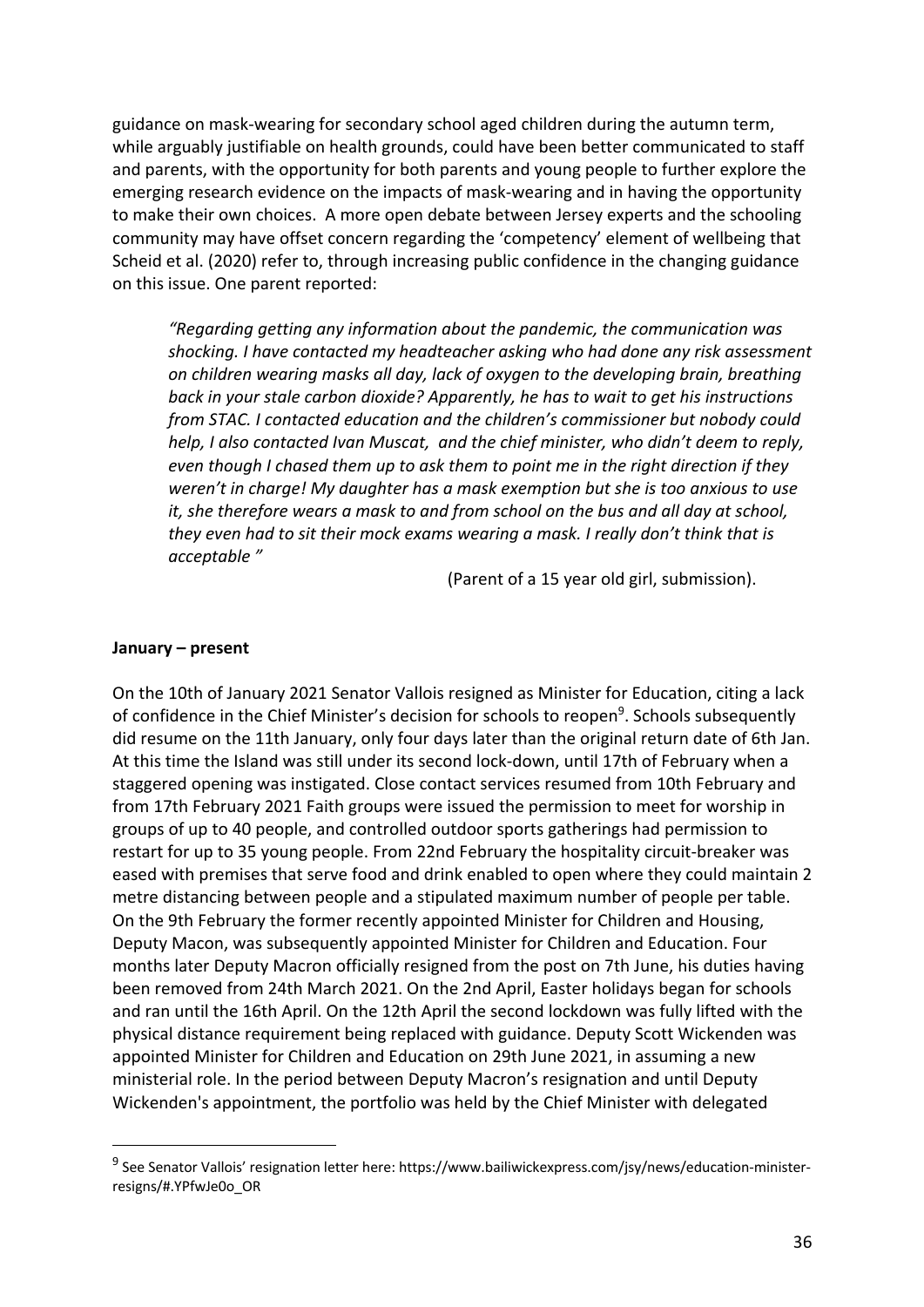responsibility to the Assistant Ministers for Children and Education (previously Deputy Wickenden and Deputy Trevor Pointon). Schools remained open throughout 2021 from the 11th January to 15th July. Youth Projects also remained open through the second lockdown.

### *Escalating waiting lists to access key therapeutic services*

A very concerning impact of the COVID-19 response reported through submissions both by parents and organisations that work with or for therapeutic services for children, has been the delays that have accrued in the waiting lists to access these vital services. Exactly one year ago from the time of writing this report, the Paediatric Speech and Language Therapy (S&LT) team submitted evidence voicing their concern that the 12 week pre-pandemic typical waiting time for a referral to the team had extended to 10 months following lockdown. On commenting of the likely impact of this extended delay, the team reported significant concern; *"[this] is a very long time in a young child's life and the concern is that*  some children will miss this vital window for language learning". (Best Start Partnership 2020)

In accounting for the delays in services there are two likely reasons. The first is that the demand for accessing these services is likely to have risen significantly following the stay-athome order. As discussed previously (see *Child in the early years* development section) many young children will have been denied access to school and nursery based speech and language support during lockdown, as well through as the daily events and experiences in the community that promote language development. Furthermore, parents' additional responsibilities and lack of immediate support coupled with possible wellbeing concerns on account of the pandemic, may well have compromised the time and facility primary care givers have to speak with, read to and support language development at home. The second reason that waiting lists may have increased so significantly, is the most concerning in relation to the Government of Jersey's response, which is that with the exception of urgent feeding and swallowing referrals, all other vital speech and language services were suspended at a time when they were in dire need. As the Jersey Speech and Language Team report;

*"When lockdown commenced, the Paediatric Speech and Language Therapy (S&LT) team initially continued to provide support to their clients and families through phone and video consultations. The team however were directed to cease business as usual in the middle of April, so the team could complete any necessary training and be ready for redeployment. 6 members of the team have completed the Health Care Assistant training and two members of the team were redeployed to other Departments. The S&LT team are currently awaiting confirmation from the Heath and Community Services Executive Team regarding when business as usual can recommence...There are currently over 100 children waiting for an initial assessment. This increased waiting time has created anxiety and concern for families and the team. This will have a long-term impact on the already stretched resource allocated*  to the S&LT team"

(Jersey's Children's Speech and Language Therapy Team, Best Partnership p16)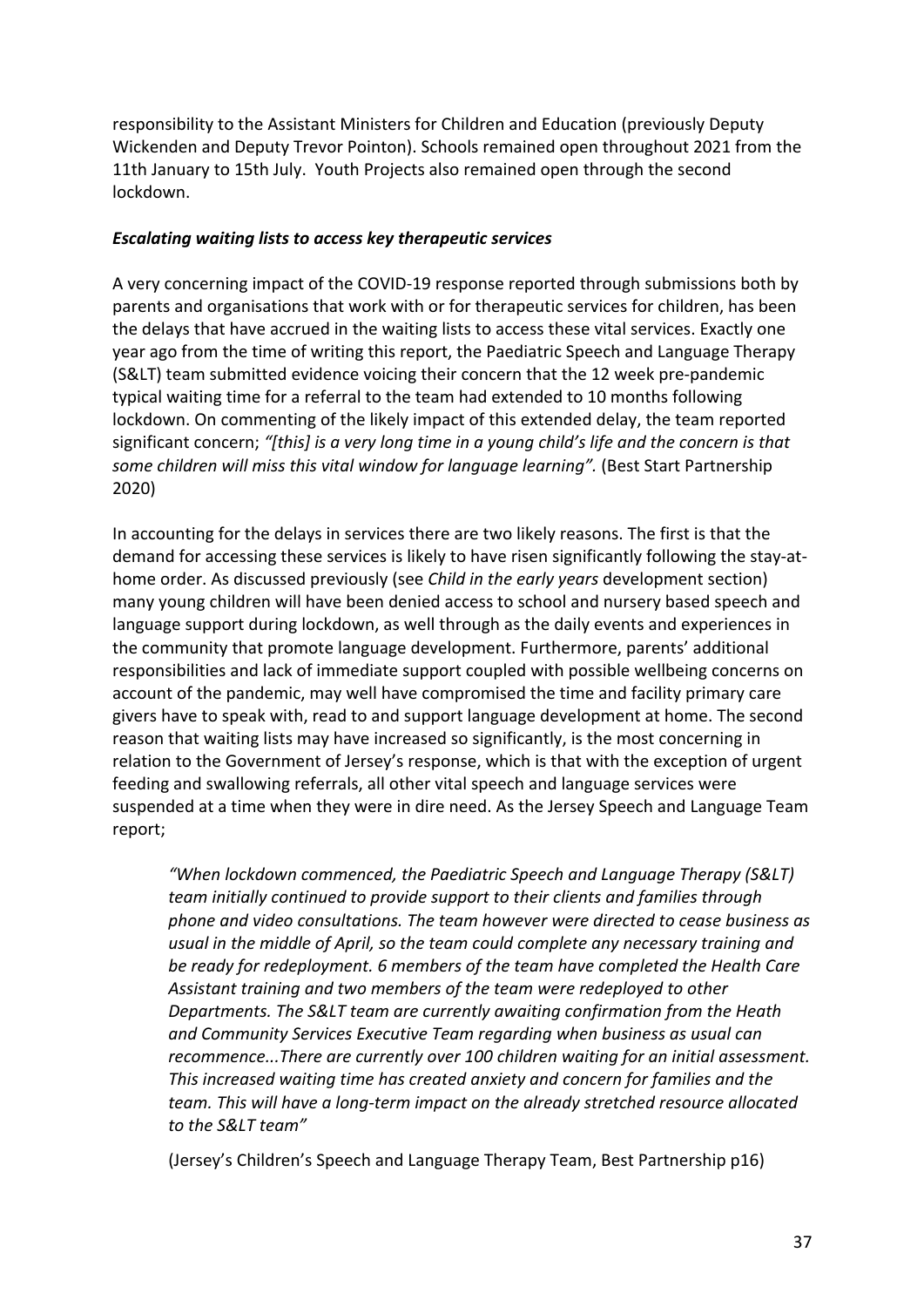While services have now resumed, a year down the line from the publication of this report, the waiting list time has not been reduced to meet need, and concerningly has almost doubled within the timeframe. In our meeting with the Director of Jersey Child Care Trust who sits on the Best Partnership board, she advised us that;

### *"For any child who is referred from January 2021 the waiting time for them to be seen will be around 18 months"*

(Fiona Vacher, Director JCCT)

Furthermore, other teams within the Jersey Government's specialist therapeutic services workforce that were identified through submissions as being either unable to provide their services to children, or who were re-deployed at the start of the pandemic included; the Early Years Inclusion Team, Occupational Health, Physiotherapy and Audiology. In reflecting upon the impact of these shortages on children, a submission by the JCCT observed;

*"This [removal of services] continued for many months and has had a severe impact on those children who were previously accessing their services and the quality and value of our interventions that are usually informed by these professionals ."* 

Evidence shows us that children in poverty are far more likely to be affected by speech and language delays which affect up to 56% of children in some areas of social deprivation within the UK (Law and Rush 2011). A submission from a leading educational charity for children in Jersey (ECOF) warned that the ages of 4-8 in a child's life represent *'the last critical window of opportunity in which change is possible... the life chances of many young children have been put in jeopardy.*' Indeed, we know from the experts about the long-term penalties of early speech and language problems that are not addressed in a timely manner. These include poor outcomes in terms of; educational achievement, wellbeing and behaviour, and even employability and participation in society (Royal College of Speech and Language Therapists 2014). This evidence underscores the vital importance of affording Jersey therapeutic services the sufficient resources to enable them to reduce such delays in accessing services as a matter of urgency. We were dismayed to discover that a number of officials interviewed through the scrutiny process were both unaware of these suspensions to vital services and the scale of delays that had occurred, but were also sceptical of the factual basis upon which these claims were made. This suggests that a first step to tackling this issue is the development of more efficient communication channels between Government departments, third sector organisations that support children, and the on the ground therapeutic teams that deliver these essential services for children.

## *Long term- impacts of COVID-19 response measures on friendship*

In reflecting upon the long-lasting impacts of COVID-19 upon children, the research evidence is clear that it is children's social and emotional wellbeing that has been most adversely affected. This finding came through strongly in evidence presented through submissions and within focus group discussions, which highlighted the multiplier effects of successive COVID-19 response implications upon children's abilities to socialise and connect with their friends and peers, including through; the stay-at-home order restricting contact with peers, social distancing regulations limiting social and leisure opportunities once initial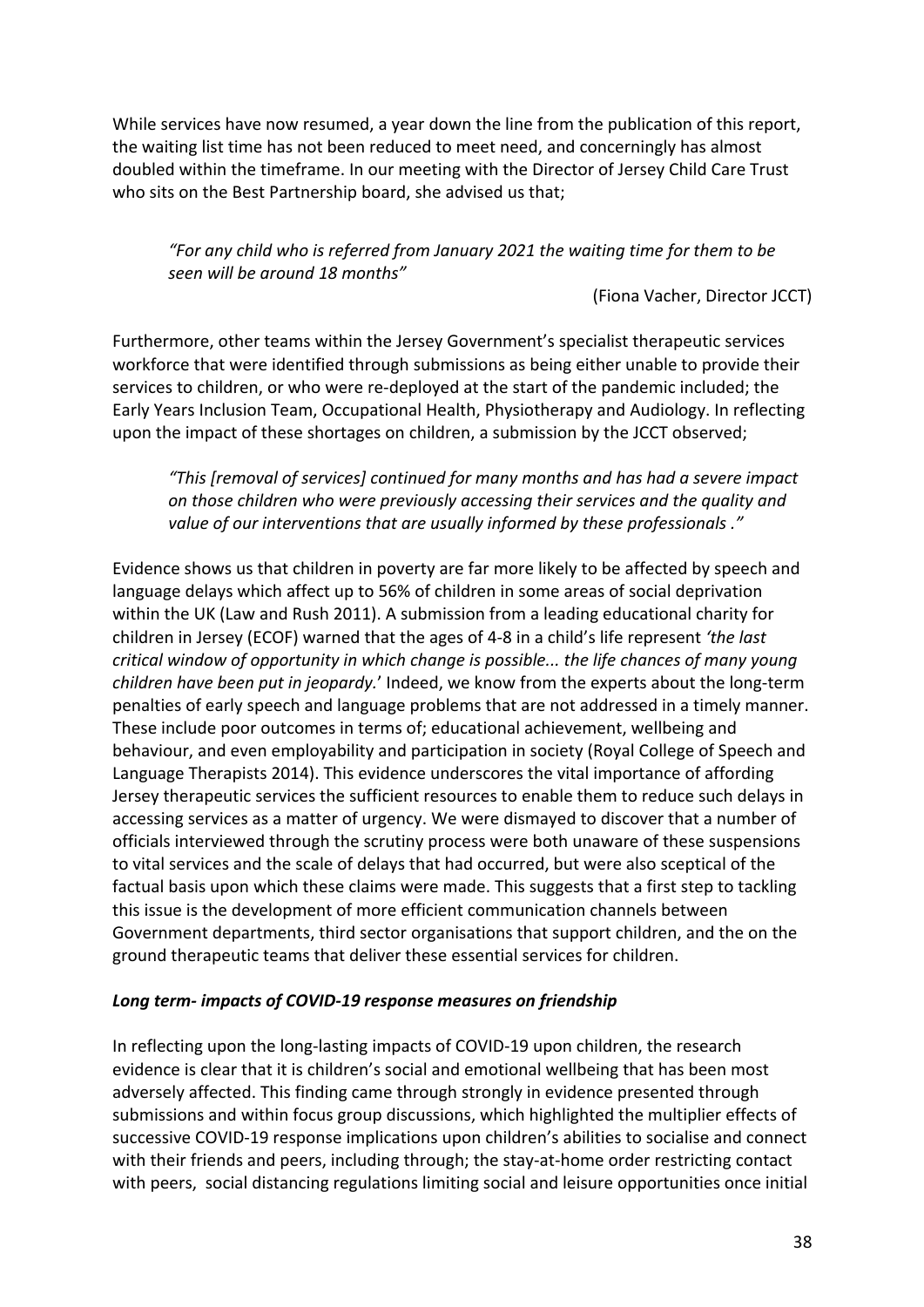restrictions had been lifted, the surveillance and young people's social interactions (see above) and the extended and multiple social isolations instigated through the most recent summer peak in new cases reported at the time of writing (July 2021). The social impacts of COVID-19 on their wellbeing were those most frequently raised by children of all ages. When asked what first words or associations come to mind when thinking about the impact of COVID, 'Impact on Socialising' and 'Lack of Social Interaction' emerged as key issues among 12-25 years olds in the focus group research. Younger children also voiced frustrated at the limitations to their social opportunities. For example, one 7-year-old child drew about how she was unable to see friends, dance or have fun, and that she was bored (see figure 1.)



*Figure 1. a 7 year old child's visual depiction of the 'impact of COVID'*

Across the age spectrum young people lamented the long-term impact of the pandemic in halting or limiting their leisure pursuits, such as partaking in sports such as swimming, football, dance, rugby, or activities such as piano lessons and martial arts. Focus groups with children and parents conducted in April 2021 revealed that many of these activities still hadn't resumed following immediate closure over a year previously, and some parents shared concerns whether their children would want to return to them in the future, given that their confidence to participate in community life had been deeply affected;

*"Their exams were cancelled, [she] became reclusive, so hard to re engage with school. She lost the ability to be social. February half term she dabbled in self harm, it's been really hard."*

(4insight focus group research Parent of a child of unspecified age)

*"My daughter couldn't cope. She followed me around the house. She adores her friends, she couldn't cope. I see the implication of them not being at school for so long."*

(4insight focus group research Parent of a child of unspecified age)

*"I'm more irritated than I was last year, nothing to keep my mind sane, definitely boredom"*

(4insight focus group research Young person of unspecified age)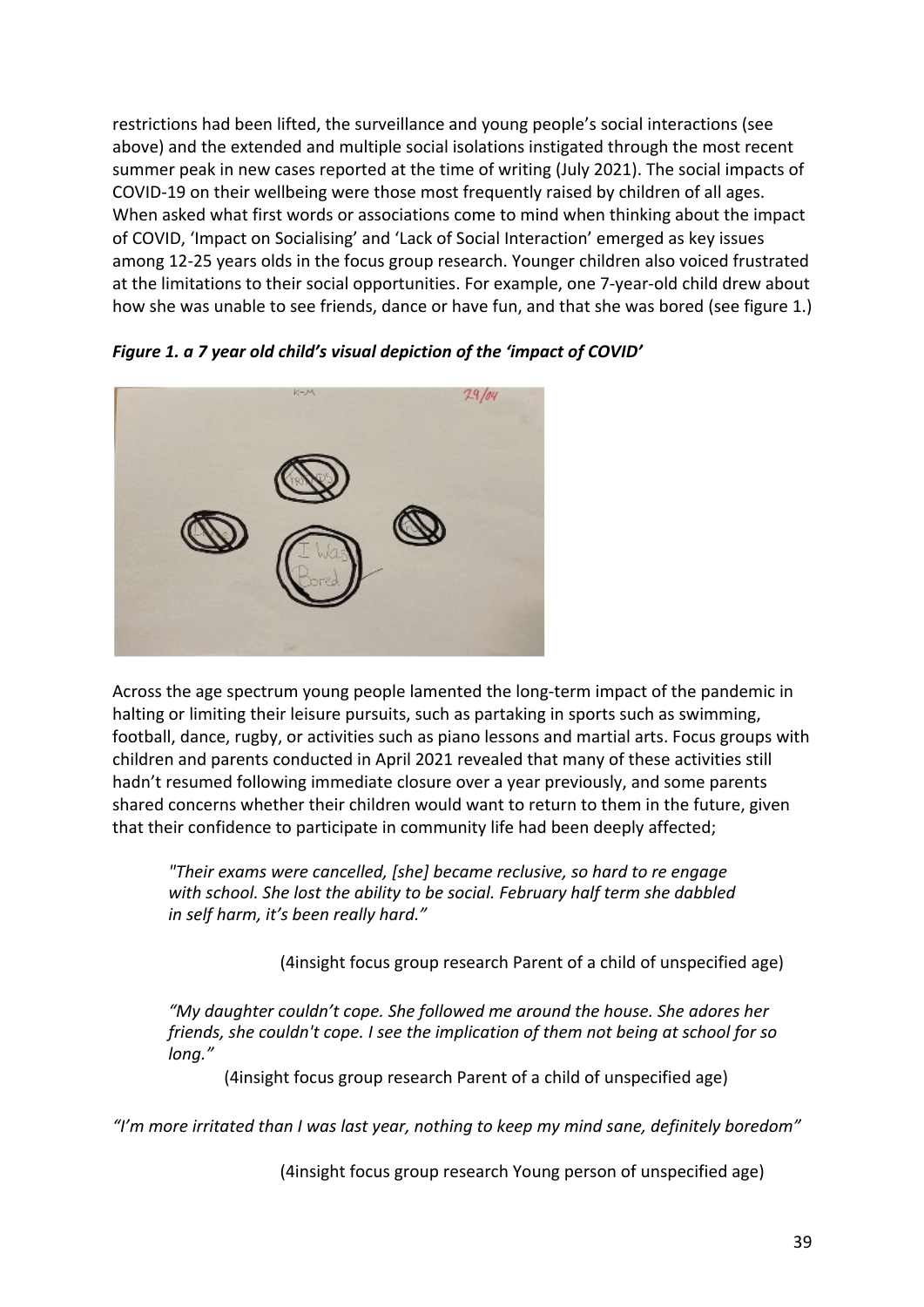Previous sections of this report have identified the social concerns raised by parents and educators regarding the aversions and developmental impacts on very young children, issues that were also raised in focus groups concerning babies and infants being alarmed by other people. Children in middle childhood have also been reported to have struggled with the lack of social opportunities available, such as playgrounds and play areas that have remained closed off. Young people themselves have also raised additional concerns regarding missing out on social opportunities such as parties, relationships and key milestones such as the end of school prom and graduation.

With respects to young people it is also relevant to consider the impact of such multiple barriers to children's socialisation as potentially damaging to children's emergent identities as individuals who separate from their families and forge connections and identifications in the community and society more widely (see adolescence development section of the report). Coupled with the perceived scapegoating of young people for the increase in transmission of the virus through the Government's communications (discussed previously), the lack of renewed opportunities for young people to reconnect with their peers, friends, and wider Jersey community, suggests the apparent fractures in Jersey society that urgently need addressing. It was evident through submission that Jersey young people were receptive to the effectiveness of ad hoc community actions in raising morale and in generating a sense of camaraderie and togetherness including;

- Meeting new people
- Connecting with the elderly
- Free postcards from the post office
- Rainbows on windows
- Clap for the NHS

(Source: Youthful Minds Young people Survey submission)

However, any attempt to restore children and young peoples' active participation within society, including social and leisure opportunities to connect with peers, must go beyond ad hoc measures in being rather at the heart of Government recovery plans.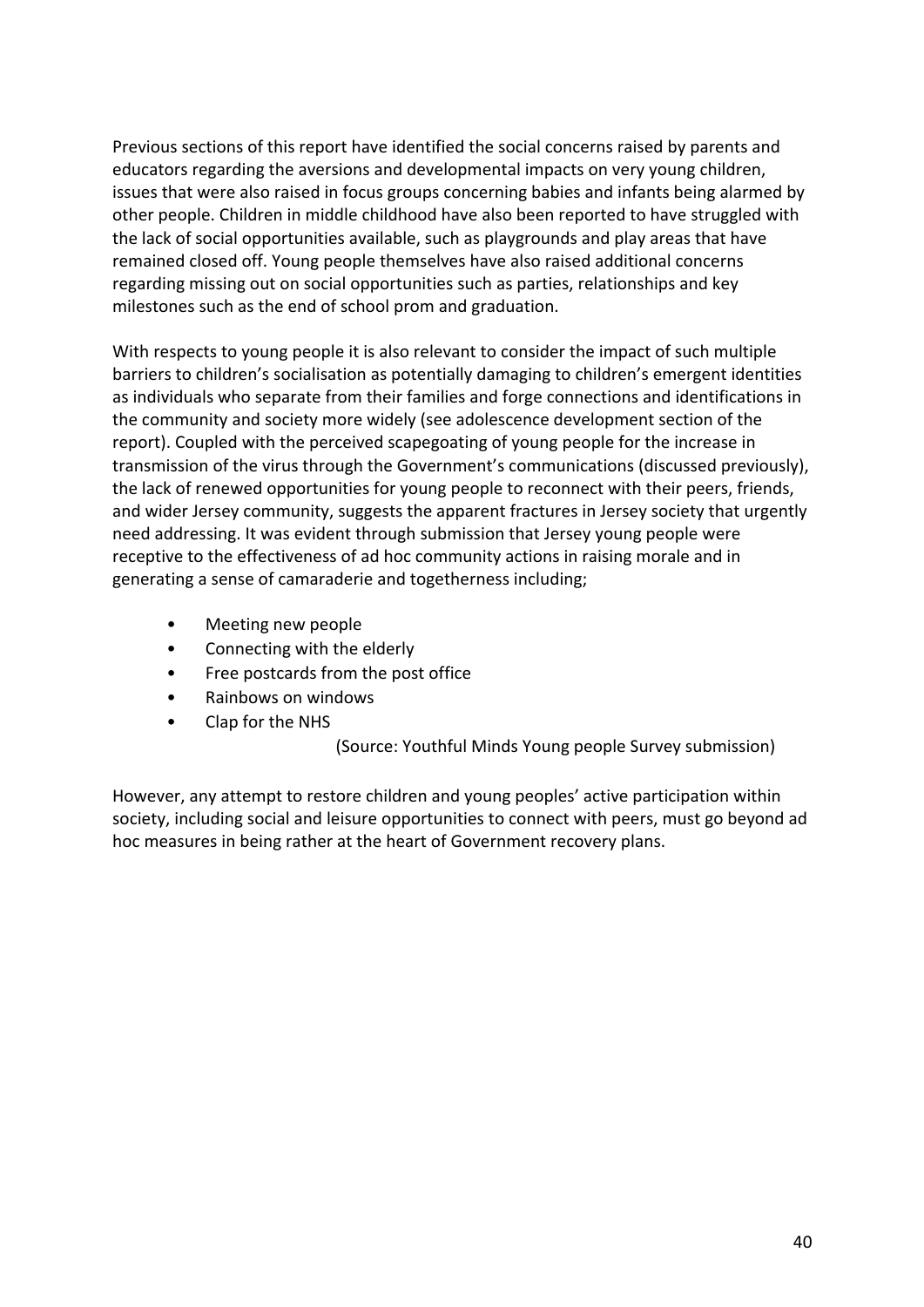### **SECTION 3**

#### **Evaluation of future plans**

The Government of Jersey's future plans are examined here in relation to their appropriateness for addressing the impact of the pandemic on children and young people's development. We consider in particular the organisational structuring of Government and the representation of children's voice, long-term strategies to recover children's education and wellbeing as well as wider impacts on household finances and associated rates of child poverty.

## *The voice of children and young people in Government*

There is evidence to suggest that the needs of children and young people were not always foregrounded as fully as they could have been through the pandemic. This seemed to have been hampered by a number of structural and organisational factors:

- The role of Children's Minister does not appear to be sufficiently embedded within Government or given the degree of status required for the appointed position to have sufficient influence on political and Government decision making.
	- The Children's Minister was not included in key decisions which would have had knock-on effects for children and young people. If the voice of children and young people is to be fully embedded across Government, the Children's Minister needs to join the core group of Ministers with cross-Government oversight - to ensure Children and young people are considered in decisions across all portfolios. We note that the current Minister for Children is also the Minister for Education and Deputy Chief Minister - which is welcomed but this needs to be a permanent arrangement.
- Key Government committees relating to children and young people are tied to Ministers (rather than officer-led) - which means their operation and work is disrupted/halted when there are Ministerial changes.
	- The Corporate Parenting Board has not met since 5th June 2020. The aims of the board are to: 'provide political oversight on how the Government of Jersey is discharging its Corporate Parenting duties to Looked After Children and Care Leavers'. Furthermore, the states' intentions of the board are to: 'embody the 'Putting Children First' Pledge and more intuitively, it will ask the question "would this be good enough for my child?" in relation to aspiration, outcomes, policies and services.'
	- The Children's Strategic Partnership Board did not meet for over 6 months between September 2020 to April 2021. The board is intended to: 'support the Council of Ministers to set its vision for children in Jersey, ensuring strategic decisions are based on a collective understanding of policy and practice issues, including legislation'.

It is crucial that there are sustained organisational structures in place to ensure that children's developmental needs are always considered within any decision taken by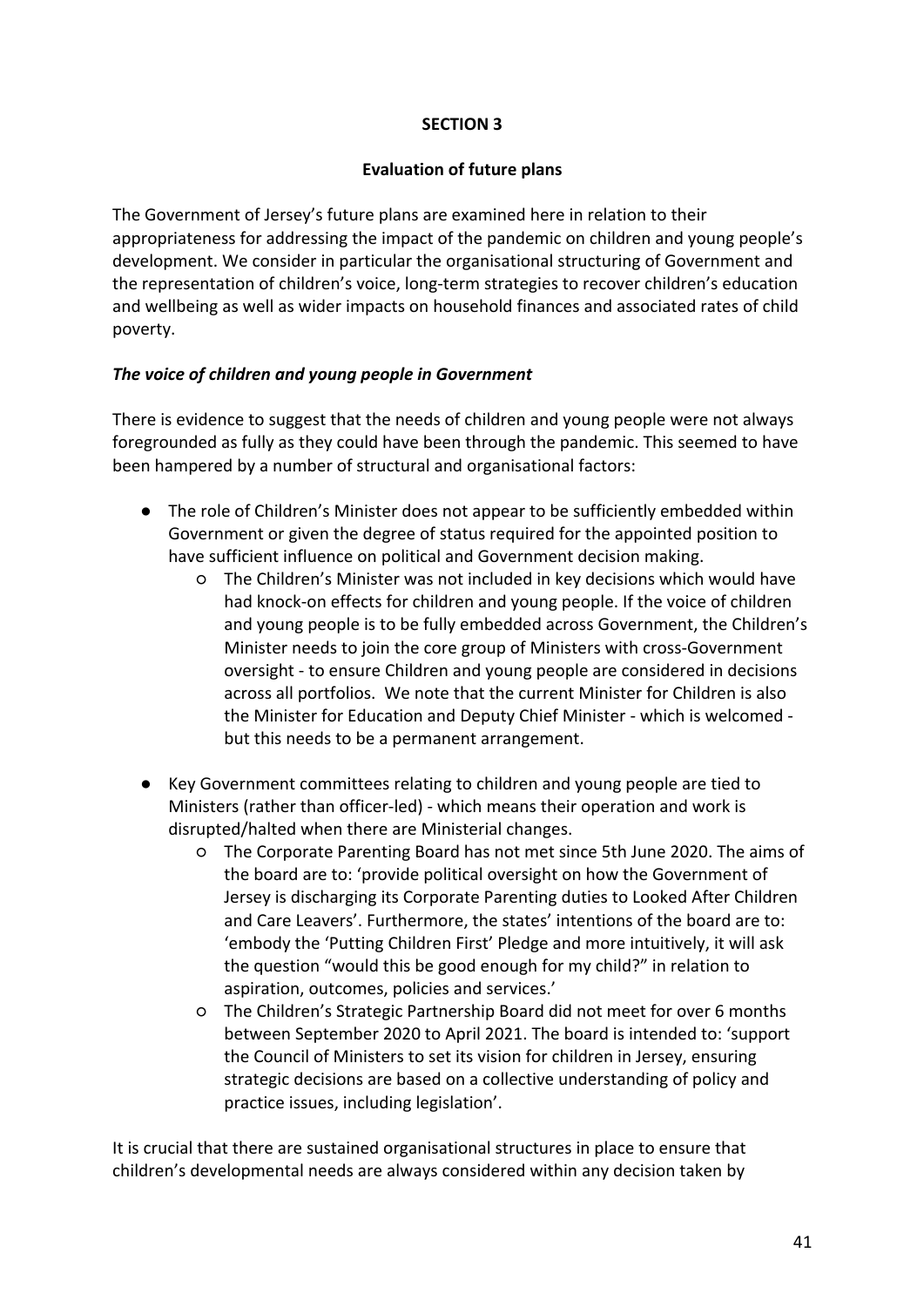Government. The voice of children and young people needs to be more firmly embedded across all Government portfolios going forward (housing, health, home affairs, social security) – and having cross-cutting committees and a senior Minister representing the voice of children across all Government portfolios is crucial.

## *Lack of long term strategic planning for post-COVID recovery*

Governments around the world have recognised the impact of COVID-19 on an entire generation of children and young people - alert to the specific COVID-related impacts on child development, achievement gaps, mental health, wellbeing, transitional and labour market entry inequalities, to name but a few. There is now long-term planning underway on how to address this disruption with the development of education recovery plans. In England, the Government have begun to plan an education recovery programme, with a series of announcements around specific long-term initiatives including a 'Recovery Premium' for schools (building on the Pupil Premium) to provide, summer schools, mental health training for staff, and a tutoring programme<sup>10</sup>. They are currently working on further recovery plans for the long term, having appointed a Recovery Commissioner, Sir Kevan Collins.

We were not able to identify any long-term strategies for recovery of children and young peoples' development in Jersey. The Children's Child Care trust were unaware of any such plans, but noted their awareness of major plans for recovery of the economy. Education officials who we spoke to were not able to identify any long-term strategy in development beyond what was already in place with the tutoring programme (although it is not clear how long the funding will last for). We were not able to locate any document or announcement from Ministers about developing such a strategy.

The disruption to delivery of therapeutic care has resulted in a large backlog of cases, with reports of some children waiting upwards of 18 months. We were not able to find any evidence of any substantial plans for considered investment that would substantially impact on addressing this large backlog.

Beyond education and schooling, there is also a need to think about the wider social, emotional and physical development of children and young people. A number of the officials and third sector organisations we spoke with highlighted significant disparities in access to outdoor spaces (including public spaces and private spaces) - with many of the poorest children living in crowded properties without a garden. Future planning needs to address this disparity and ensure all children have equal access to outdoor spaces and affordable leisure pursuits, including the ability to pursue sporting and active hobbies and interests, where finance is not a barrier. This is necessary to ensure children's full and healthy social, emotional and physical development.

## *Recovering household finances of the poorest*

<sup>10</sup> https://www.gov.uk/government/news/new-education-recovery-package-for-children-and-young-people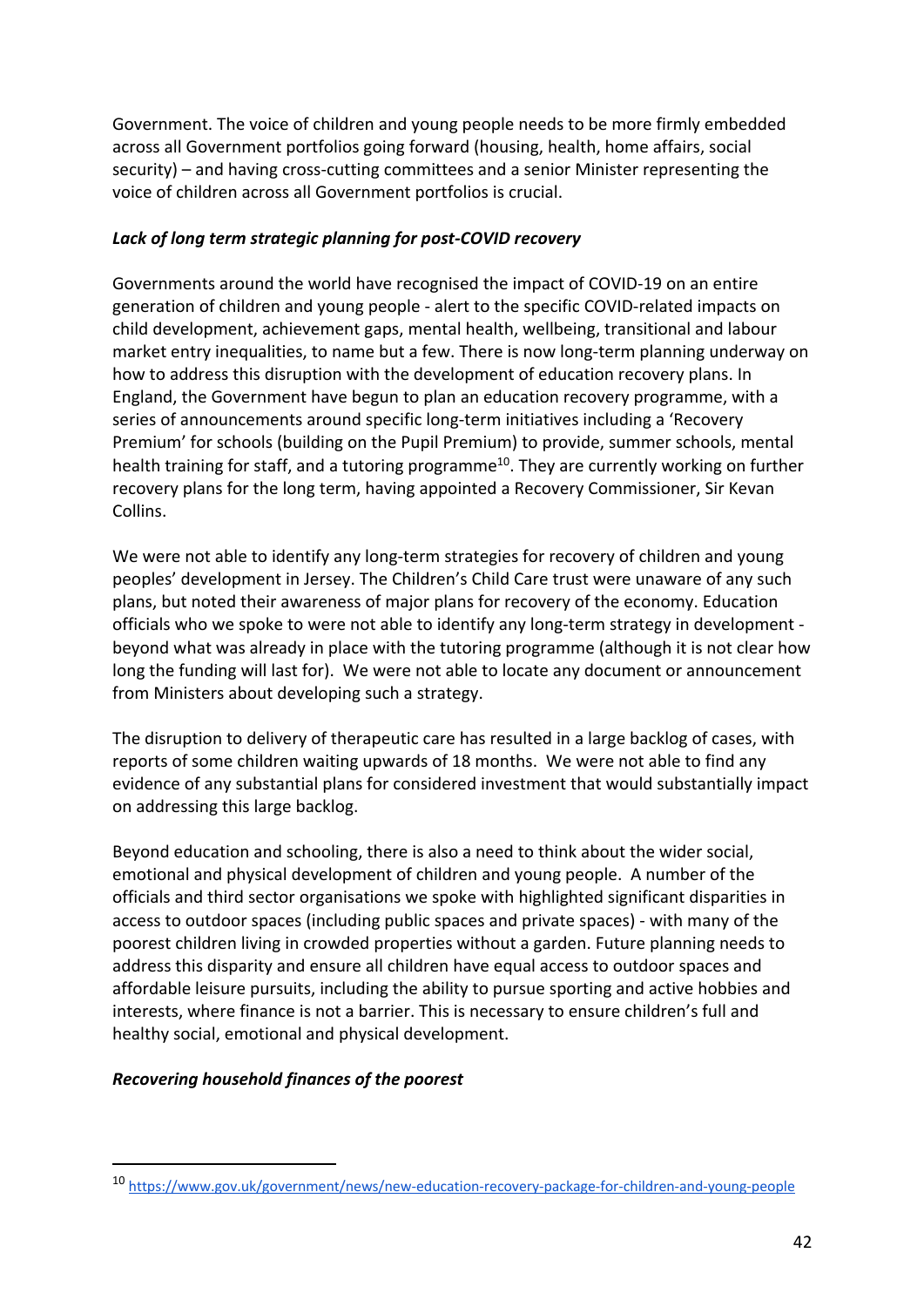Household poverty significantly impacts on children and young people both directly (poor quality housing, lack of adequate resources for learning/development, poor nutrition) and indirectly (increased stress, crime, alcohol/substance addiction). It is reported that household finances have been significantly impacted by the pandemic which is likely to have resulted in higher levels of debt for the poorest in Jersey, who were already struggling to survive.

*'Many families in Jersey were already struggling to make ends meet due to low paid work, lack of affordable childcare and high living costs. Covid-19 has increased this stress considerably. When combined with unstable housing, food insecurity, social isolation and for some families, no access to government support, it would be of little surprise that the toxic overload of adversities has led to increasing rates of debt, domestic abuse, substance misuse and untreated mental health problems. We must not lose sight of the huge consequences of these threats to the health and development of our most vulnerable children and their families, now and for years to come.'*

*(*Submission by *Brighter Futures)*

This is borne out in the Government's own survey data which showed:

*During 2020 more than one third (36%) of households reported that their finances had deteriorated due to the COVID-19 pandemic, with half (50%) of the households in non-qualified rental accommodation reporting a deterioration in their household finances. Further, when asked, more than a quarter (27%) of households expected their financial situation to get worse over the next 12 months.*

(Children's Commissioner submission)

As noted by the commissioner, many low-income households dependent on the tourism sector will work in the summer to save enough money for when work dries up in the winter months. With tourism shut down in summer 2020, it is hard to see how many of the poorest families could have made it through the winter without getting into significant financial problems - likely made worse by the removal of bans on evictions in late 2020. We are not aware of any plans to help families with this likely huge debt burden, nor support to recover household finances of the poorest families - putting them in highly vulnerable positions going forward. It is especially concerning not to see support being planned for those unable to claim income support. This raises alarming concerns about the knock-on effects for children's nutrition, safety and wellbeing (with stress, anxiety and domestic violence connected to financial worries), housing and living situations (including over-crowding), and their general health in an island which charges for many healthcare services. It is well known that these lived experiences of poverty, what Brown (2014a) refers to as 'the binds of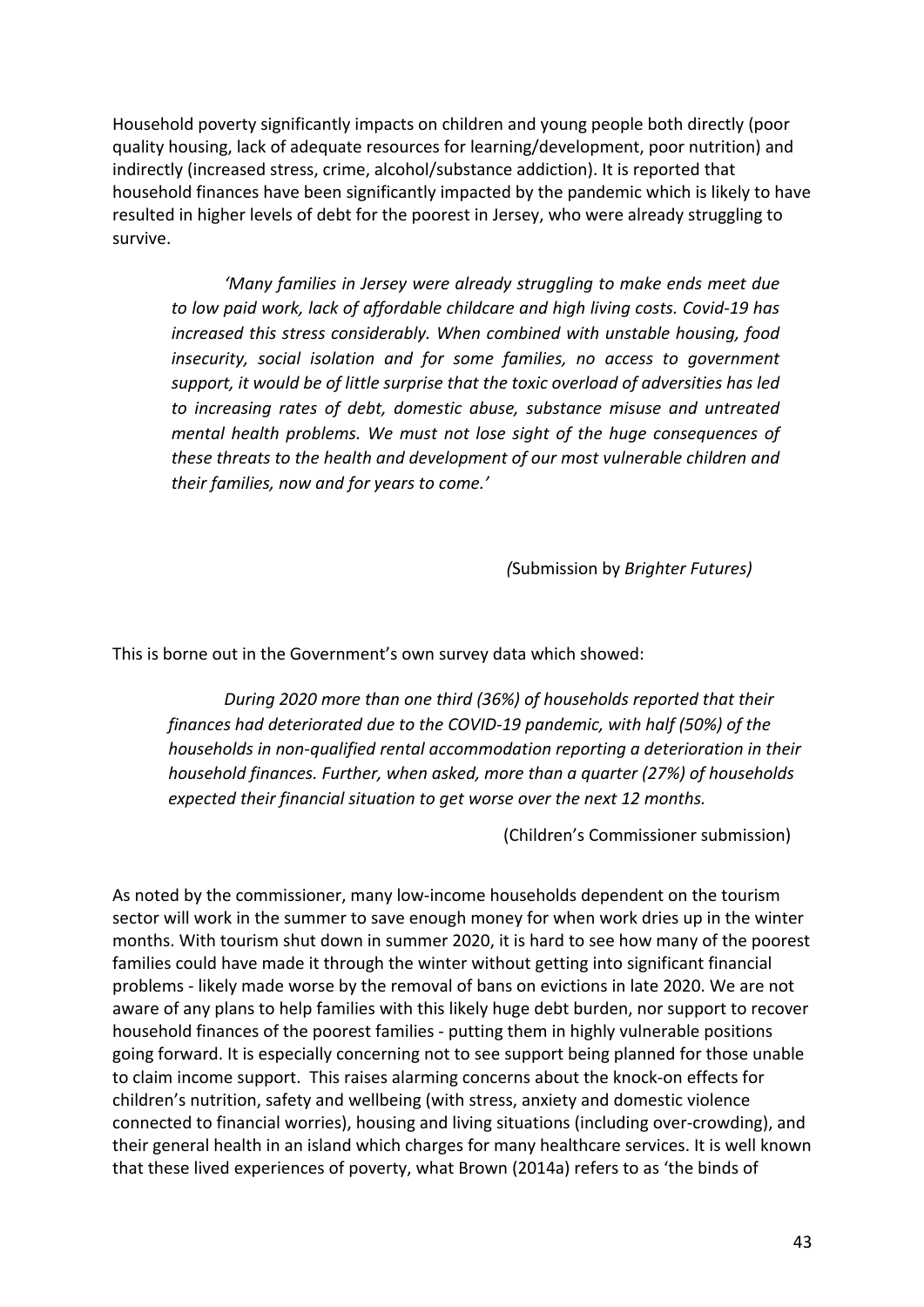poverty', make it impossible for children to reach their potential in education and lead to many of the negative outcomes in later life. Developing a plan to support households recover their finances from the economic hit of COVID will help to mitigate any knock-on effects for children's long-term development.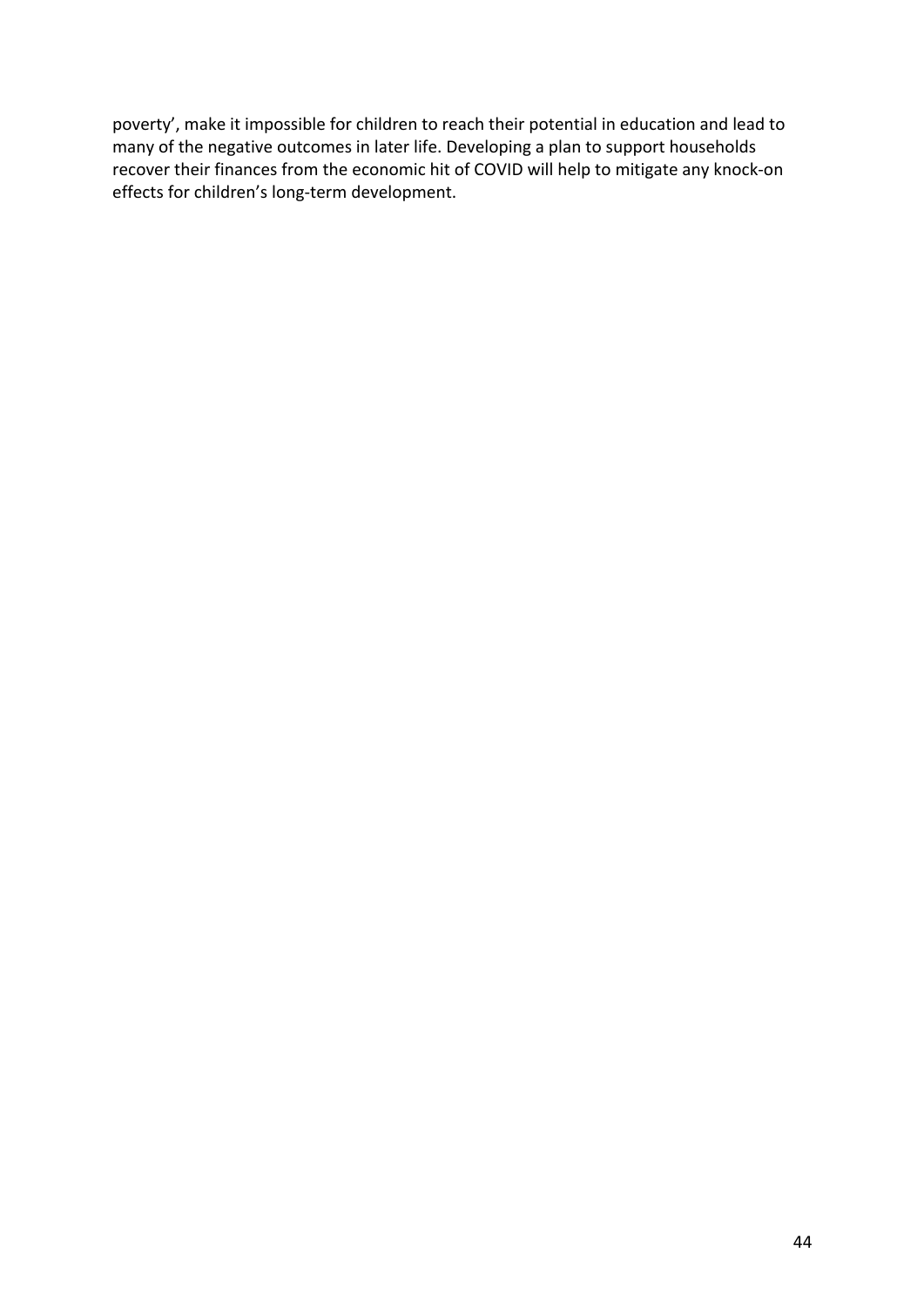#### **SECTION 4**

#### **Conclusion and recommendations**

This review has highlighted the multiple and interconnected impacts of the pandemic and Jersey Government COVI-19 response measures upon children and young people of all ages. The scope of these impacts has extended from social and emotional wellbeing, physical and mental health, through to educational development and work chances, and for some, economic impacts to their families that compromise the basic material necessities for children's healthy development, welfare and participation in society. Furthermore, ample evidence shows that these impacts are not attached to singular measures or effects brought about by the pandemic, but rather stem from challenges brought about to one part of children's development that can be seen to have knock-on impacts onto other aspects of their development. By way of example, we can consider how families' economic circumstances can produce a barrier to accessing essential resources needed to support children's educational progression, which may go on to affect their future participation in society and chances of securing a secure income in the future. Alternatively, interruptions to children's social connection and development brought about through the various measures that have been an obstacle to children's participation in community life, can be seen to have led towards more entrenched challenges that threaten children's mental as well as physical health. This finding regarding the interconnection between developmental effects of COVID-19, is important to speak to the question of whether to single out or pursue children's recovery according to the separate domains of children's development (for example that may fall under the different ministries). In contrast, the deeply interconnected nature of the various impacts to children's education, health, housing and welfare highlight the need to address children's recovery to COVID-19 pandemic through a cooperative multi-agency and cross ministerial working approach.

Ostensibly, the Jersey Government have stated an explicit commitment to 'Putting Children First' however, the evidence gathered through this review has raised questions as to the extent to which this principle extends beyond the rhetoric, and indeed one official reflected in interview that the culture on Government reflected more of an assumption that "children should be seen and not heard". While such a view must also be set against the competing perspective that the tide is slowly changing in this regard, the evidence presented through this review add the appendage that such efforts have not been rapid enough to keep pace with the urgent and pressing challenges that have been brought about through the crisis of a global health pandemic. Of all the voices in this debate it is those of children and young people that should be listened too, and on this matter their position was clear that Government was not listening to their concerns, and when addressing the Government directly included the following comments on the Jersey response to COVID-19;

*"Be more consistent, and communicate better and explain the reasoning behind decisions"*

(4Insight young person on unidentified age)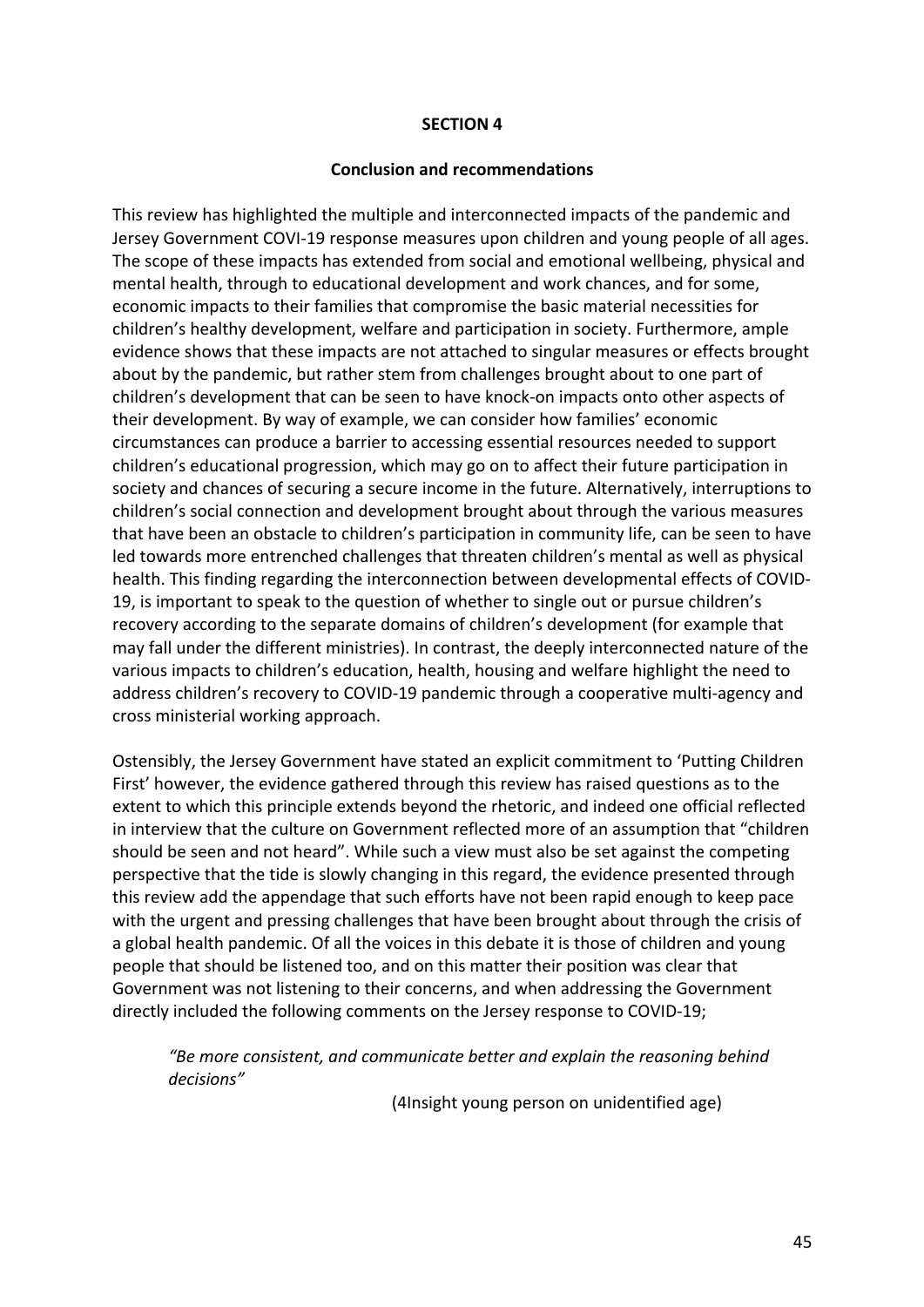#### *"[Stop] blaming young people for what they failed to prevent"*

#### (4Insight young person on unidentified age)

We have found evidence here that suggests the Jersey Government is not always fully cognisant of its role as a corporate parent, which is especially alarming in a society like Jersey which has severely impoverished pockets of society - where children's needs are not being met, and where the Government clearly need to play a role. This omission by the Jersey Government could be ideological or rest with the organisational culture of Government. It was evident, for example, from the fact that the Education officials had to make a 'case' for expenditure on vital resources (why was a case needed in the first place, wasn't there obvious need here?) which in the end took 6 months before funding was provided. Their omission was also clear from evidence of poor access to healthcare and therapeutic services (a key mandate of UNCRC), with an unacceptable waiting list for these services now having built up since the pandemic began. The lifting of the ban on evictions left open the possibility that children could face uprooting and significant stress at the worst possible time. The lack of adequate outdoor play areas and unaffordability of outdoor activities assumes that all children have either the funds or their own private outdoor areas at home - which is clearly not the case, with the poorest in over-crowded homes that have no garden suffering from this assumption. These are just some examples we have found of where the Government has fallen short of its responsibility to care for the needs and development of children and young people in Jersey.

There is now an unacceptable waiting list and backlog of cases for therapeutic care and mental health therapies for children and young people. These waiting lists are crucial to address because conditions can worsen or become deep-seated if they are not properly addressed from the outset. It is unacceptable that children should have to wait so long, having knock on effects for their wellbeing and development, including educational progression. Moreover, we found evidence which suggested that education itself is not prioritised in Government expenditure or given the same level of importance as other Government functions, especially economy and business. There is a need to properly fund education in the long term but also provide the necessary urgent funding to address the huge backlog of workload and need.

The pandemic brought communities together in many ways, but it also appears to have worsened intergenerational relations, bringing to the surface divisions between old and young. Young people were scapegoated and blamed for spikes in cases, through little to no fault of their own. They appear to have been harshly treated by the authorities for any divergence from the rules. Whilst people of all ages should follow the rules, there also needs to be recognition that socialising with their peers is vital for the social and emotional development of children and young people. Not providing this opportunity is just as much of a threat to their development - and greater acknowledgement was needed of this.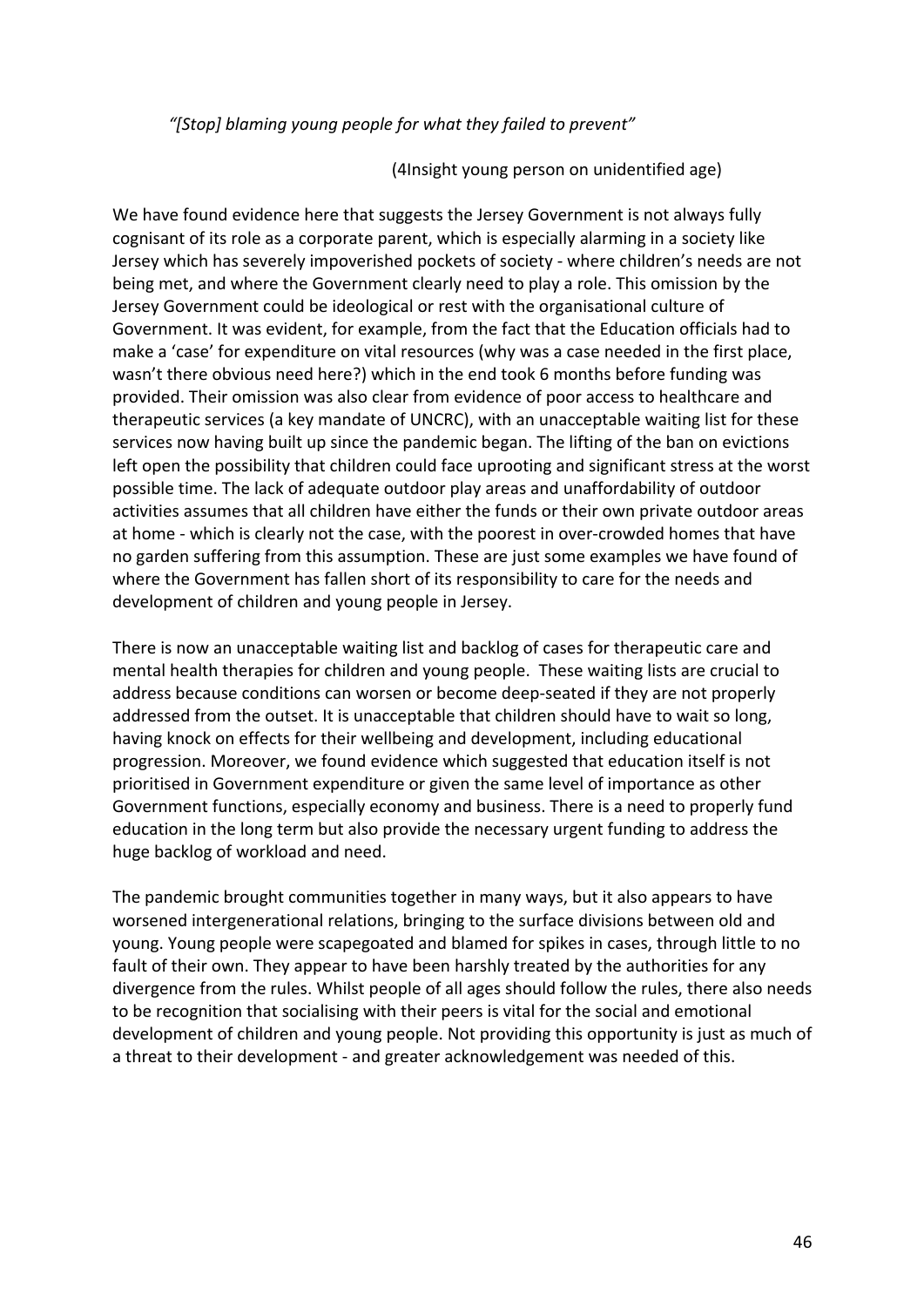## **Recommendations**

The conclusions reached here point to 6 key recommendations for policy development on the island:

- 1. **Develop a comprehensive post-COVID-19 recovery strategy for children and young people** - which encompasses all key domains of their lives (e.g. education, social and emotional wellbeing, physical and mental health, economic security)
- 2. **Embed the voice of children and young people more within Government** (so that proper consideration is given to their situation at the outset of the policy making process).
- 3. **To urgently conduct a review to assess the barriers to children in poverty on the island** so the recovery strategy is evidence-based, ensuring children in poverty are able to fully recover, renew and be resilient to the lasting impacts of the COVID-19 pandemic.
- 4. **To pursue an explicit commitment on behalf of Government to assume responsibility for their role as corporate parents**, to address the needs and rights of children in line with the UNCRC (it is not sufficient to rely on third sector organisations or philanthropists to fulfil this role)
- 5. **To ensure that Government departments serving children's needs are sufficiently resourced** in order to address the recovery of all Jersey children from the pandemic, to conduct a funding review, whereby budgetary allocations are more in line with those assigned to recovering the economy.
- 6. **Ensure societal divisions are healed by community building initiatives** especially intergenerational divisions between old and young so that the benefits of engaged intergenerational communities can be realised.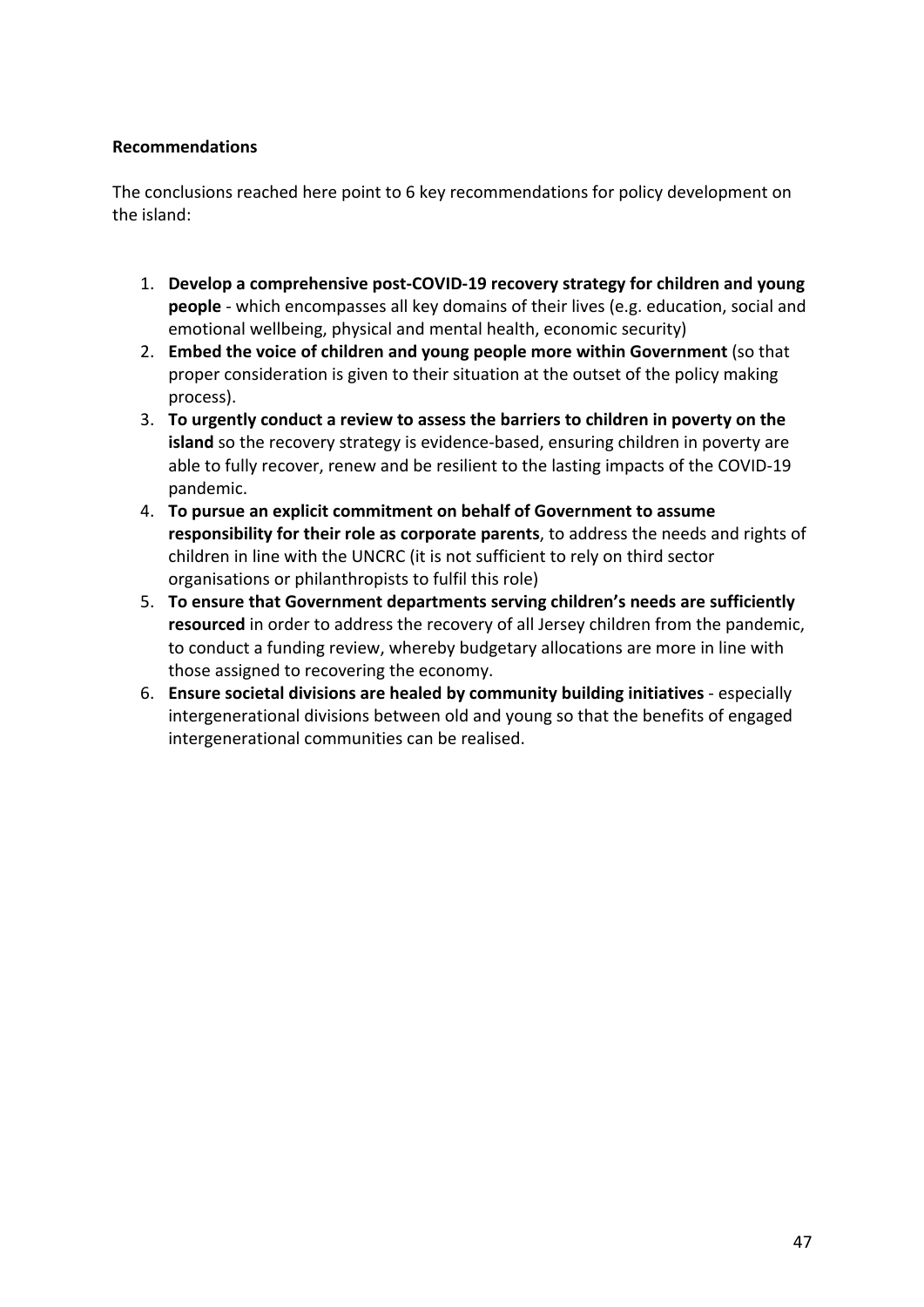### **References**

Ainsworth, M.D.S. (1967) *Infancy in Uganda: Infant Care and the Growth of Love*; Johns Hopkins Press: Oxford, UK,

Ainsworth, M.D.S. (1978) *Patterns of Attachment: A Psychological Study of the Strange Situation*; Lawrence Erlbaum Associates: New York, NY, USA, ISBN 0898594618.

Andrew, A., Cattan, S., Costa Dias, M., Farquharson, C., Kraftman, L., Krutikova, S., and Sevilla, A., (2020). *Inequalities in Children's Experiences of Home Learning during the COVID-19 Lockdown in England*. Fiscal Studies, 41(3), pp. 653-683.

Archambault, I., Janosz, M., Goulet, M., Dupéré, V., and Gilbert-Blanchard, O. (2019). "Promoting Student Engagement from Childhood to Adolescence as a Way to Improve Positive Youth Development and School Completion." In, *Handbook of Student Engagement Interventions. Working with Disengaged Students* edited by J.A. Fredricks, A.L. Reschly, and S.L. Christenson, 13 - 29. Academic Press. doi: 10.1016/B978-0-12-813413-9.00002-4.

Avramidis, E., Wilde, A., (2010). Evaluating the Social Impacts of Inclusion Through a Multi-Method Research Design. *International Journal of Primary, Elementary and Early Years Education,* 37(4), pp.323-334.

Retrieved from: https://onlinelibrary.wiley.com/doi/10.1111/1475-5890.12240 .

Barnard, K. E., & Brazelton, T. B. (1990). *Touch: The foundation of experience.* Madison, CT: International Universities Press.

Becker, A. E., (2004). Television disordered eating, and young women in Fiji: Negotiating body image and identity during rapid social change. *Culture, Medicine and Psychiatry*, *28*(4), pp.533-559.

Bell, S. and Coleman, S., (1999) *The anthropology of friendship*. Oxford, Uk ; New York: Berg.

Bennett, J., LUBBEN, F. & HAMPDEN-THOMPSON, G. (2013). Schools that make a difference to post-compulsory uptake of physical science subjects: Some comparative case studies in England. *International Journal of Science Education,* 35, 663-689.

Berndt, T. J. (1996). Exploring the effects of friendship quality on social development. In W. M. Bukowski, A. F. Newcomb, & W. W. Hartup (Eds.), *The company they keep: Friendship in childhood and adolescence* (pp. 346–365). New York: Cambridge University Press.

Berndt, T.J. and Keefe, K. (1995). Friends' influence on adolescents' adjustment to school. *Child Development*, 66: 1312–1329.

Bonal, X., and González, S., (2020). The impact of lockdown on the learning gap: family and school divisions in times of crisis. *International Review of Education*, pp. 1-21.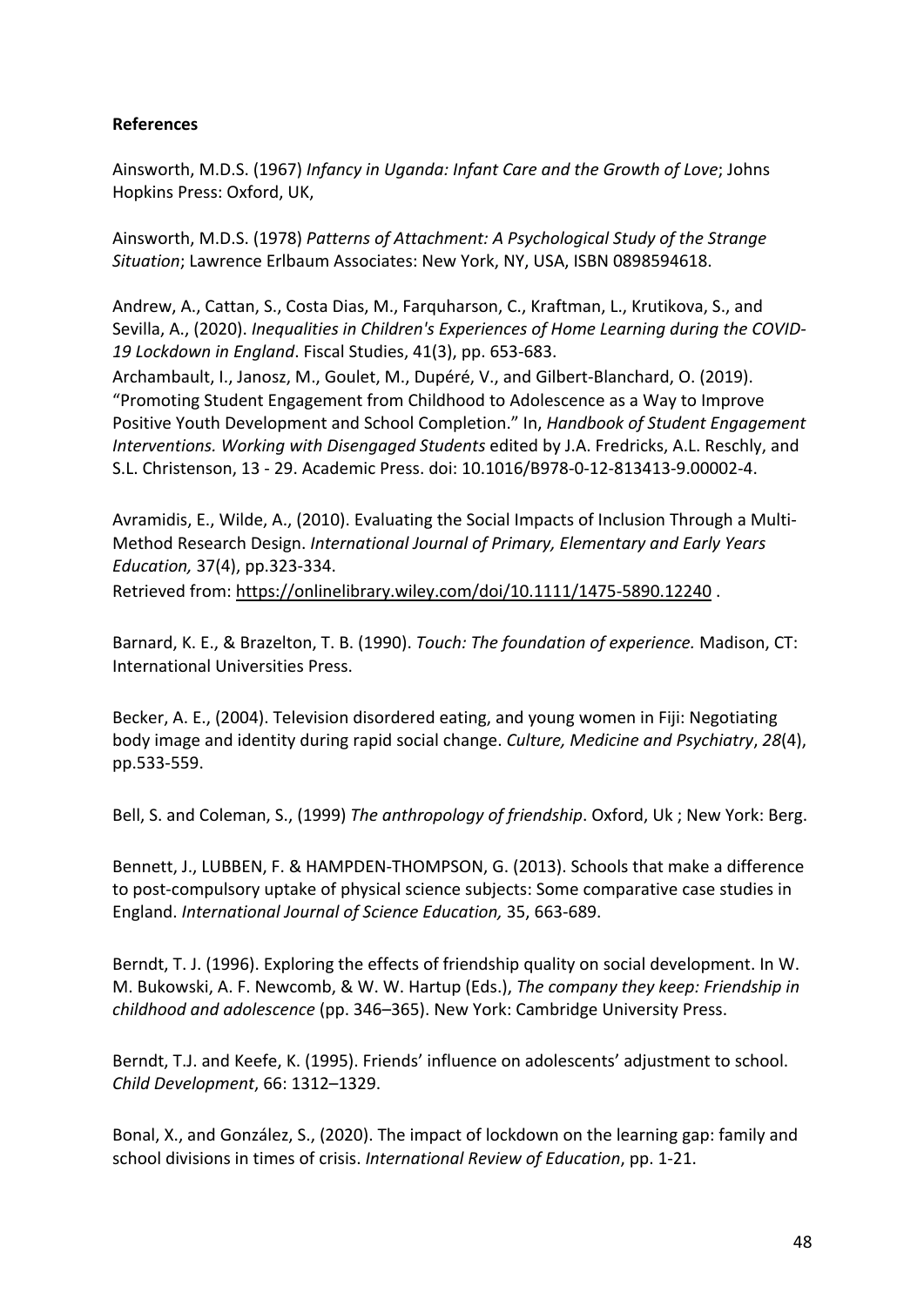Bor, W., Dean, A.J., Najman, J. and Hayatbakhsh, R., (2014). Are child and adolescent mental health problems increasing in the 21st century? A systematic review. *Australian & New Zealand journal of psychiatry*, *48*(7), pp.606-616.

Bordo, S (1993) 'Unbearable Weight: Feminism, Western Culture, and the Body' Berkley: University of California Press.

Botta, R. A. (1999). Television images and adolescent girls' body image disturbance. *Journal of Communication*, 49(2), 22 – 41.

Bowby, J. (1970) *Attachment and Loss: Volume I. Attachment*; Basic Books, Inc.: New York, NY, USA,

Brier, M. (2010). From 'financial considerations' to 'poverty': towards a reconceptualisation of the role of finances in higher education student drop out. *Higher Education,* 60, 657-670.

Brody V. A. (1997).*The dialogue of touch: Developmental play therapy* (2nd ed.). Northvale, NJ: Jason Aronson.

Broomhead, K.E., (2019). Acceptance or Rejection? The Social Experiences of Children with Special Educational Needs and Disabilities Within a Mainstream Primary School. *International Journal of Primary, Elementary and Early Years Education*, 47(8), pp.877-888.

Brown, C. (2012) Exploring how social capital works for children who have experienced school turbulence: what is the role of friendship and trust for children in poverty?, International Studies in Sociology of Education, 22:3, 213-236, DOI: 10.1080/09620214.2012.737688.

Brown, C. (2014a) *Educational Binds of Poverty: The Lives of School Children*, Abingdon: Routledge.

Brown, C. (2014b) 'Researching Children's Schooling Identities: Towards the development of an ethnographic methodology', *Review of Education* 2(1), 69-109

CALLENDER, C. (2008). The impact of term-time employment on higher education students' academic attainment and achievement. *Journal of Education Policy,* 23, 359-377.

CHMIELEWSKI, A. K. (2019). The global increase in the socioeconomic achievement gap, 1964 to 2015. *American Sociological Review,* 84, 517-544.

Cao M., Huang H., He Y. (2017) Developmental connectomics from infancy through early childhood. *Trends in Neuroscience*. 40(8):494–506. https://doi: 10.1016/j.tins.2017.06.003.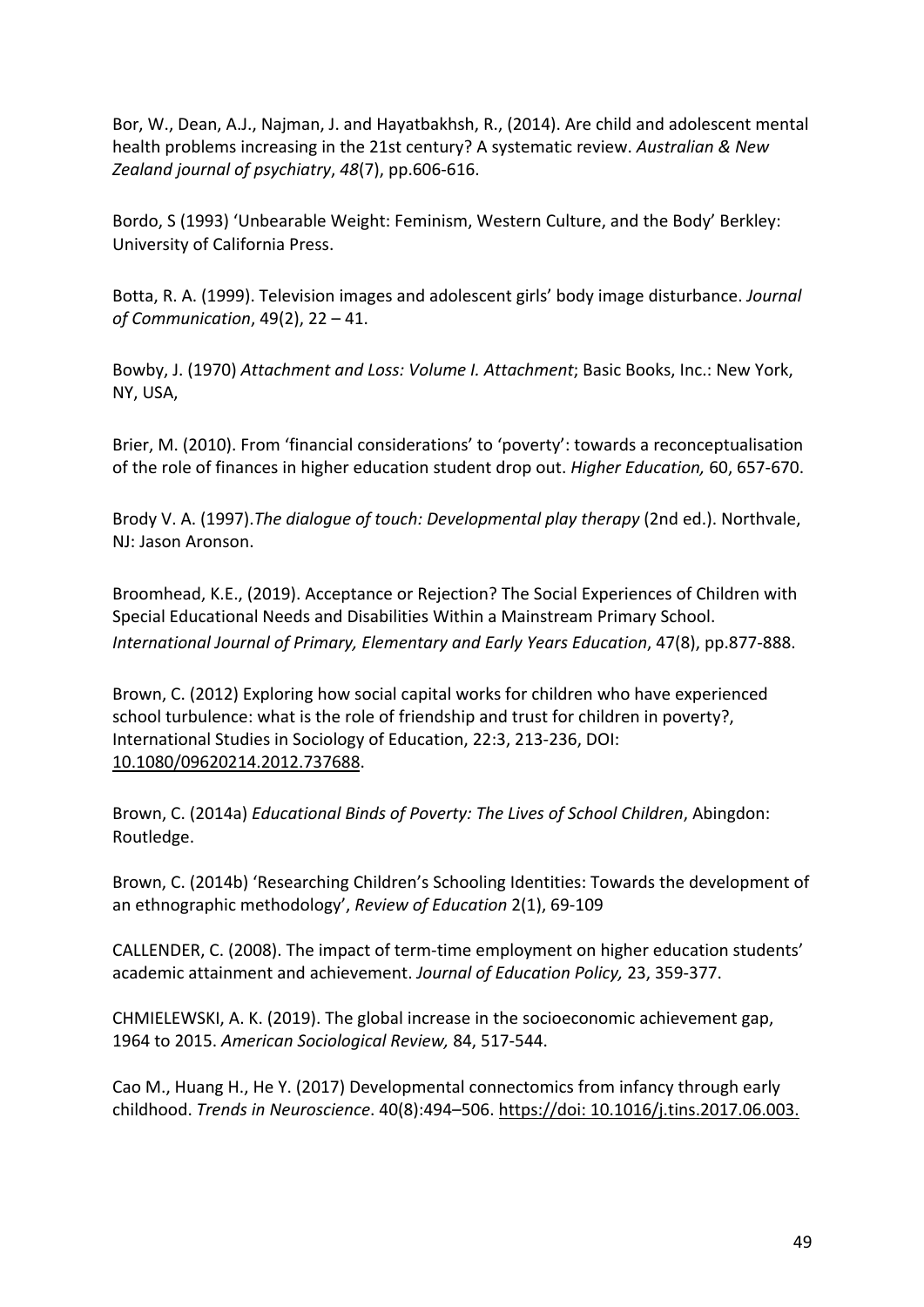Cassidy, J.; Kobak, R.R. (2001) Avoidance and its relationship with other defensive processes. In Clinical Implications of Attachment; Erlbaum: Hillsdale, NJ, USA,; pp. 300–323.

Cedefop. (2016). *Leaving education early: putting vocational education and training centre stage. Volume I. Investigating causes and extent.* Luxembourg: Publications Office of the European Union.

Clayton, J., CROZIER, G. & REAY, D. (2009). Home and away: risk, familiarity and the multiple geographies of the higher education experience. *International Studies in Sociology of Education,* 19, 157-174.

Cleaves, A. (2005). The formation of science choices in secondary school. *International Journal of Science Education,* 27, 471-486.

Clay, M. M. (1966). *Emergent reading behaviour.* Auckland, New Zealand: Unpublished doctoral thesis, University of Auckland.

Corsaro, W. (2003) *We're Friends, Right?* Washington, DC: Joseph Henry Press.

D'Angelo, A. and Kaye, N. 2018. "Disengaged students Insights from the RESL.eu international survey. In *Comparative Perspectives on Early School Leaving in the European Union*, edited by L. Van Praag, W. Nouwen, R. Van Caudenberg, N. Clycq, and Ch.Timmerman, 17 - 32. Milton: Taylor & Francis Group.

Duffy, A., KEOWN-STONEMAN, C., GOODDAY, S., HORROCKS, J., LOWE, M., KING, N., PICKETT, W., MCNEVIN, S., CUNNINGHAM, S. & RIVERA, D. (2020). Predictors of mental health and academic outcomes in first-year university students: identifying prevention and early-intervention targets. *BJPsych open,* 6.

Education Endowment Fund, (2021) EEF publishes new analysis on impact of Covid-19 on attainment gap' 28th January

https://educationendowmentfoundation.org.uk/news/eef-publishes-new-research-on-theimpact-of-covid-19-partial-school-closure/

European Commission. (2015). *Education & training 2020. Schools policy. A whole school approach to tackling early school leaving*. Brussels: European Union. Accessed March 12 2020. http://ec.europa.eu/assets/eac/education/experts-groups/2014-2015/school/earlyleaving-policy\_en.pdf

Field, T. (2003). *Touch*. Cambridge, MA: MIT Press.

Field, T. (Ed.). (1995) *Touch in early development*, Mahwah, NJ: Erlbaum.pp53-65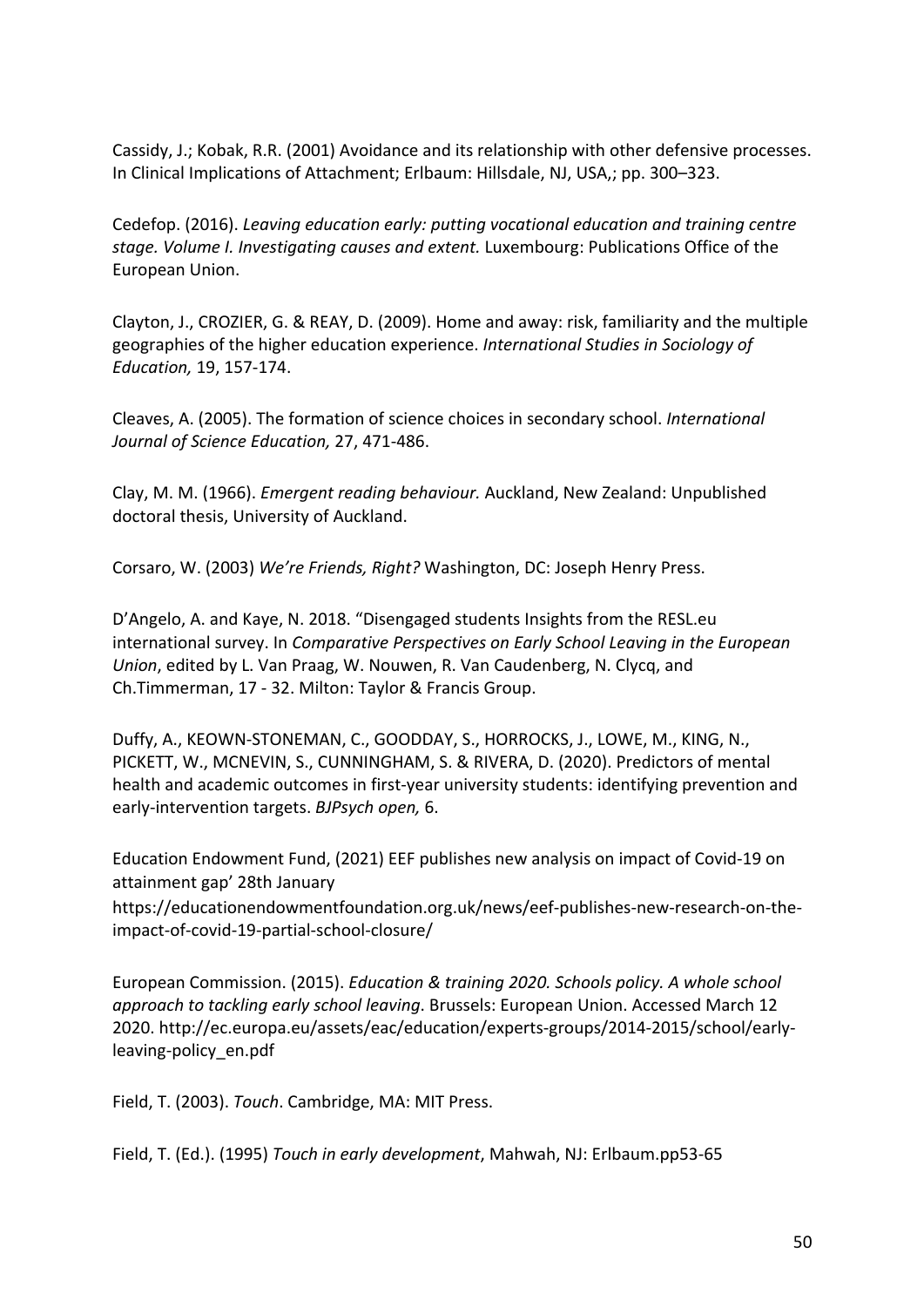Forbes-Mewitt, H. & SAWYER, A.-M. (2019). International students and mental health. *Journal of International Students, 2016 Vol. 6 (3),* 6, 661-677.

Francis, B. Skelton, C. & Read, B. (2010): The simultaneous production of educational achievement and popularity: how do some pupils accomplish it?, *British Educational Research Journal,* 36:2, 317-340

Gerhartz-Reiter, S. (2017). "Success and failure in educational careers: A typology." *Studia paedagogica* 22 (2): 135-152. doi:10.5817/SP2017-2-8

Green J (a)., Petty J., Bromley P., Walker K., Jones L. (2020) COVID 19 in babies: knowledge for neonatal care. *Neonatal Nursing*.26(5):239–246. https://doi: 10.1016/j.jnn.2020.06.005

Green, J. (b), Staff, L., Bromley, P., Jones, L., & Petty, J. (2021). The implications of face masks for babies and families during the COVID-19 pandemic: A discussion paper. *Journal of neonatal nursing : JNN*, *27*(1), 21–25. https://doi.org/10.1016/j.jnn.2020.10.005

Green, Hesenke, G., and Schoon, I. (2021) THE DARKEST HOUR? NEW EVIDENCE OF THE LEARNING EXPERIENCES, WELL-BEING AND EXPECTATIONS OF YOUTH DURING THE THIRD NATIONAL LOCKDOWN IN THE UK, LLAKES Centre.COVID-19 Youth Economic Activity and Health Monitor. Briefing No. 1.

Goodall, J. (2013). Parental engagement to support children's learning: a six point model. *School Leadership & Management*, *33*(2), 133-150.

Henderson, M., Fitzsimons, E., Ploubidis, G., Richards, M., and Patalay, P. (2020) Mental health during lockdown: evidence from four generations - Initial findings from the COVID-19 Survey in Five National Longitudinal Studies. London: UCL Centre for Longitudinal Studies.

Heslop, P., (2005). Good Practice in Befriending Services for People with Learning Difficulties. *British Journal of Learning Disabilities*, 33(1), pp.27-33

Higley, S., (2016). *The Social Lives and Friendships of Children with Special Needs Outside of School*. London: Institute of Education.

Kisielinski, Kai, Paul Giboni, Andreas Prescher, Bernd Klosterhalfen, David Graessel, Stefan Funken, Oliver Kempski, and Oliver Hirsch. (2021). "Is a Mask That Covers the Mouth and Nose Free from Undesirable Side Effects in Everyday Use and Free of Potential Hazards?" *International Journal of Environmental Research and Public Health* 18, no. 8: 4344. https://doi.org/10.3390/ijerph18084344.

Internet Watch Foundation. (2021). Campaign launches as new report finds girls at worsening risk of grooming from sexual predators online. https://www.iwf.org.uk/news/campaign-launches-new-report-finds-girls-worsening-riskgrooming-sexual-predators-online.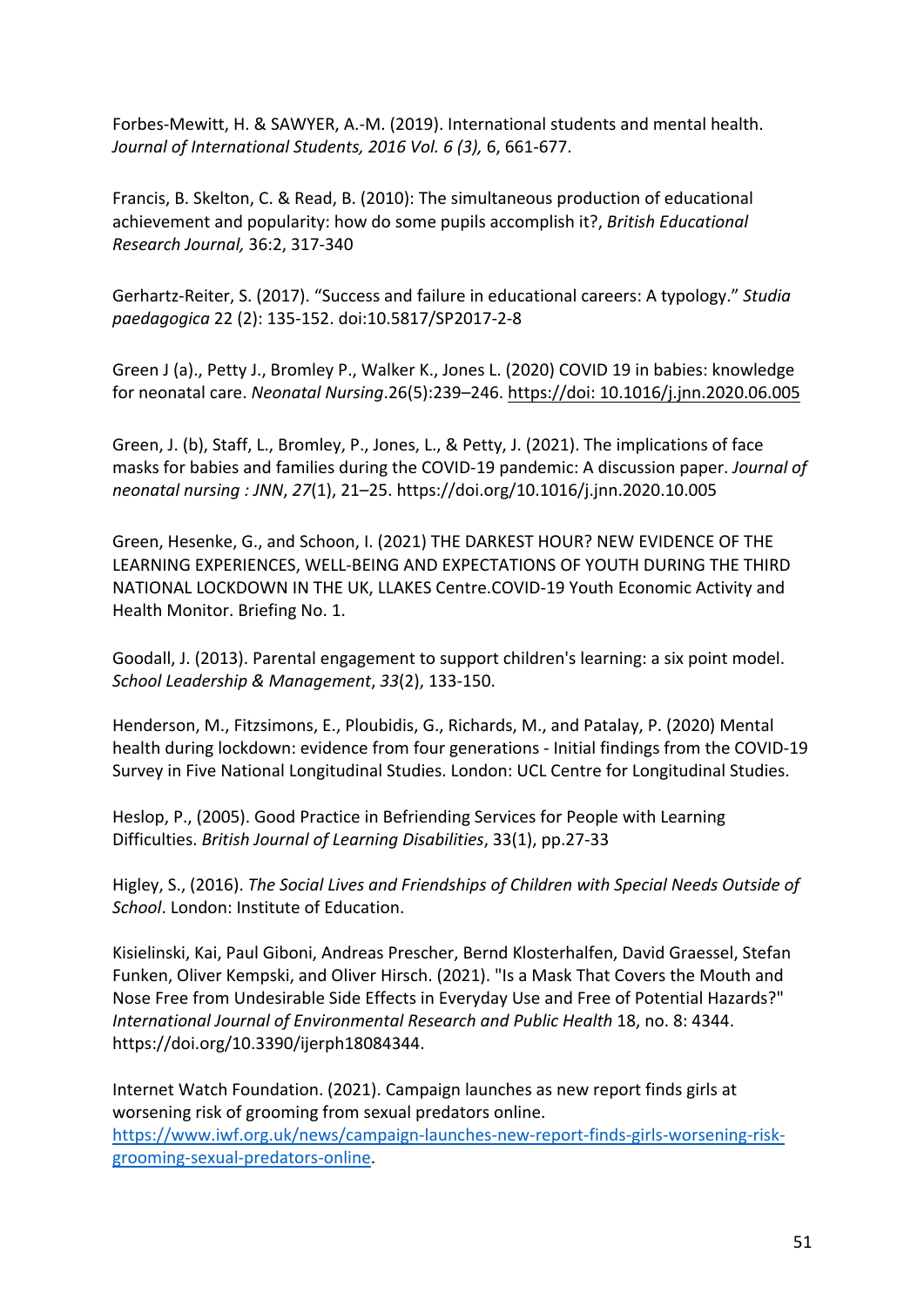Ispa, J. (1981). Peer support among Soviet day care toddlers. *International Journal of Childhood Development*, 4: 251–269.

Ladd, G.W. and Kochenderfer, B.J. (1996). "Linkages between friendship and adjustment during early school transitions". In *The company they keep: Friendship in childhood and adolescence*, Edited by: Bukowski, W.M., Newcomb, A.F. and Hartup, W.W. 322–46. New York, NY: Cambridge University Press.

Lai, Ya-Hsin; Carr, Sam. (2018). "A Critical Exploration of Child-Parent Attachment as a Contextual Construct" *Behav. Sci.* 8, no. 12: 112. https://doi.org/10.3390/bs8120112.

Lareau, A. (2002). Invisible inequality: Social class and childrearing in black families and white families. *American sociological review*, 747-776.

Law J, McBean K, Rush R (2011). Communication skills in a population of primary schoolaged children raised in an area of pronounced social disadvantage, International Journal of Language and Communication Disorders, 46(6), pp. 657-64.

LoBue V. (2016) Face time: here's how infants learn from facial expressions. Conversation. https://rb.gy/clftox.

Maccoby, E. E. (1995). The two sexes and their social systems. In P. Moen, G. H. Elder, & K. Luscher (Eds.), *Examining lives in context: Perspectives on the ecology of human development* (pp. 347–364). Washington, DC: American Psychological Association.

McLachlan, C. J. and Arrow, A. W. (2017) *Literacy in the Early Years, Reflections on International Research and Practice*, Springer publishing.

Mikulincer, M.; Shaver, P.R.; Sapir-Lavid, Y.; Avihou-Kanza, N. (2009) What's inside the minds of securely and insecurely attached people? The secure-base script and its associations with attachment-style dimensions. J. *Personal. Soc. Psychol*. 97, 615–633.

Newcomb, A.F., Bukowski, W.M., Pattee, L., (1993). Children's Peer Relations: A Metaanalytic Review of Popular, Rejected, Neglected, Controversial, and Average Sociometric Status. *Psychological Bulletin*, 113(1), pp.99-128.

Odom, S., Zercher, S., Li, S., Marquart, M., Sandall, S., Brown, W., (2006). Social Acceptance and Rejection of Preschool Children with Disabilities: A Mixed-method Analysis. *Journal of Educational Psychology*, 98(4), pp.807-823.

Ong, J.J.Y.; Bharatendu, C.; Goh, Y.; Tang, J.Z.Y.; Sooi, K.W.X.; Tan, Y.L.; Tan, B.Y.Q.; Teoh, H.; Ong, S.T.; Allen, D.M.; (2020) Headaches associated with personal protective equipment—A cross-sectional study among frontline healthcare workers during COVID-19. *Headache J. Head Face Pain* 2020, 60, 864–877.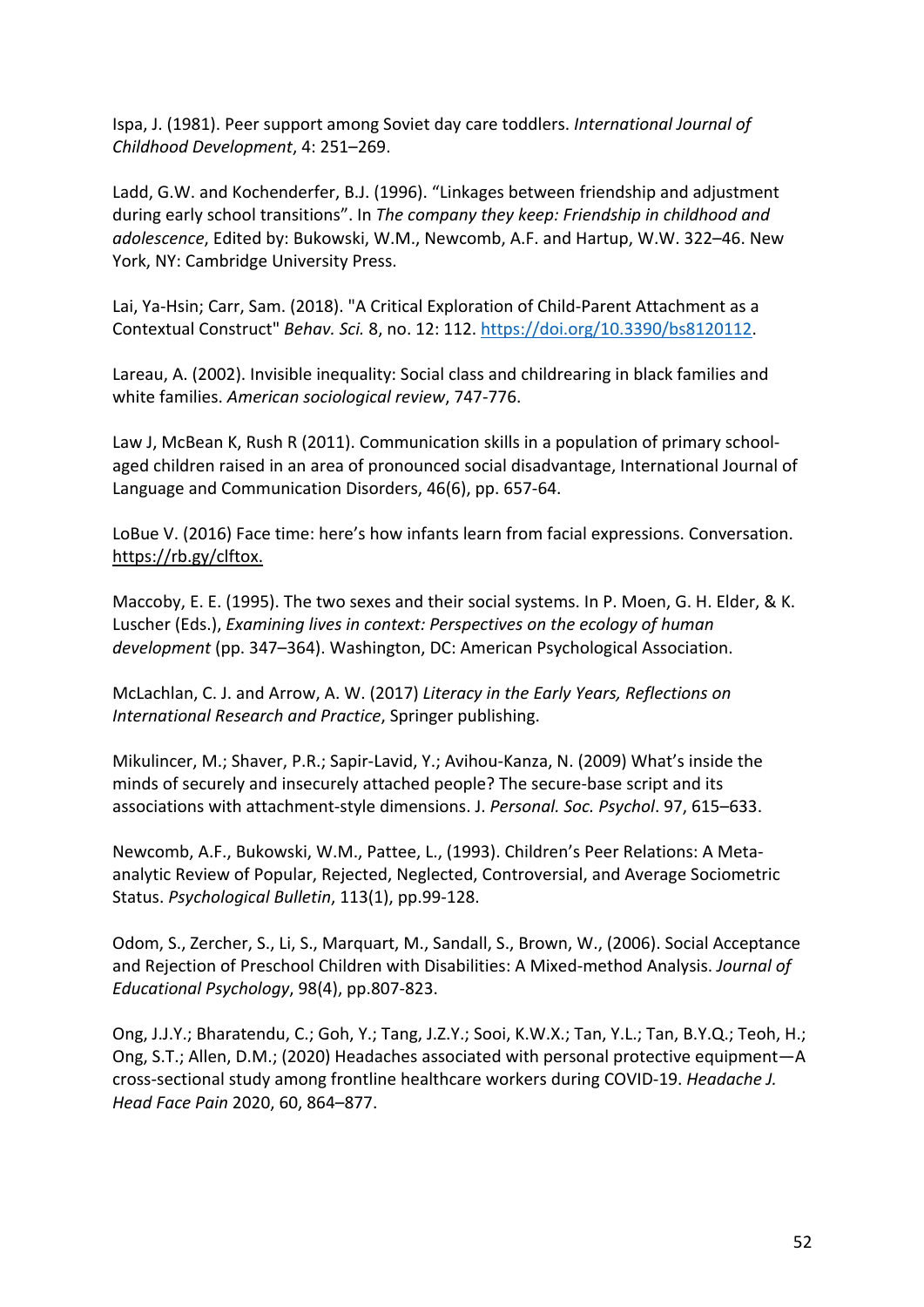Palama A., Malsert J., Gentaz E. (2018) Are 6-month-old human infants able to transfer emotional information (happy or angry) from voices to faces? An eye-tracking study. PLoS One.13(4) doi: 10.1371/journal.pone.0194579.

Park, M.J. Brindis C.D., Vaughn, B., Barry, M. Gizman, L. and Berger, A. (2013) 'Adolescent Health Highlight' *Child Trends http://www.childtrends.org/wpcontent/uploads/2013/10/2013-08ChronicConditions1.pdf.*

Parker, J. G., & Asher, S. R. (1993). Friendship and friendship quality in middle childhood: Links with peer group acceptance and feelings of loneliness and social dissatisfaction. *Developmental Psychology, 29, 611–621.*

Pearcey, S., Raw, J., Shum, A., Waite, P., Patalay, P., Creswell, C. (2020) Supplementary Report 07: Regular communication with friends outside the household during full lockdown and in the following months when restrictions were eased. [Online] Oxford: Co-SPACE study; University of Oxford.

Pollard, A. (1985) *The Social World of the Primary School*. London: Cassell

Pollard, A. with Filer, A. (1996) *The Social World of Children's Learning*: London: Cassell

Pollard, A. and Filer, A. (1999) *The Social World of Pupil Career in Primary School*. London: Cassell

Purdy, N. 'Left to their own devices': (2021) the inequality of homeschooling, the Centre for Educational Underachievement Online blog, https://www.stran.ac.uk/left-to-their-owndevices-the-inequality-of-homeschooling/.

Reay, D., CROZIER, G. & CLAYTON, J. (2009). 'Strangers in paradise'? Working-class students in elite universities. *Sociology,* 43, 1103-1121.

Reay, D., CROZIER, G. & CLAYTON, J. (2010) 'Fitting in'or 'standing out': Working-class students in UK higher education. *British educational research journal,* 36, 107-124.

Reimer Sacks, S. (2014) 'Seeking the right fit: From training bras to self-identity as adolescents search for self' in F. R. Speilhagen and P.D Schwartz (eds) *Adolescence in the 21st Century: Constants and Challenges* Charlotte, NC: In formation Age Publishing, INC.

Ridge, T. (2002) *Childhood poverty and social exclusion : from a child's perspective* Bristol : Policy Press

Rigato S., Menon E., Johnson M.H., Farroni T. (2011) The interaction between gaze direction and facial expressions in newborns. *Eur. J. Dev. Psychol.* 8:624–636. doi: 10.1080/17405629.2011.602239.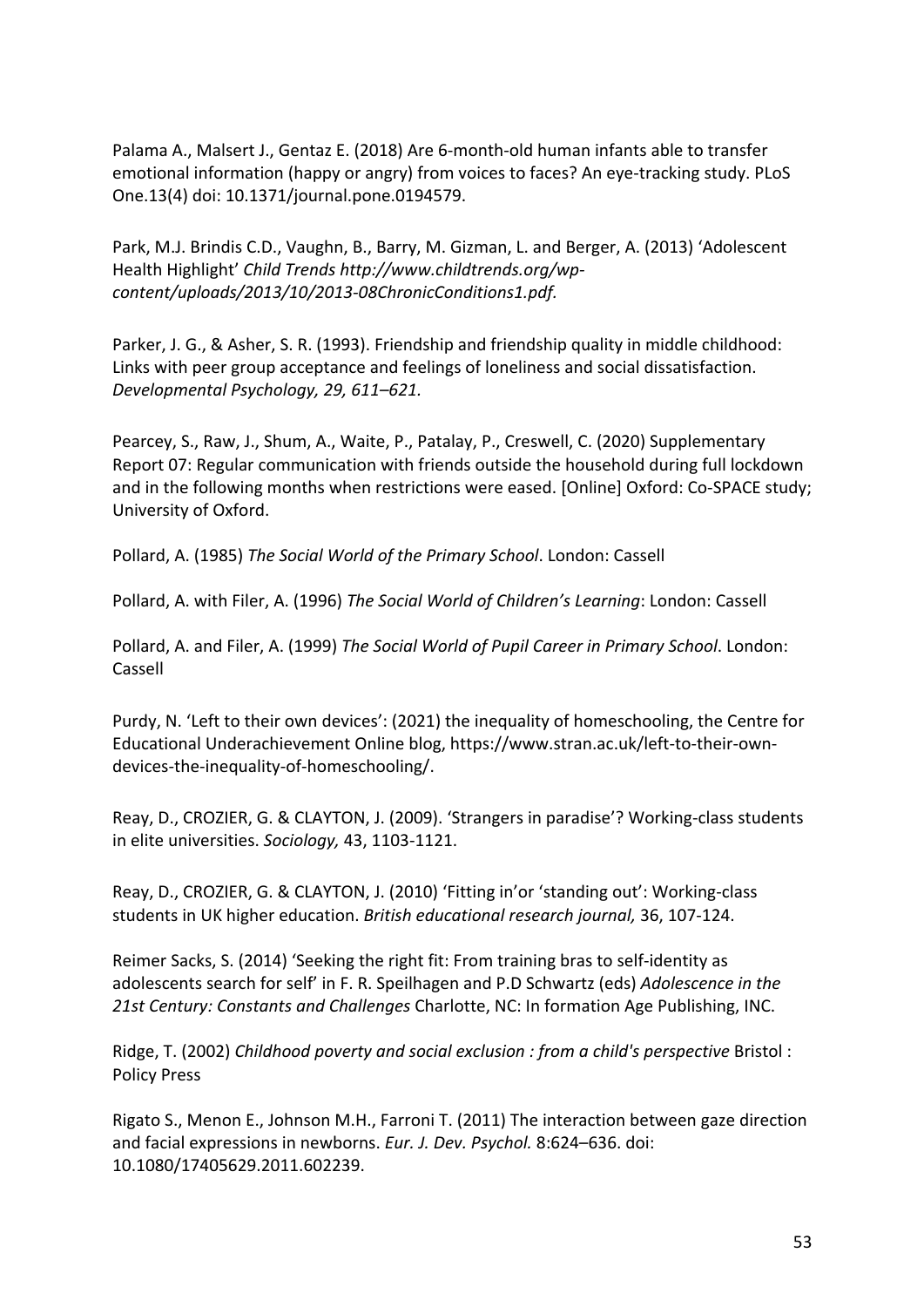Royal College of Speech and Language Therapists (2014) The Links between speech , language and communication needs and social disadvantage 'https://www.rcslt.org/wpcontent/uploads/media/Project/RCSLT/rcslt-social-disadvantage-factsheet.pdf.

Rubin, K. Fredstrom, B. and Bowker J, (2008) Future Directions in Friendship in Childhood and Early Adolescence, *Social development (Oxford, England)*, *17*(4), 1085–1096. https://doi-org.ezproxy1.bath.ac.uk/10.1111/j.1467-9507.2007.00445.x.

Schlögl M., Jones C. (2020) Maintaining our humanity through the mask: mindful communication during Covid-19. *J. Am. Geriatr.* Soc. 68(5):E12–E13. doi: 10.1111/jgs.16488.

Scheid, J. L.,Lupien, S.P., , Ford< G.S. and West, S.L (2020). Commentary: Physiological and Psychological Impact of Face Mask Usage during the COVID-19 Pandemic' *International Journal of Environemental Research and Public Health*, 17, 6655; doi:10.3390/ijerph17186655.

Schwarz, J.C. (1972). Effects of peer familiarity on the behaviour of pre-schoolers in a novel situation. *Journal of Personality and Social Psychology*, 24: 276–284.

Sherriff, N. (2007) Peer group cultures and social identities, *British Educational Research, Journal*, 33, 3: 349-370.

Sport and Recreational Alliance (2021). Game of Life - Antisocial Behaviour and Crime. https://www.sportandrecreation.org.uk/pages/gol-anti-social

Sullivan R., Perry R., Sloan A., Kleinhaus K., Burtchen N. (2011) Infant bonding and attachment to the caregiver: insights from basic and clinical science. Clin. Perinatol. 38(4):643–655. doi: 10.1016/j.clp.2011.08.011. [PMC free article] [PubMed] [CrossRef] [Google Scholar].

Spera, C. (2005). A review of the relationship among parenting practices, parenting styles, and adolescent school achievement. *Educational psychology review,* 17, 125-146.

Stanley, N., MALLON, S., BELL, J. & MANTHORPE, J. (2009). Trapped in transition: Findings from a UK study of student suicide. *British Journal of Guidance & Counselling,* 37, 419-433.

Tajfel, H., & Turner, J. C. (1979). An integrative theory of intergroup conflict. *The social psychology of intergroup relations?*, 33, 47.

Thompson RA, Nelson CA. (2001) Developmental science and the media: early brain development. Am Psychol. 2001;56:5-15.